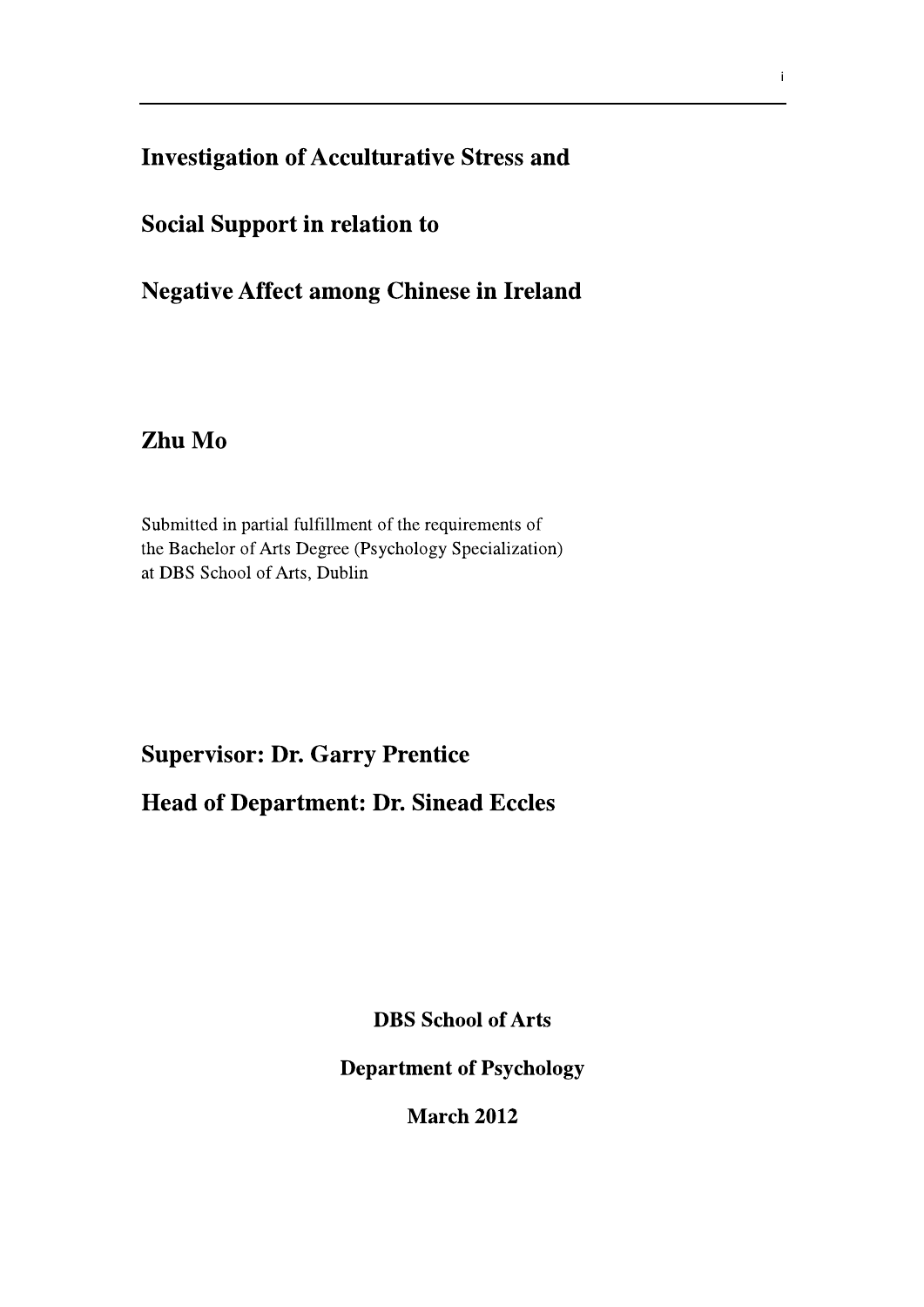## **Declaration of Authenticity**

I hereby certify that this material which I now submit for assessment on the programme of study leading to the award of BA in Behavioural Science (Psychology) is entirely my own work and has not been taken from the work of others save to the extent that such work has been cited and acknowledges within the text of my work.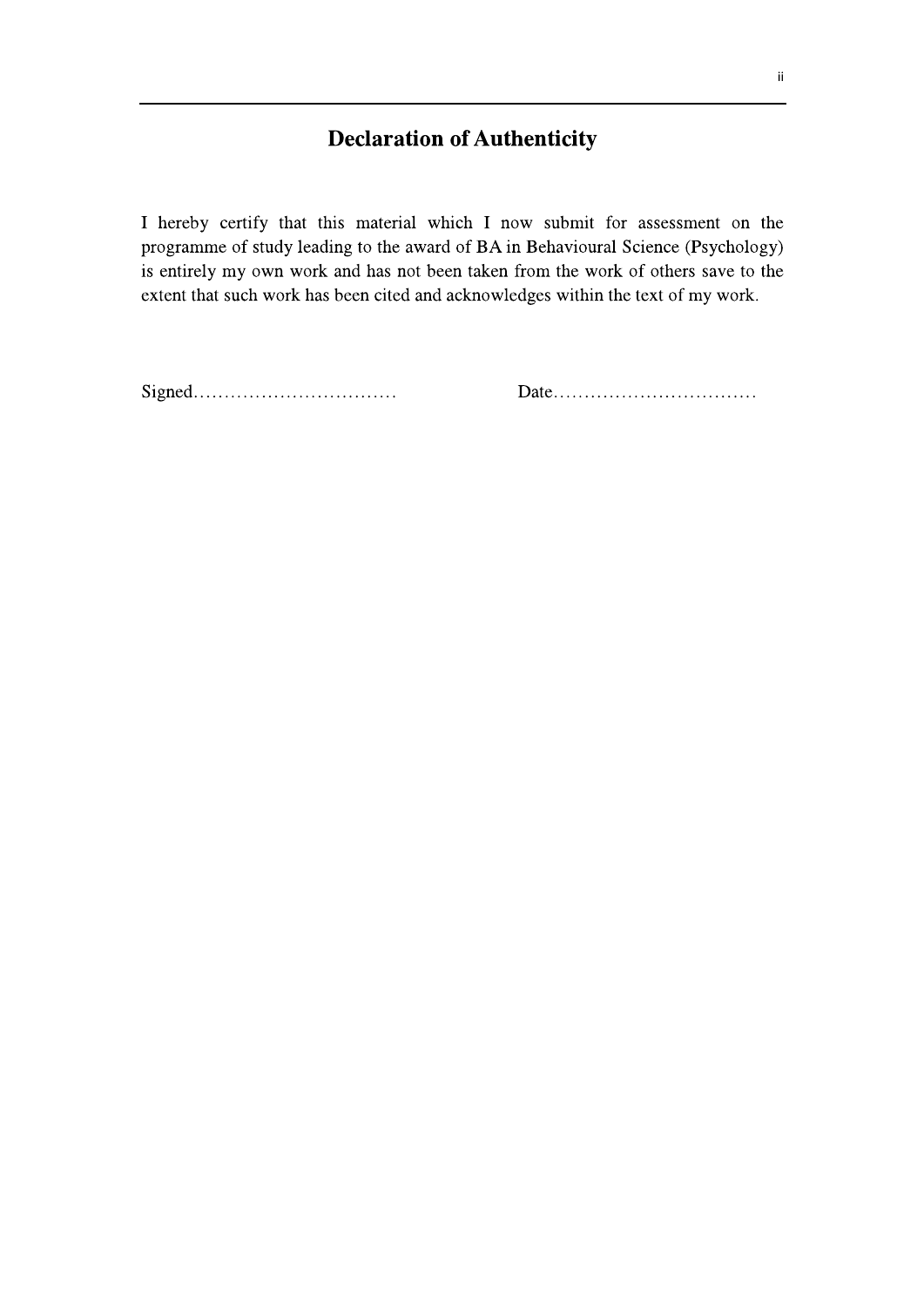#### **Acknowledgments**

First of all, I would like to take this opportunity to thank Department of Psychology in the Dublin Business School for their help and guidance during my study. Special thanks to my project supervisor Dr. Garry Prentice for his professional guidance and endless patience, and also for his continued support throughout the duration of this project. They opened a whole new world of psychology which I could not imagine before my start of this course, and now I am ready to take more challenges with the knowledge I have acquired.

Secondly, I would like to thank my participants Jia Jing Ma and Hong Sun and Frank (Chen Bin), along with others from all colleges for the contribution they have made to this study.

Thirdly, thanks to my friends, Sladjana Radulovic and Lina (Wu Li). Without your passionate support, I will not achieve this.

Furthermore, I want to thank my parents who have been always believed in me, and been always there when I need them.

And special thanks to Michael Nolan for his assistance of accessing to the questionnaires and instruments needed during this study.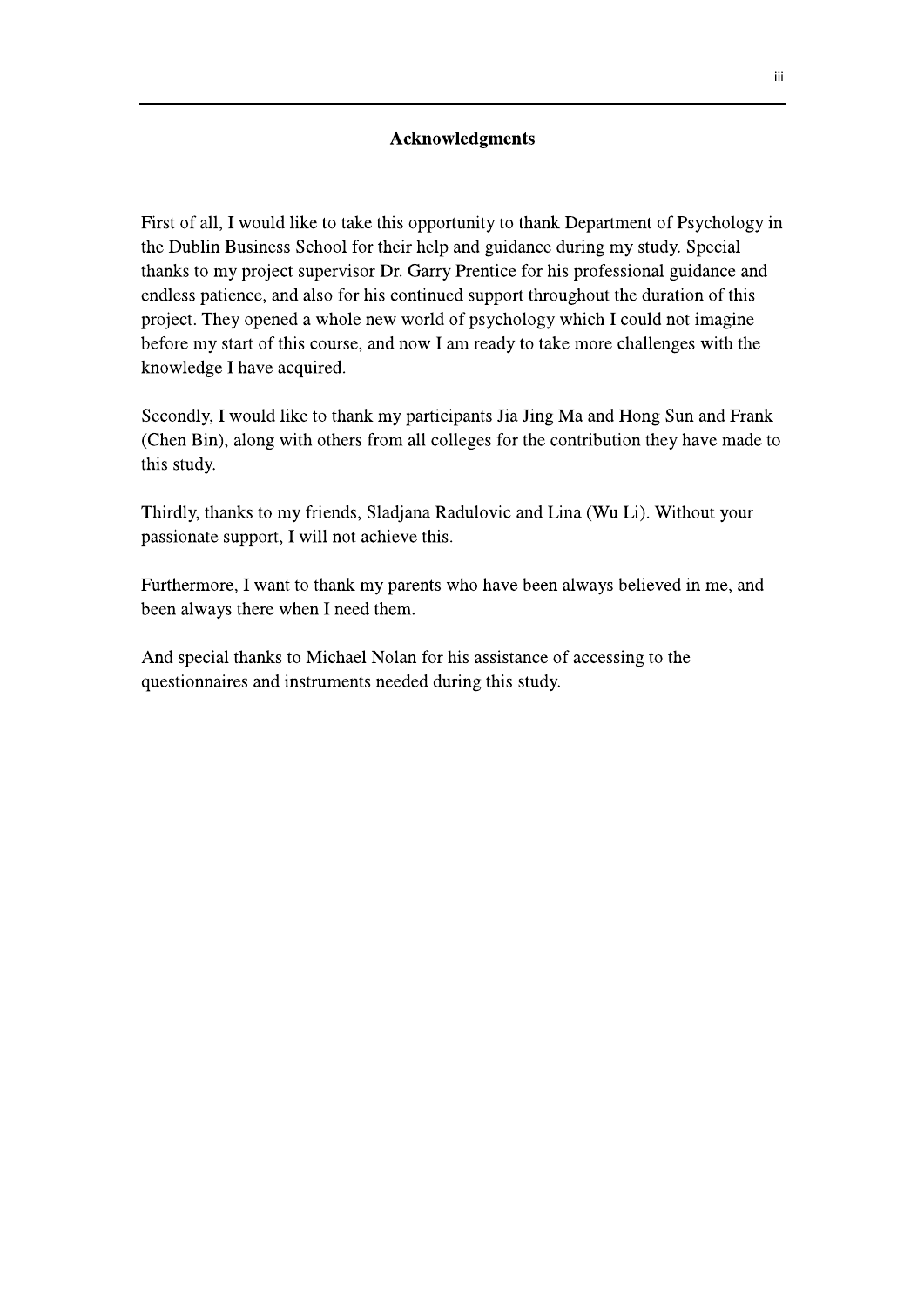### **Table of Contents**

## **Page Number**

| <b>Chapter One:</b> Introduction |                                                |
|----------------------------------|------------------------------------------------|
|                                  |                                                |
|                                  |                                                |
|                                  | 1.3 The Clash of Civilizations—Cultural Shock8 |
|                                  | 1.4 Acculturative Stress—Homesickness9         |
|                                  |                                                |
|                                  | 1.6 Coping Strategy—Social Support15           |
|                                  |                                                |

| <b>Chapter Two:</b> Methodology |  |
|---------------------------------|--|
|                                 |  |
|                                 |  |
|                                 |  |
|                                 |  |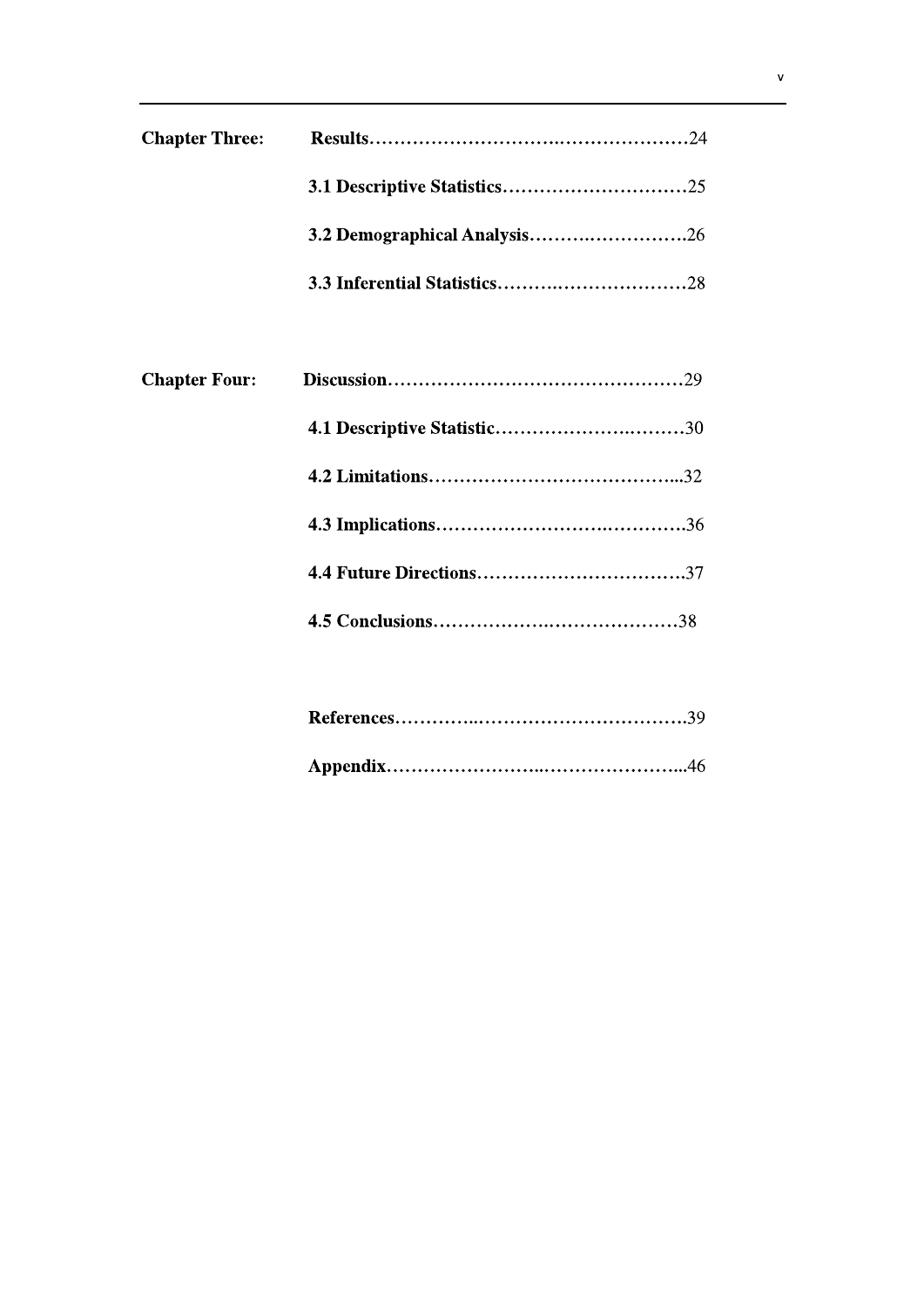#### **Abstract**

The welfare, benefit and well-being of the international students have been ignored for a long time by the mainstream of society. The current study was an attempt to investigate the relationship between the Negative Affect and Acculturative Stress in relation to Social Support among the Chinese international students in Ireland. A total number of 103 (47 males, 56 females) respondents participated in this self-administered questionnaires style within subject study. It was found that there was a positive correlation between Acculturative Stress and perceived Negative Affect among the Chinese international students ( $\beta$  = .370, p = .000, 95% CI = .091 - .273); And there was not enough evidence indicated there was correlation between Social Supports and perceived Negative Affect ( $\beta$  = -.028, p =.764, 95% CI = -.313 – .231). The results were discussed in relation to different research findings of Social Support, Acculturative Stress and Negative Affect. Future directions for research are suggested.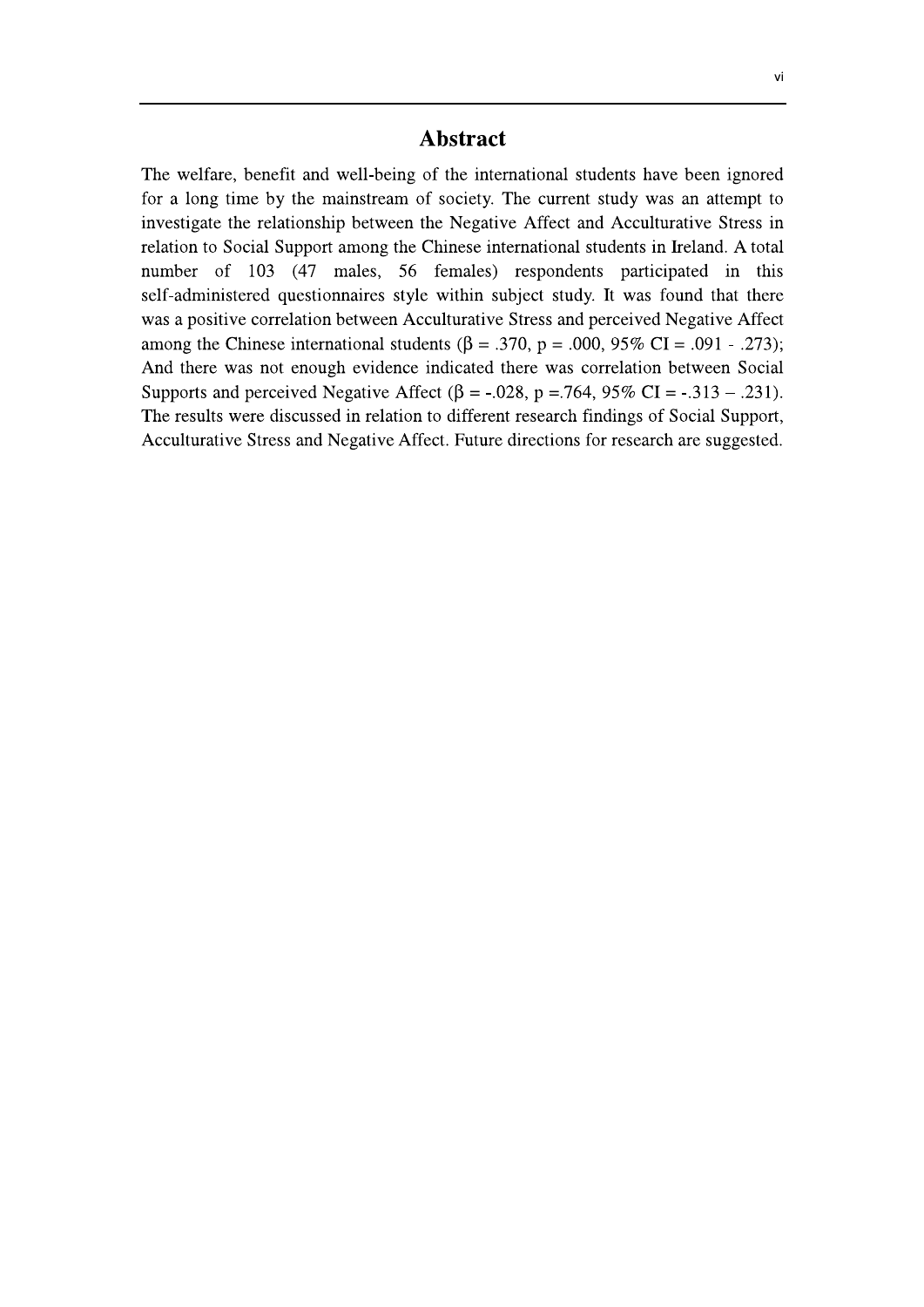# **Chapter One**

**Introduction**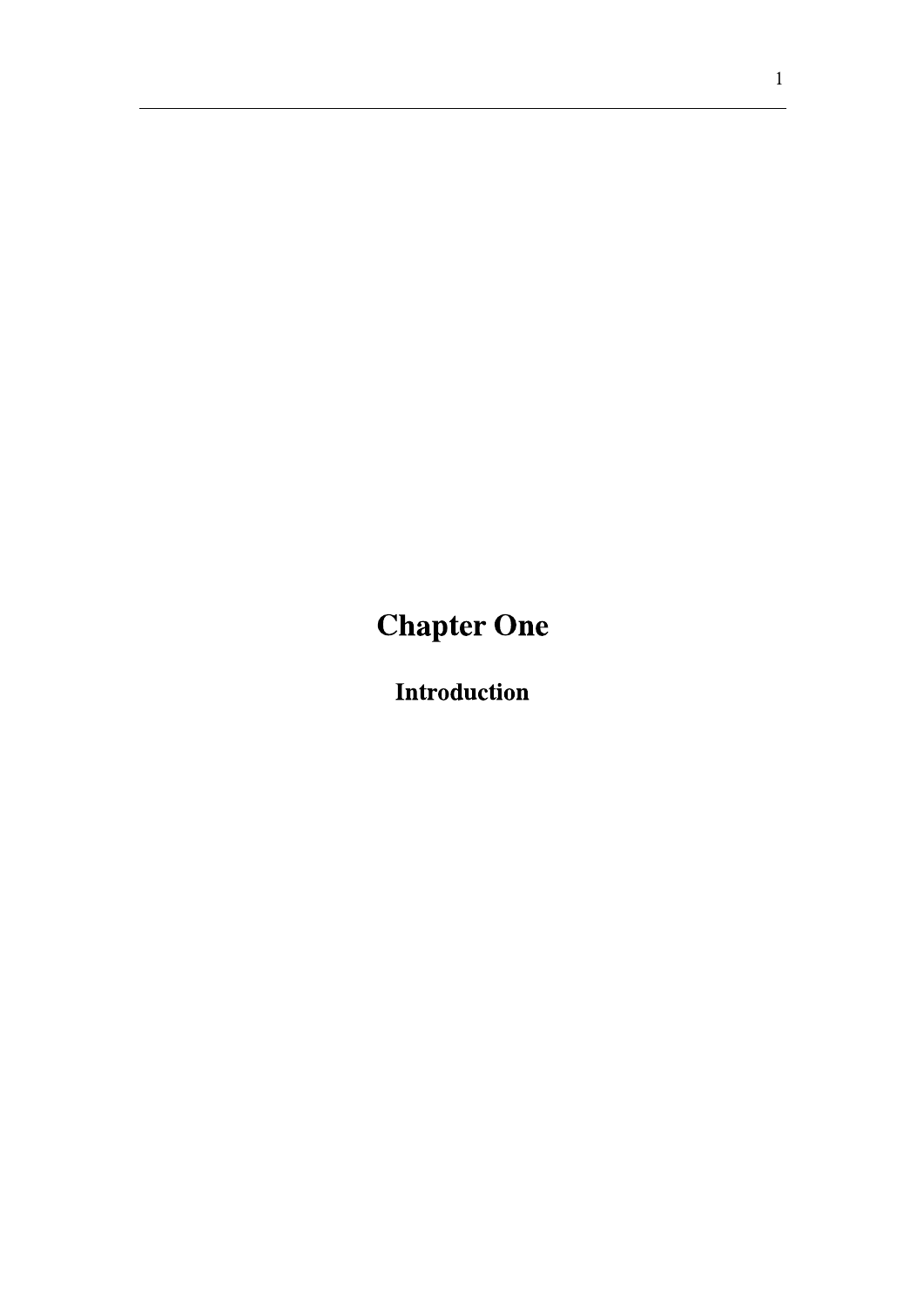### **Introduction**

#### 1.1 Overview

The early study-abroad program in China's modern history was run by the central government in late Qing Dynasty (Shanghai Archives, 2003). The first group of youths started their journey on 11<sup>th</sup> of August, 1872, from Shanghai to San Francisco, United States of America. Between the year of 1872 to 1875, in 4 waves, there were total of 120 children aged from 10 to 15 years were send to cross the Atlantic Ocean. Some 50 of them were studied in United States' top universities, such as Harvard, Columbia, Yale or MIT. But unfortunately the program was terminated after its 10 years of establishment due to strong objection within the Qing central government, all students were recalled back (Shanghai Archives, 2003). Since then the door for Chinese students to communicate with the world has been shut down for a long time. Amazingly, among these early study abroad students who were entrusted by central government, some of them has became the leading figure with high achievement in their domains—the designer of China's first railroad, the pioneer of first telegraph bureau, and the first Prime Minister for the later Republic (Histories of Chinese Students, 2009).

Not until the late 19th century, the gate for young people to study abroad was re-opened again (China News, 2012), according to China's Department of Education, from 1978 to 2011, a total of 2.25 million Chinese students in varies types have had the opportunity to study abroad, about 72.02% of students has returned to China after finish their study (China News, 2012). The statistical figure of 2011 shown by the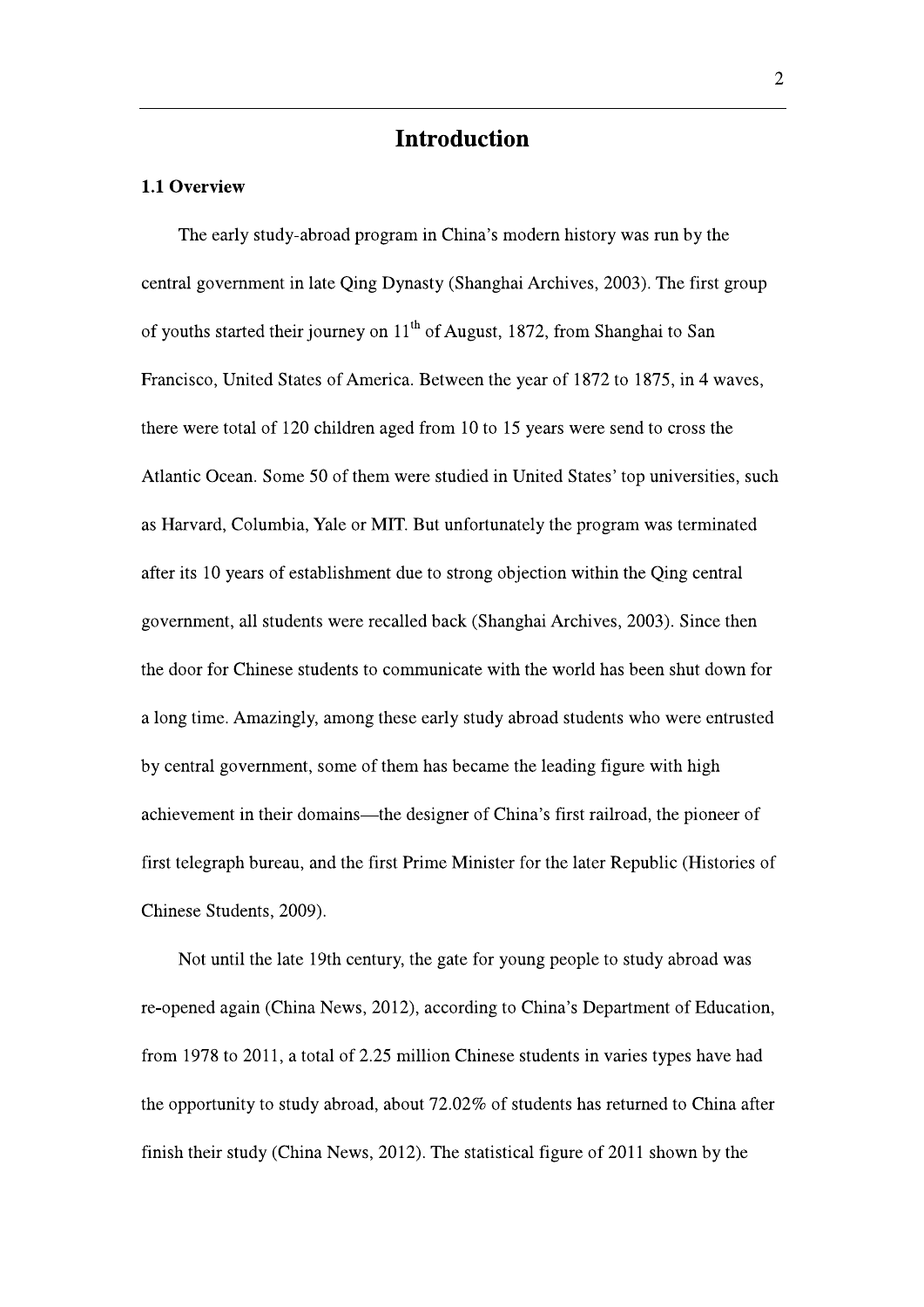Department of Education indicates that so far, there were 339.7 thousands Chinese currently studying oversea, of which 24.9 thousands of them bear full scholarship which were provided by the Chinese government, and a large amount of 314.8 thousands of students decided to study abroad at their own expense. Same time, during 2011, there were 186.2 thousands students have finished their study and returned to China (Department of Education, 2012). It is clearly can be seen the progress when comparing the data with 2010, for both the number of student going out and the number of student returning back has increased, of which 19.32% or 55 thousands more people growth than 2010 in outputting; Of which  $38.08\%$  or  $51.3$ thousands more growth than 2010 by returning to China (China News. 2012).

In the United States, the number of international students at colleges and universities have increased by 8% to an all-time high of 671,616 in the 2008/09 academic year while the number of "new" international students — those enrolled for the first time at a U.S. college or university in autumn  $2008$  — increased by 16%" (Nov/16, 2009. Department of States). As the world's leading international students' host country, United States of America intake more than half of a million of international students every year, and the number is still growing rapidly (U.S. Department of State). By the mean time, China has became the largest country for outputting international students, according to the statistic of China's Department of Education, in the year of 2009 alone, China already contributed 229,300 international students, a 27.5% increasing compare to 2008. Correspondently, the "Open Doors" Report 2010" published by the IIE (Institute of International Education) indicates that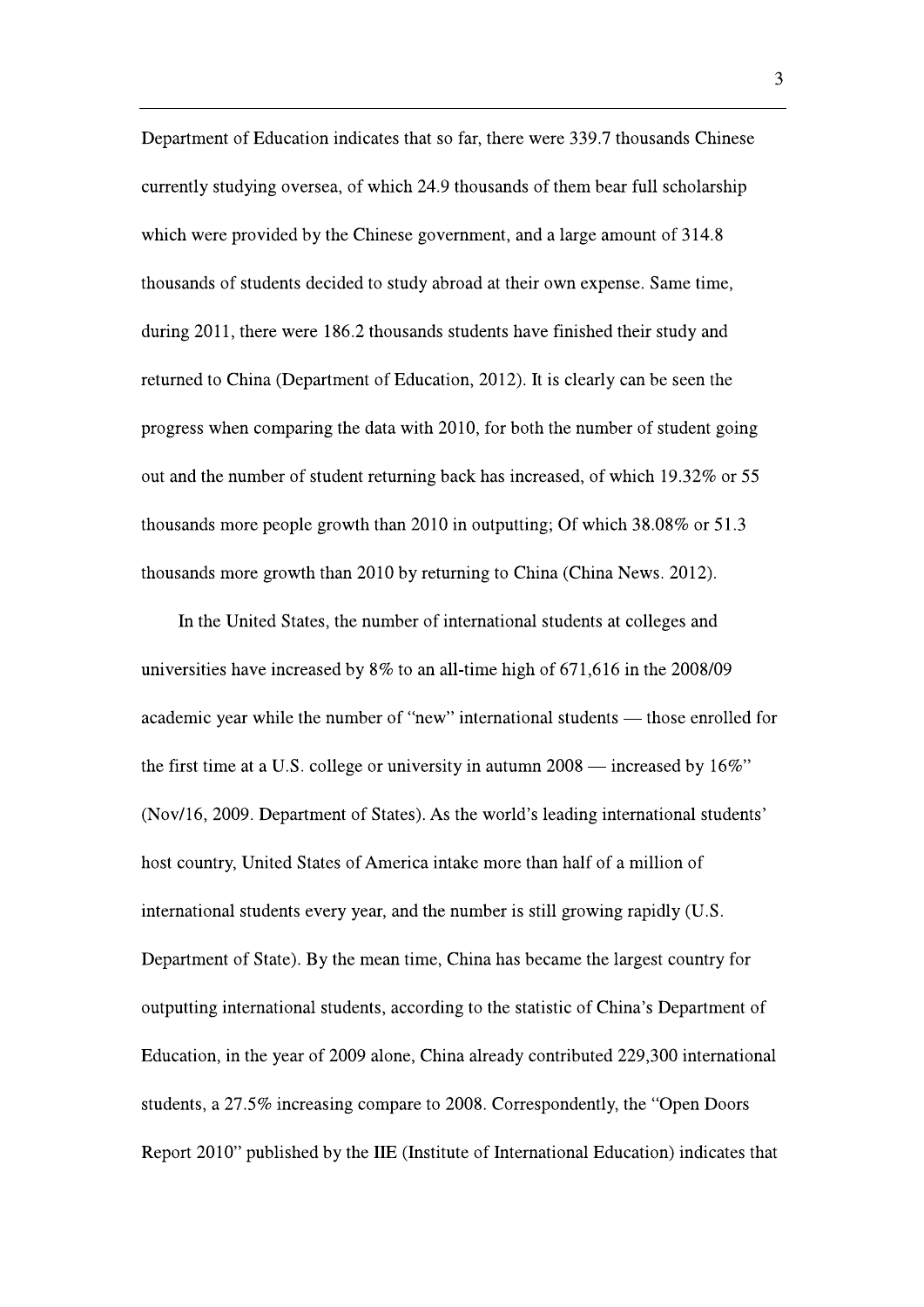in the 2009/10 academic year, the number of registered Chinese student in the U.S. institution of higher education has increased from 98,500 to 127,600, a 29.9% increasing than the previous academic year. Currently, China has surpassed India and became the largest international student enrollment country, the Chinese international student in the U.S. education market weight more the 18% of the entire international student population (Xinhua News, June, 2010).

It is well known that the Irish colleges and universities bear a superb reputation worldwide for its quality of education, every year tens of thousands of qualified graduates were delivered to the human resources markets worldwide. The EU report published on April 19, 2010 shows that 49% of 30-34 year olds in Ireland have a third level qualification--well exceeding the 'Europe 2020' target of 40% set two years ago. But the international students sector just decade ago was not always been like the way it is now, according to the Irish Higher Education Institutes (HEIs), The international education market of Ireland--both public and private sector--has experiencing a rapid growth since 2002, although for many years Ireland has not generally been considered as a primary destination for international students, but since then, Ireland has become a significant player in the international higher education market.

Under such circumstances, the necessity of understanding their stress and perceived Negative Affect becomes urgent, through the assessment of their living conditions, their social concerns, their state of mind, and their general corresponding strategies in the Irish setting. In order to achieve such a purpose, an overall review for the previous research findings in this area will be assessed through the early migration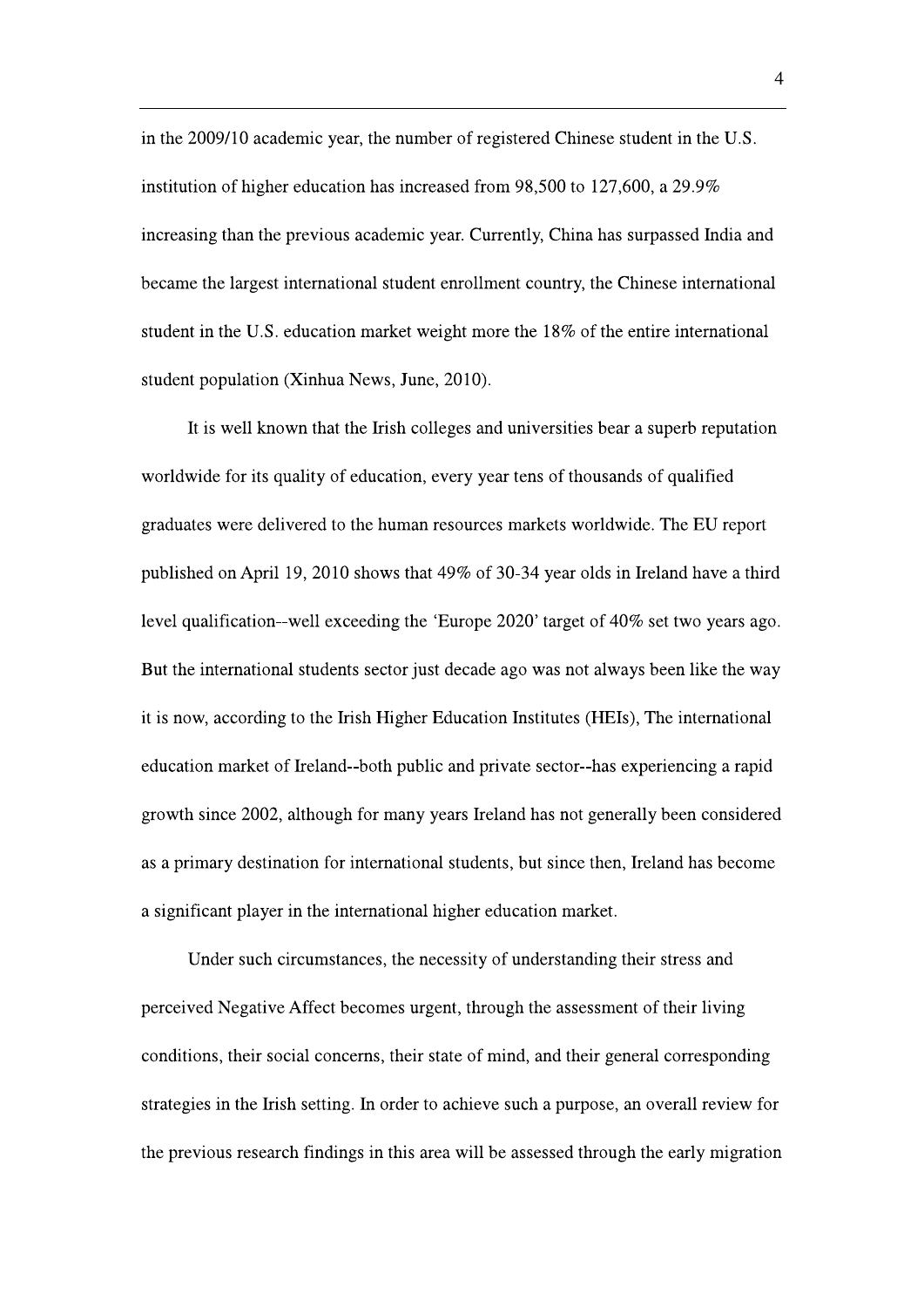history of Chinese population in Ireland; The culture differences they have experienced; The Acculturative Stress of homesickness and the Negative Affect among these Chinese students; And the solutions they have dealt with these situations.

#### 1.2 Chinese in Ireland

The Chinese community is one of the largest established migrant groups in the history of Ireland, and it had been set the root in Irish society in many ways since the 1970s, or even earlier in the 1950s in Northern Ireland (Business Week Online. 2004). In 1980s there were estimated 1,000 Chinese people lived in Ireland, by the 1990s census the number has raised to 10,000 (Ma, 2003). The 2006 census had recorded 11.161 Chinese people –the  $5<sup>th</sup>$  largest non-Irish national group. However, there are several facts which prevent the exact number of Chinese migrants to be known. As O'Leary and Li (2008) argued, the reliability of census for Chinese migrants is relatively low, many of their respondents were not legally registered because they no longer hold legal immigrant visas, and some estimated 1 out of 3 of the respondents did not fill the census forms. Indeed, the total number of Chinese migrants in Ireland tend to be vary through different sources, the 2004 article of Business Week claimed "As many as 60,000 Chinese now live in Ireland", The Chinese Embassy, on the other hand, estimated that in 2008 there were 30,000 Chinese people in Ireland, of whom 3,000 were students in Irish third level institutions (O'Leary and Li, 2008), and the data given by Garda National Immigration Bureau (GNIB) which claim 15,933 student visas were issued in 2004 (Wang and King O'Riain, 2006)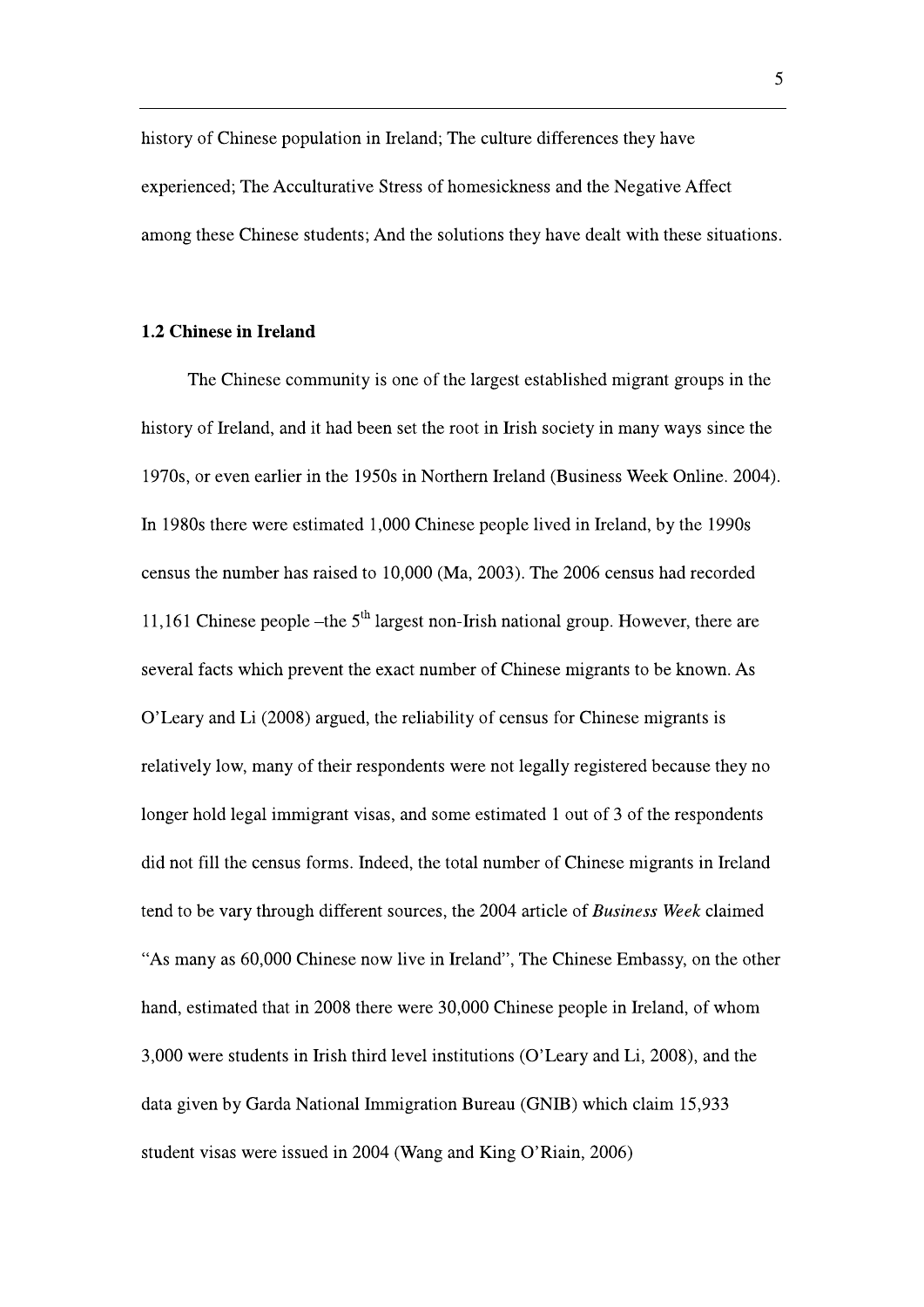Despite the exact number of Chinese in Ireland, Central Statistics Office (CSO)'s 'profile of nationalities' based on the 2006 census had shown that among the Chinese people living in Ireland who did responded to the census, 54% were males, 46% were females; 95% lived in urban areas--mostly in Dublin and its surrounding; Majority of them lived in rented accommodation and 70% were aged between 20 and 40 years; 43% were students and 43% were at work--mostly in the hotel and restaurant business; 91% were employees and 8% were self employed; 71% were single. And the most interestingly, 97% of these respondents described themselves as 'Chinese' in response to the 'ethnic and cultural identity' census question (CSO, 2008:  $48-51$ ).

It is agreed by the researchers that there were 2 waves of Chinese migrations to Ireland (O'Leary and Li, 2008), the first wave were mostly from Hong Kong to the Northern Ireland, in the 1950s and 1960s post WWII era, as citizens of Common Wealth, who residents in the New Territories, and allowed free access to Britain, many of Chinese migrants arrived in Ireland and work in the restaurant industry; The second wave were started in the 1980s, since the 1962 Commonwealth Immigrants Act was introduced to restrict immigration of colonials to enter Britain. Primarily the Malaysian Chinese who bear student visa. For now the mainstream of Chinese migrants are from mainland China (Yau, 2007).

According to the early research (O'Leary and Li, 2008), it is believed that there were 3 main reasons behind the increasing number of Chinese migration to Ireland during the second wave in the late 1990s. First, the Chinese central government has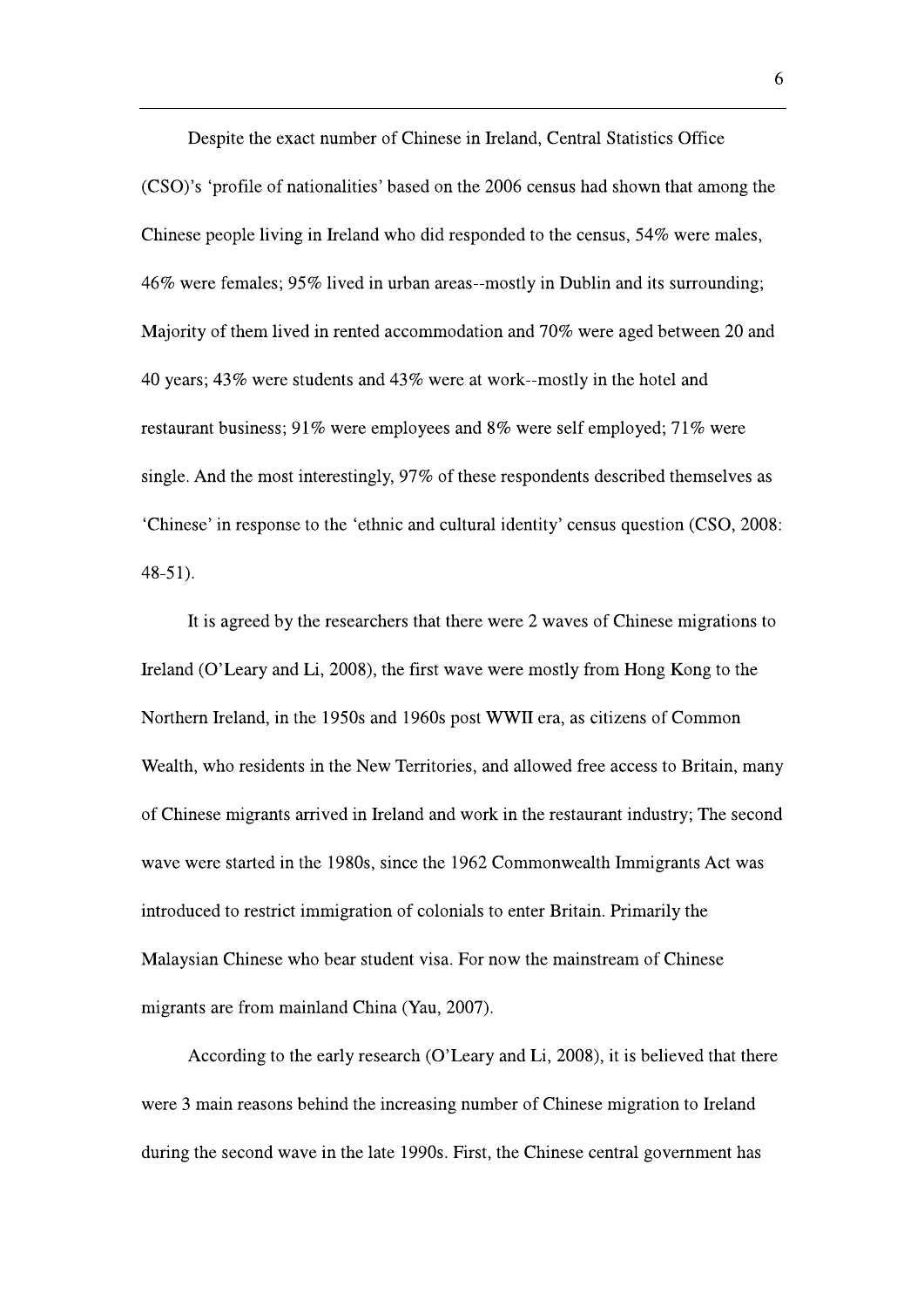lift its strict emigration restrictions; Second, as an English speaking European country, the quality of education and the living cost were most effective despite the prosperity of Irish economy; Third, the education cooperation between both government. The Irish education institutes from language schools to third level universities were encouraged by the government's "Asia Strategy" (ICOS, 2002). As a result, majority of the second wave migrants are student visa holder. As Frank O'Connor, manager of education services at Enterprise Ireland, the Irish Development Agency stated in 2004: The number of Chinese students in Ireland has mushroomed from a few hundred in 1997 to more than 30,000 now" (Business Week, 2004). However, it is impossible to know the exact number of international students in Ireland as there are no central places where these figure can be collected. The International Education Board (IEB) only collects data from 50 institutes of higher education but English language schools were not included (Prospectus, 2008).

Fáilte Ireland's most recent study (January 2010) on ACELS approved English Language Schools estimates that there are approximately 94,000 EFL students including EU and Non-EU in this sector in Ireland. (Fáilte Ireland. English Language Schools Survey. 2010). In the Third Level education, The International Education Board Ireland (IEBI) data from the 2009/10 academic year shows that there were 4467 U.S. students—top one of all country, followed by China (+Hong Kong)--3355, France—2068, UK & Northern Ireland—1512, and Germany—1450, were the top 5 countries of origin (Education Ireland, 2010). Among the 3355 Chinese students, 97% are on full-time programs.  $2/3^{rd}$  (2037) of them took bachelor level study, 6% (207) on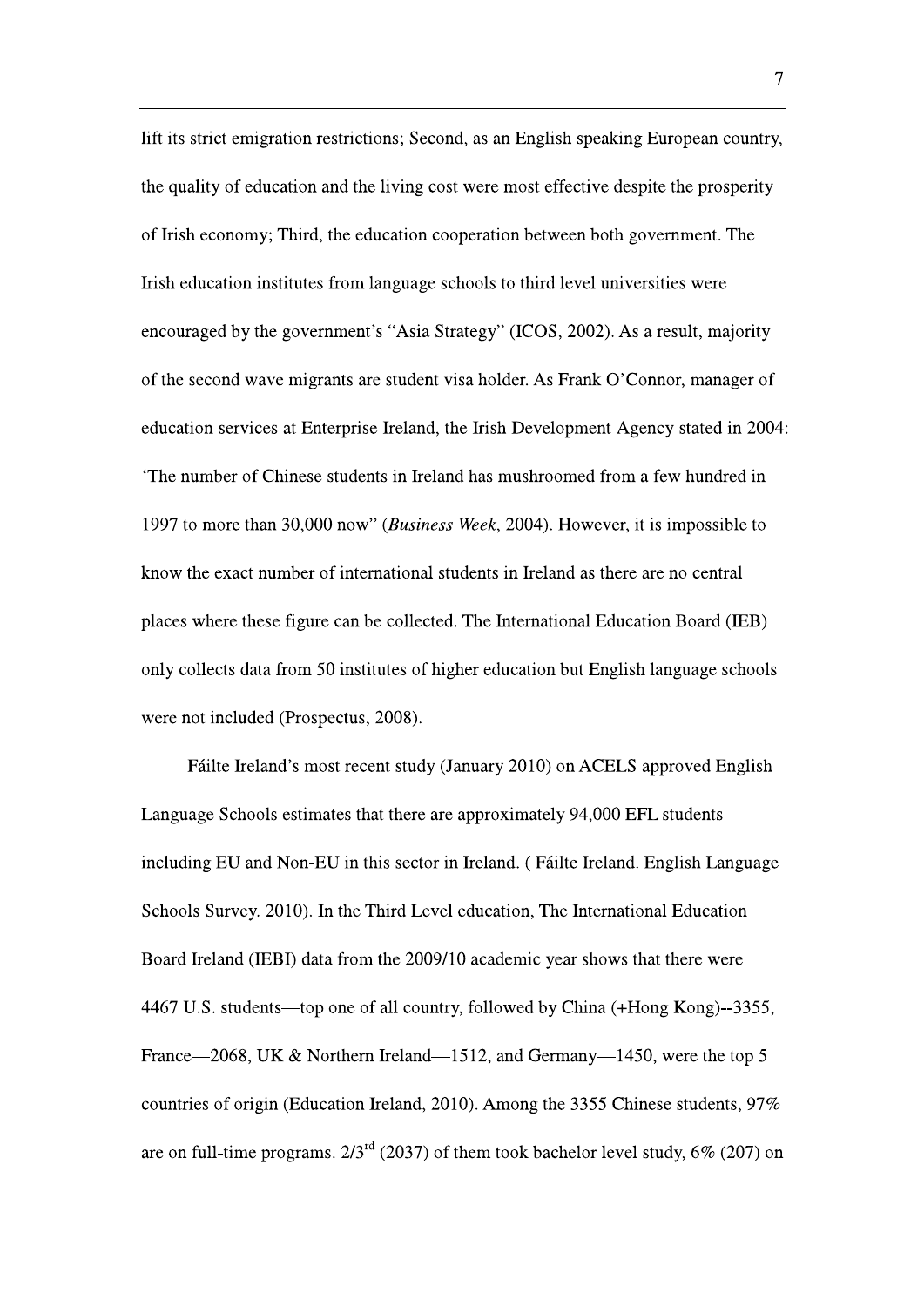Masters Programs, and 7% (238) on PhD level (Education Ireland, 2010). Different from their peers, as little as 3% of Chinese student choose Humanities, Business  $(52\%)$ , Computer Science/IT (13%) were the most popular subjects for the majority.

During their stay in Ireland, Chinese students, like the other international students, are legally permitted to work part time, up to 20 hours per week during school term and 40 hours during school holidays  $-$  a major attraction (GNIB Student Visa Guidelines). Other than the student visa holder, a smaller number of Chinese migrants are work permit holders, which were issued to Chinese migrants around 2001 before the work permit policy was tighten by the state. As a result of the expansion of European Union in 2004, Ireland became one of three EU countries that open its labor market to the new members, many Chinese working visa holders have lost their jobs and become undocumented illegal migrant.

#### 1.3 The Clash of Civilizations—Cultural Shock

Culture shock is the anxiety, feelings of frustration, alienation and anger that may occur when a person is emplaced in a new culture (Macionis, 2010). For most Chinese students in Ireland-similar to the situation described by the United Kingdom Council for International Student Affairs (UKCISA, 2008)--it is their first time to leave their home culture behind and step into a strange environment, although the trip has been carefully planned and well prepared, the extent of the changes and the effects still may take by surprise. It also suggests (UKCISA, 2008) that adjust to new environment, meeting lots of new people and learning the customs of host country,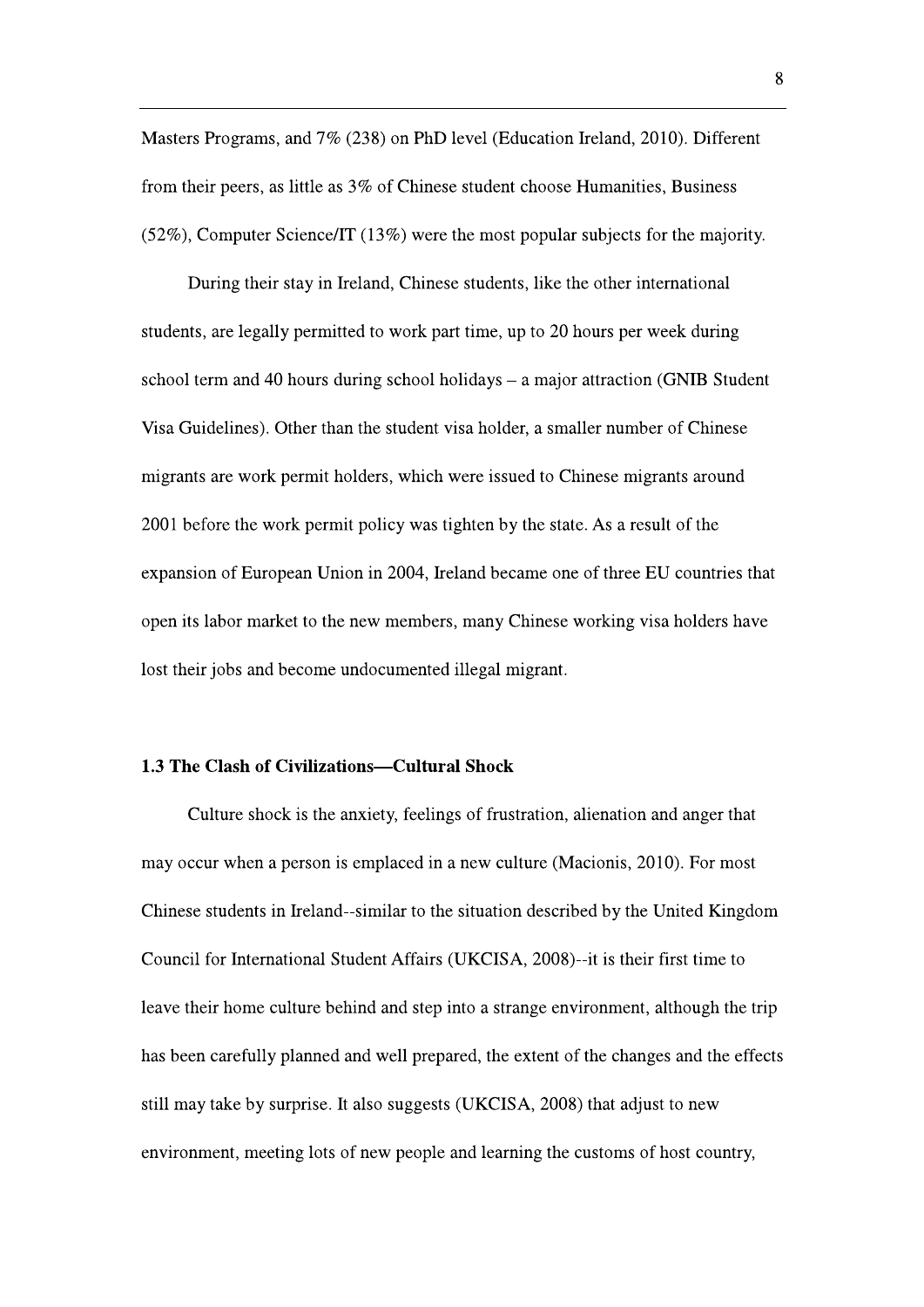separation of the important people in lifetime--maybe family members, close friends, colleagues--people who can talk to at times of uncertainty, people who can provides support and sense of security, or simply familiar sights, sounds, smells or tastes are no longer available, can turn out to be extremely stressful for someone. Researchers believe cultural shock is a slow process rather than a one-time impact (Pederson and Paul, 1995), they suggest that when enter a new culture, firstly, the differences trigger excited, stimulated and curious feeling; Secondly, differences create an impact which may cause confused, isolated or inadequate emotions; Thirdly, reject the differences, feeling of angry or frustrated, or hostile to the new culture; Finally, Differences are accepted, feel relaxed, confident, more familiar with situations and feel well able to cope with new situations based on growing experience (Pederson et al, 1995). The level of adaptability also was measured in current study as one of the index to the responding process.

#### **1.4 Acculturative Stress--Homesickness**

With the great expectation for a brighter future, every year, hundreds of thousands of Chinese students goes abroad in seeking of academic achievements, work opportunities, or residences, but it has never been easy for them to leave their families, friends and the home culture behind. Many of them frequently find themselves failed to adapt to the new cultural and environmental demands (Chen, 1999; Mori, 2000; Sandhu & Asrabadi, 1994). Therefore, up to 30% of international students have reported frequent feelings of homesickness (Rajapaksa & Dundes,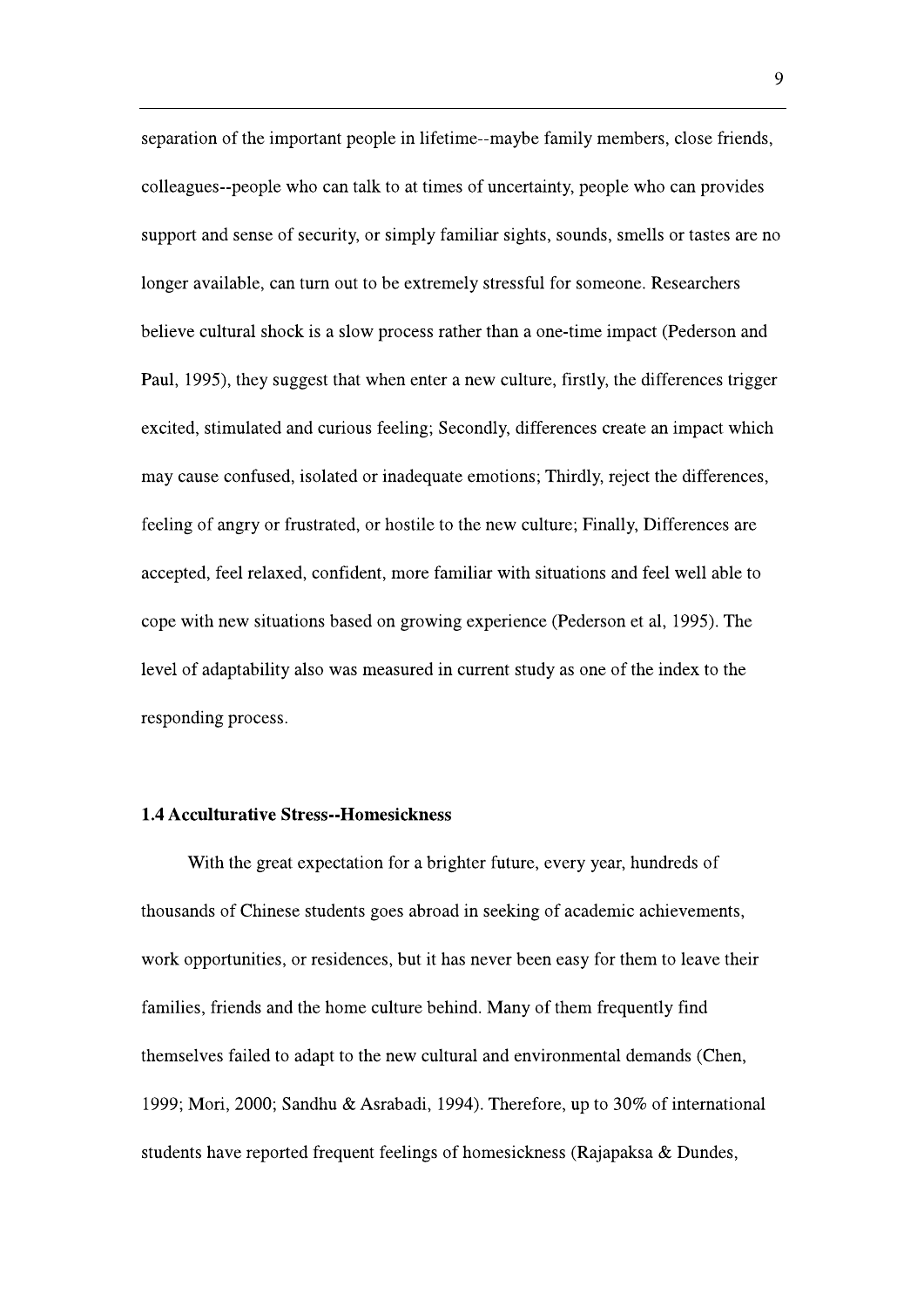2002/2003). As a result, homesickness has been studied as one of the key negative emotion perceived by individuals who experience cross-cultural transitions (Wei et al., 2007). Though the importance of homesickness has been noticed, but its nature still remains ambiguous, yet the exact definition has not been met by the research community (Stroebe, van Vliet, Hewstone, & Willis, 2002; Nijhof & Engels, 2007). The recent researches have pointed out that missed home environment, missed significant persons, or maladaptation with new environment are the most important traits for homesickness (Bell & Bromnick, 1998; Willis et al., 2003). And Willis et al in 2003 have summarized 5 elements which feed homesickness: missing family, missing friends, feeling lonely, adjustment problems, and home ruminations. As Duru et al (2007) suggested, homesickness, triggered by the lack of social support and missing of important persons is regarded as integral to the experience of Acculturative Stress, which contains both of mental and physical discomfort when the individuals experiencing new culture and new environment, (Yeh  $&$  Inose, 2003)

This review of the possible sources of homesickness, addressing the Acculturative Stress which is directly related to the perceived Negative Affect within Chinese international students in current study will attempt to examine.

#### **Intrapersonal Factors**

The early cross-cultural studies have revealed that the age and gender of individuals can always be the most important factors that influence homesickness (Poyrazli & Lopez, 2007; Ye, 2005; Yeh & Inose, 2003). As Ye et al (2005) suggest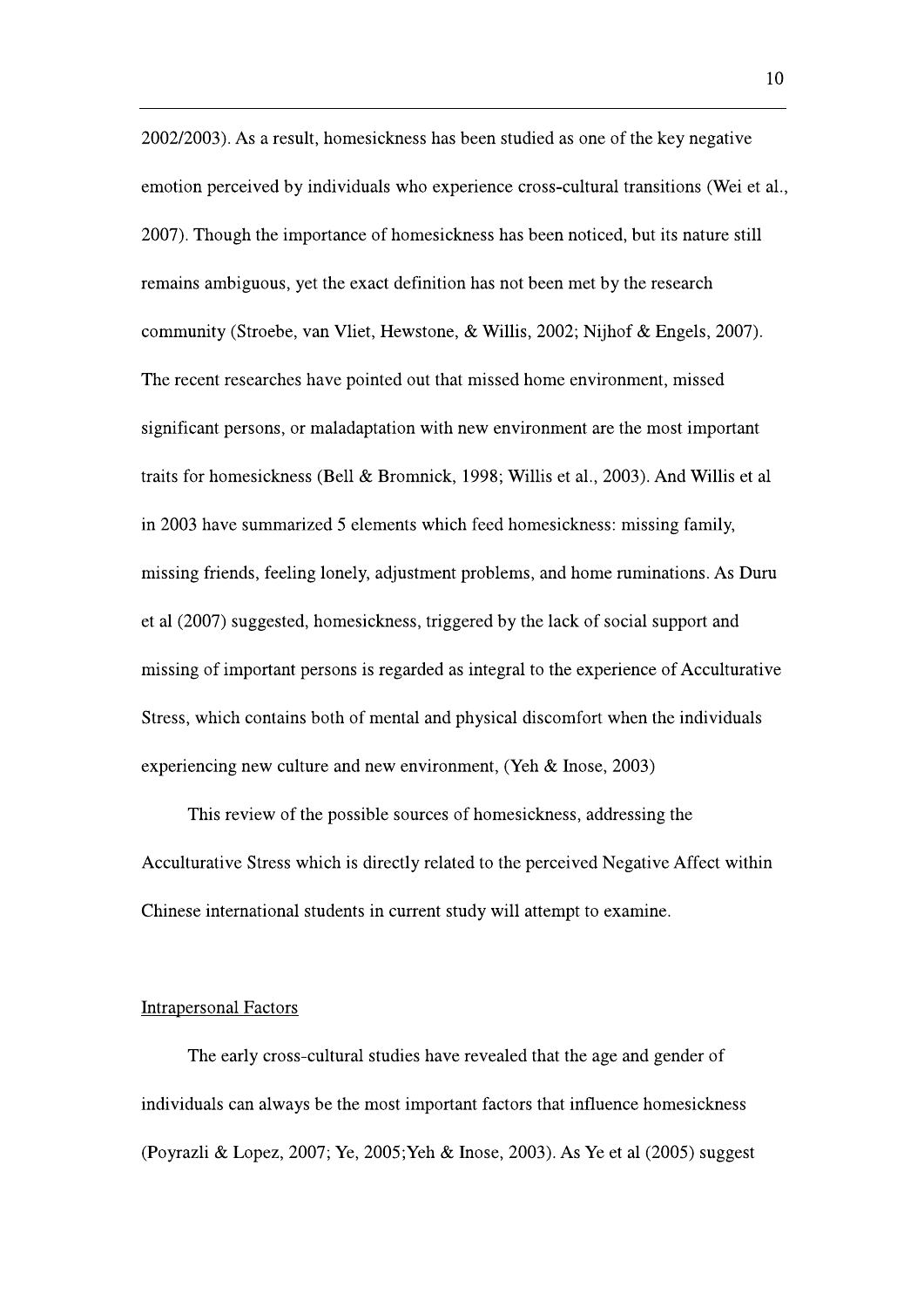that male individuals tend to bear positive attitude and use flexible strategy to overcome homesickness compare to female, and the more cognitively mature of individuals the less homesickness they perceive. But there were other theories (Sonja M. Hunt, S.P. McKenna, J. McEwen, Jan Williams, Evelyn Papp. 1981) suggested that females are more sensitive in relation to emotional processes. Apart from that, language fluency is also played a significant role, according to Yeh et al's self-report study (2003), the level of English appears to be negatively related to the level of Acculturative Stress among the international students in the North America. Thus, the gender and level of English of the participants along with other demographic variables which may contribute to the Acculturative Stress were taken account of in the current study.

#### **Interpersonal Factors**

The research findings for interpersonal factor for Homesickness and Acculturative Stress show a vague or rather contradictive result. In Chen's (1999) study, it is suggested that when focus on interpersonal factors, the quality of interpersonal connections are more important than quantity. But in contrast, Rajapaksa and Dundes (2002/2003) have argued that there is a correlation between total number of friends and self adjustment of homesickness among the international students, except for those who reported has no close friend. Furthermore they also claim that number of total close friends was not good enough to predict international students' satisfaction with their social bonds (Rajapaksa & Dundes 2002/2003). On the other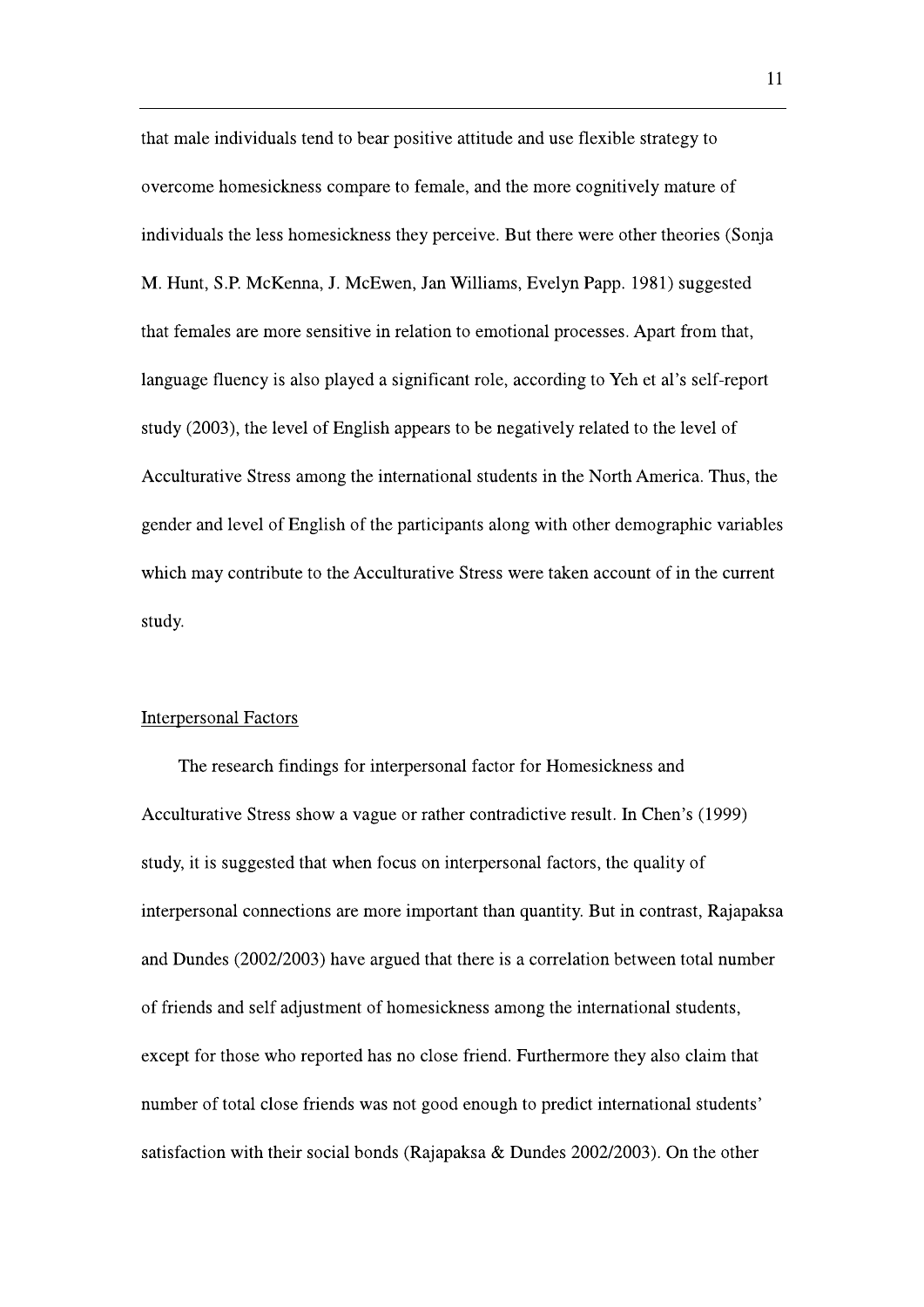hand, Yeh et al (2003) and Duru et al (2007) suggest that social connection is negatively correlates with homesickness among international students. Thus Mori (2000) avers that it will be significantly helpful to create a system that support co-national, which is crucial for the well-being of international students. Ward  $\&$ Kennedy's study (1993) of New Zealand international students has discovered that when dealing with homesickness, the more co-national interactions, the more likely they will experience homesickness for the international students, but interactions with host country nationals truly make a difference. Poyrazli et al. (2004) have also found a similar result that in the United States, "those who principally socialized with co-national students had greater Acculturative Stress, than students who interacted with Americans and non-Americans in a more balanced fashion" (Poyrazli et al., 2004) p73-82).

#### **Environmental Factors**

It is vital for international students to adjust themselves psychologically and physically so they can quickly adapt to the new environment, especially in the university setting. It is important when coping with homesickness by successful achieving this (Willis et al, 2003). By means of psychological adjustment, a study of the Chinese students by Lu (1990) in Great Britain, has suggest that academic challenges can reduce international students resources and ability, increase vulnerability to stress. Although the research finding (Lu, 1990) shows a positive correlation of psychological adjustment difficulty and homesickness among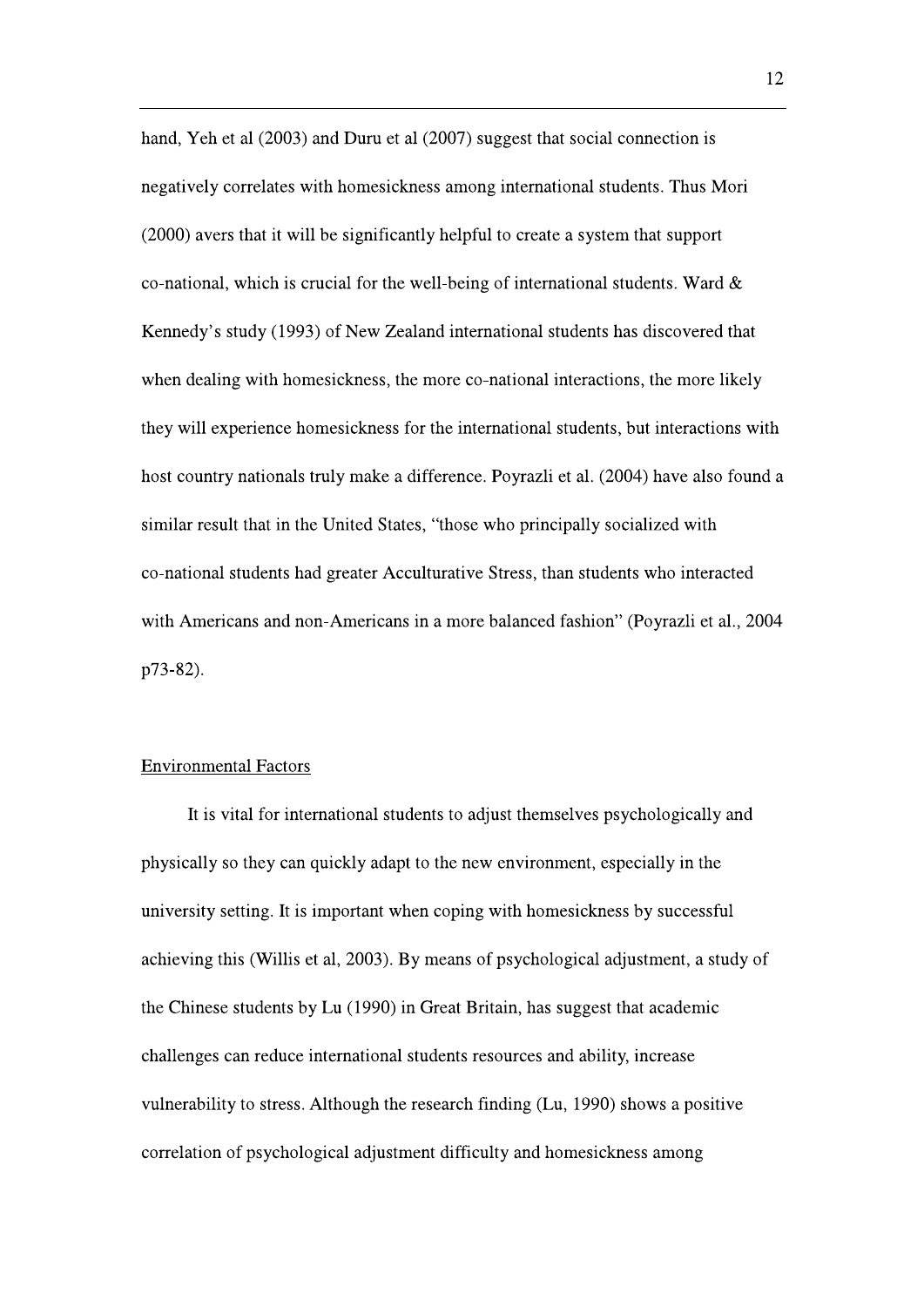international students, but the physical effect of homesickness was unclear or rather to say contradictory. Some of the studies found that for the international students, the longer residency in the host nation the lower acculturative distress (Wilton  $\&$ Constantine, 2003; Ying, 2005). But another longitudinal study has showed an opposite result. Japanese students at British university showed their level of Acculturative Stress increased significantly between 2 weeks and 8 months (Greenland & Brown, 2005). There are also studies (Ye, 2005; Wei et al., 2007) suggest that there is no correlation between the length of residency and levels of homesickness, thus it is unclear what contribution of the environment effect made to the homesickness

#### **Cultural Factors**

The studies in the United States (Yeh & Inose, 2003; Poyrazli et al., 2004; Wei et al., 2007) have indicated that the Asian international students experience relatively higher level of Acculturative Stress, whether or not this can be explained by their collectivism tradition is still unknown. In the study of Yeh  $\&$  Inose's (2003), they had found evidence to support this assumption, they found that region of home country accounted for 11.4% of the variance in Acculturative Stress of students from Asia, Central and Latin America, Africa, and Europe. Thus Yeh et al (2003) claim that for international students, the more differences between the home culture and the host culture, the higher possibility that they will experience homesickness. Study in the UK has also revealed a similar result with Yeh's finding, that up to 94.9% of Chinese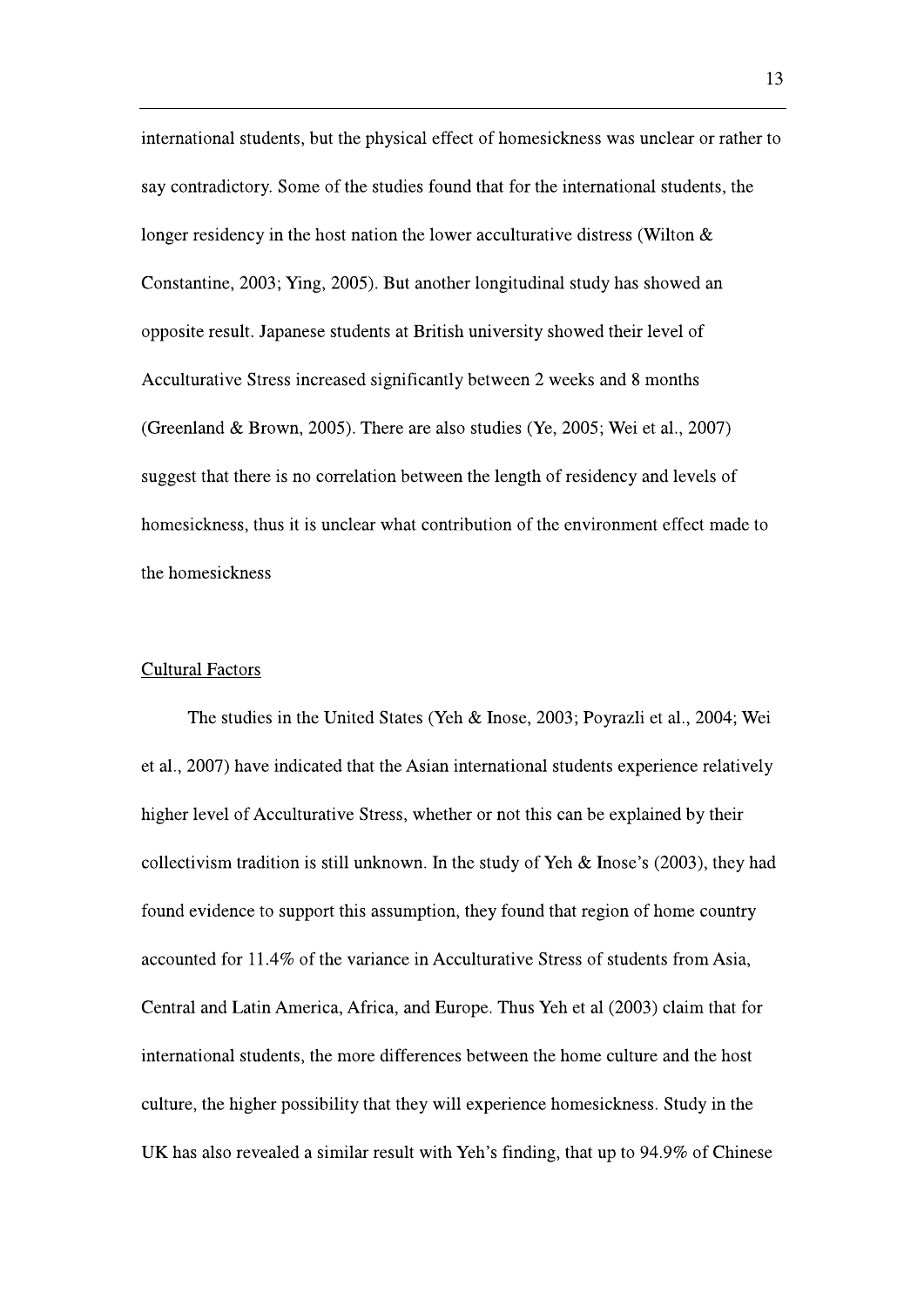international students have reported certain levels of homesickness (Lu, 1990). Lu argued that the stronger family bonds in the Chinese culture than the Western culture may play a key role in their homesickness.

#### **1.5 Racial Discrimination**

Racism, according to the Britannica Online Encyclopedia (2012), also called racialism, "any action, practice, or belief that reflects the racial worldview—the ideology that humans are divided into separate and exclusive biological entities called 'races', that there is a causal link between inherited physical traits and traits of personality, intellect, morality, and other cultural behavioral features, and that some races are innately superior to others".

Part of the side effects of the Recession for the Chinese International student is the increase of racism in the Irish society, according to the Immigrant Council of Ireland (Marie, 2011). And she suggests that this perception of the "Irish" is due to the growing concern, of which migrants are unfairly benefiting from Irish job opportunities, entitlement and public services, and threat to Ireland and the "real" Irish. As a major part of the Chinese population in Ireland, Chinese international students often found them became the victim of such misperceptions, which were varied from spitting, pushing, shouting and verbal abuse or even beating up. A survey report (Frances McGinnity, Philip O'Connell, Emma Quinn and James Williams. 2006) measures subjective experiences of racism and discrimination which used to assess the prevalence and degree of discrimination in Ireland has verified this point. Frances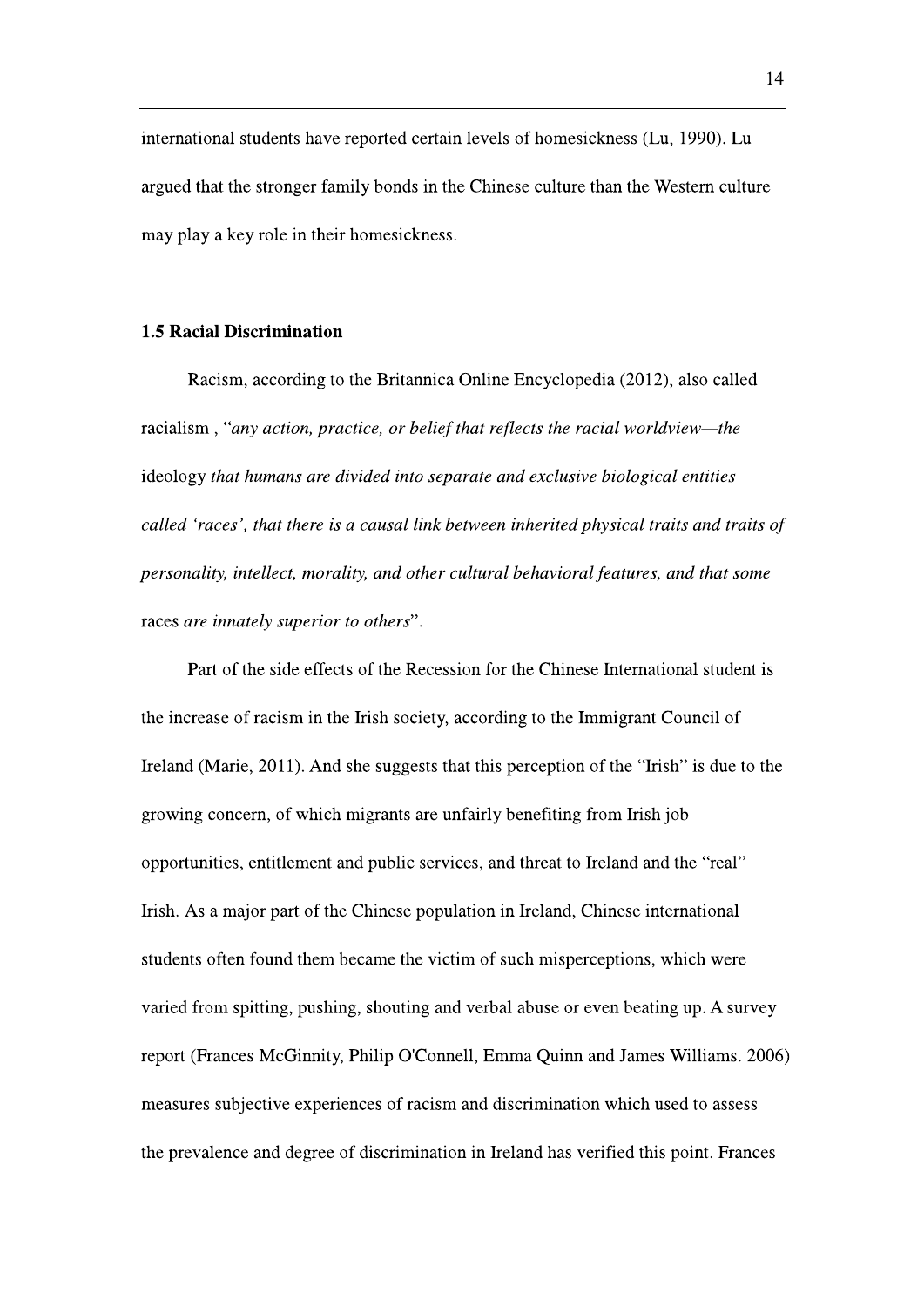et al have found that in Ireland, 35% of the migrants including Chinese have reported discrimination either harassment on the street, in other public places or on public transport. As a result, a constant concern for personal security was widespread in the Chinese international students, the consequences of racial discrimination depends on vary situations which may cause physical or psychological impairment to the individuals, it may forces one to relocate, or stay low. In the current study, one attempt is try to reveal the fact that in what degree, the Chinese international student has perceived racial discrimination as one of the negative emotions and how that emotion was dealt with.

#### **1.6 Coping Strategy—Social Support**

Taylor (2011) defines social support as the feelings of that one is cared for by others and has assistance available from others, and a sense of belonging in a supportive social network. The supportive resources can be emotional, financial assistance, informational, or simply companionship. Support can come from many sources, such as family, partner, friends, classmates, or colleagues (Taylor, 2011). During the stressful events, when individual perceives sadness, low-self esteem or depressed, a supportive network can provide useful help by offering reassurance, which enable individual to cope with the stressful situation more effectively (Taylor, 2011). Early research (Langner and Michael, 1960) found that having larger support network which bears a similar effect than just having one. And for male individual, the most effective source for social support is a partner (Umberson, 1987). For the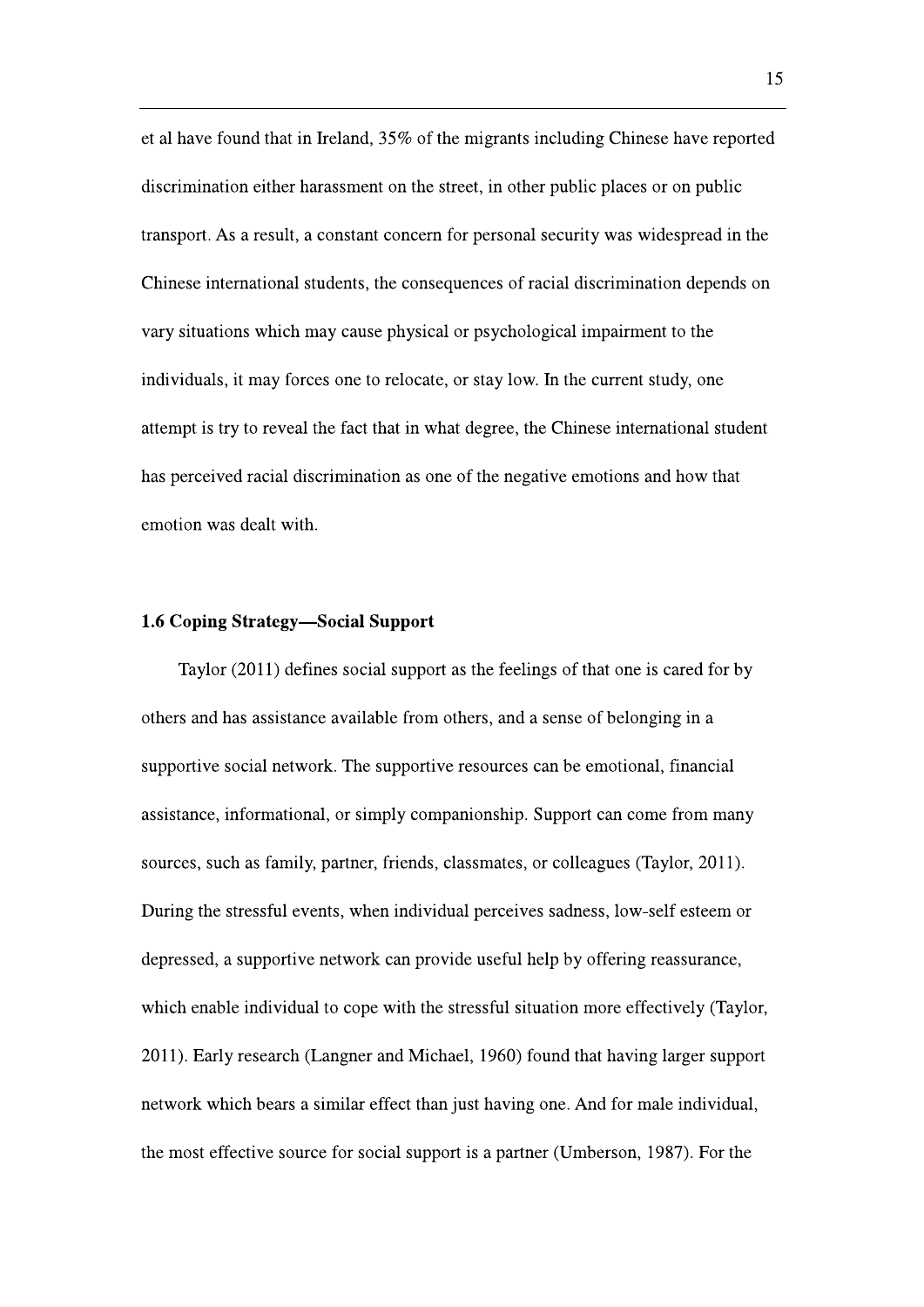Chinese International student in Ireland, a great number of them preferred rather to stay in groups of co-nation fellows than interact with host country's student (Yeh and Inose, 2003), one of the possible explanation could be refer to Wong, Wong, and Lonner's (2005) finding, they argued that student who has an Eastern origin, which largely associated with Asian culture tend to be have more interdependent self-construal, namely, the collectivistic culture. To the Chinese international student, whereby the relocation of residence, readjustment to new environment for academic life can turn into significant stressors once the social supports and coping strategies are lacking (Stroebe et al., 2002).

#### 1.7 Purpose of research

The research specifically focused on the population of Chinese international students, who has lived in Ireland and studied in Ireland's Third-level institutions. The aim of current study is to investigate the negative emotions perceived by the Chinese international student who is studying in Ireland. By means of reviewing the possible factors which are directly related to the perceived negative emotions. Through the history of Chinese migrants in Ireland, and evaluation of the pressure to readjust to Irish society, their level of Acculturative Stress, and the racial discrimination they might have experienced, to find out whether there is a correlation for the Social Support and Acculturative Stress in relation to the perceived Negative Affect among the Chinese international students in Ireland.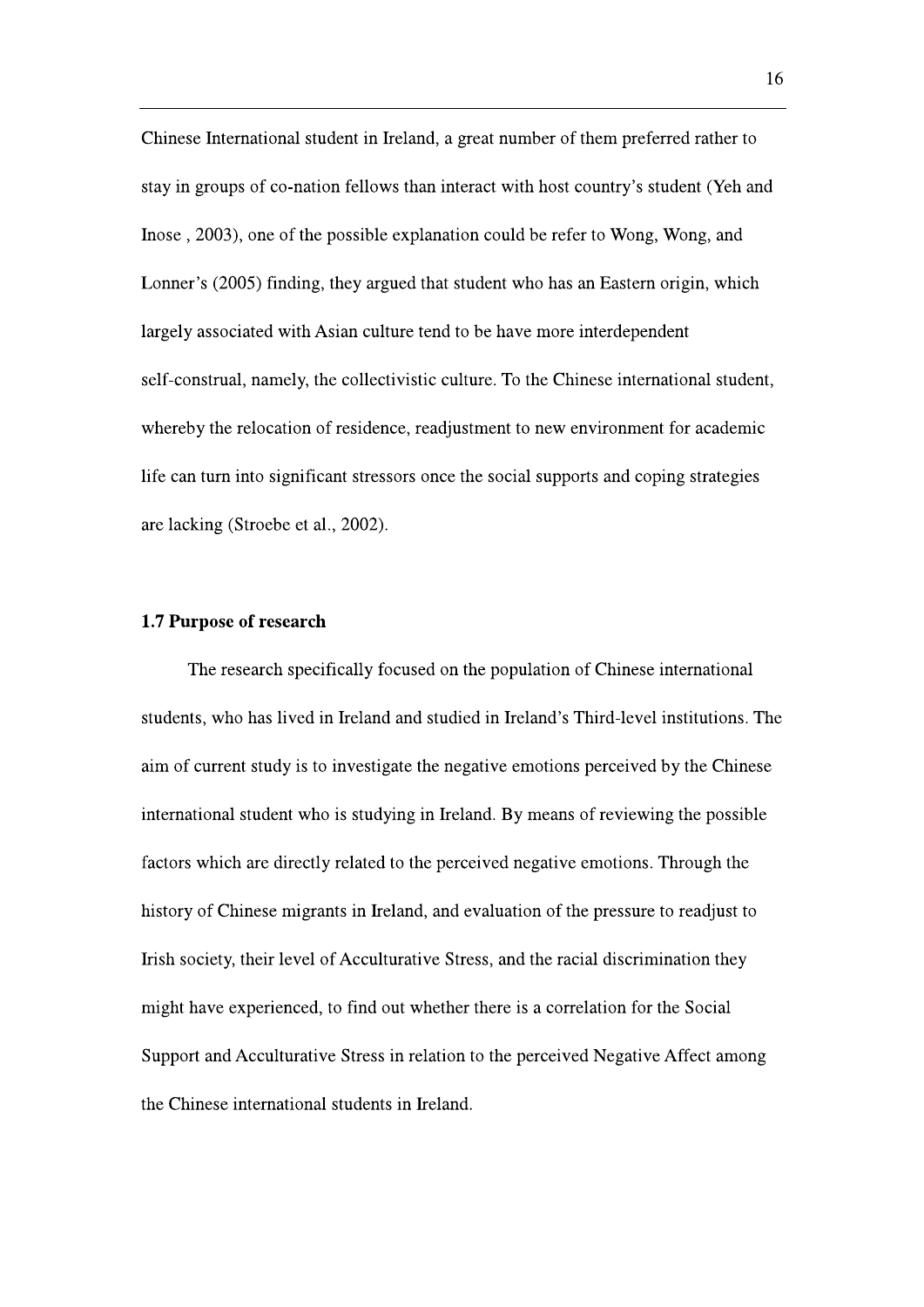There are two hypotheses for current investigation:

- 1: There will be positive relationship between Acculturative Stress and Negative Affect among Chinese international student in Irish Third level institutions.
- 2: There will be a relationship between social support and Negative Affect perceived

by Chinese international student in Irish Third level institutions.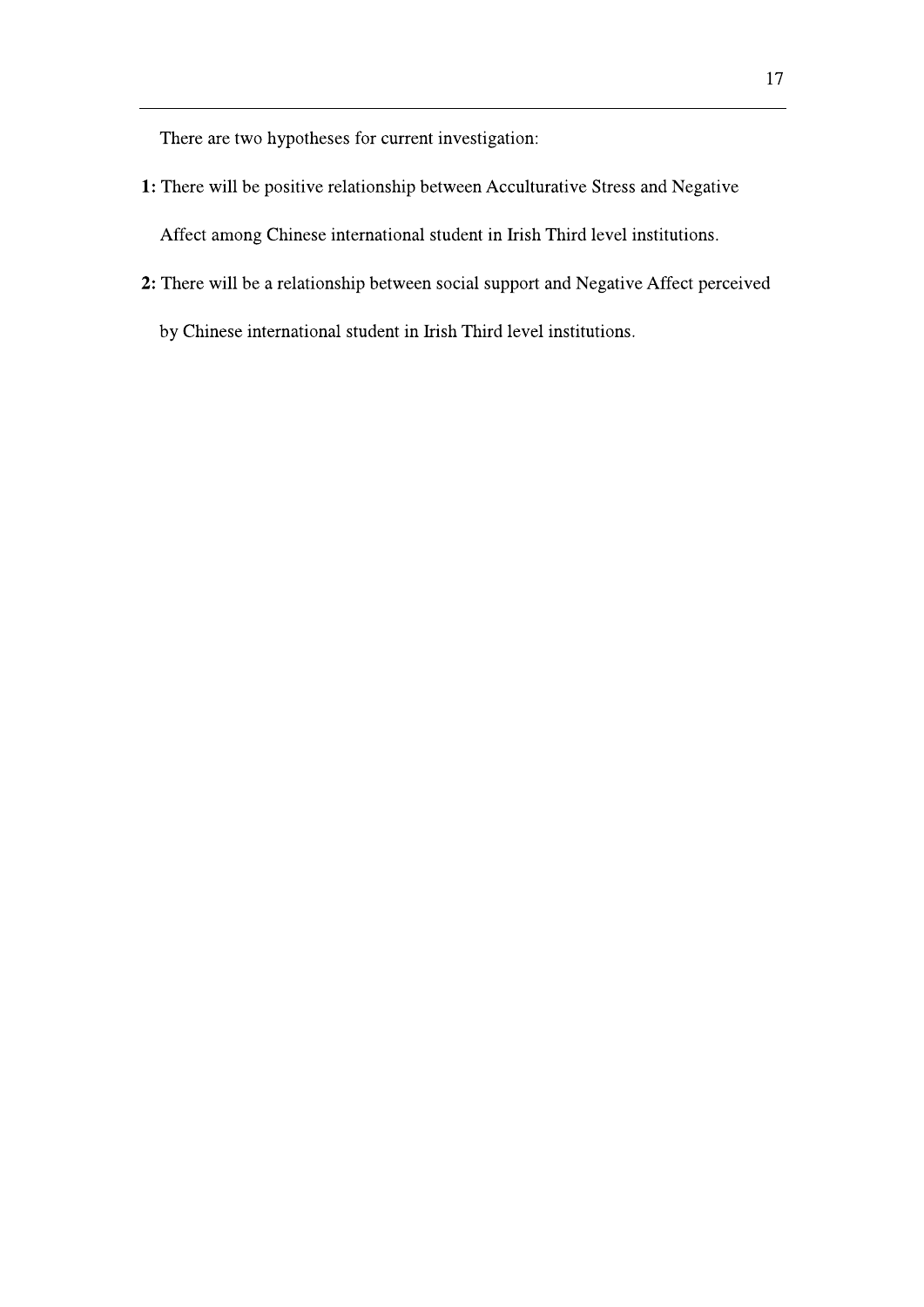# **Chapter Two**

Methodology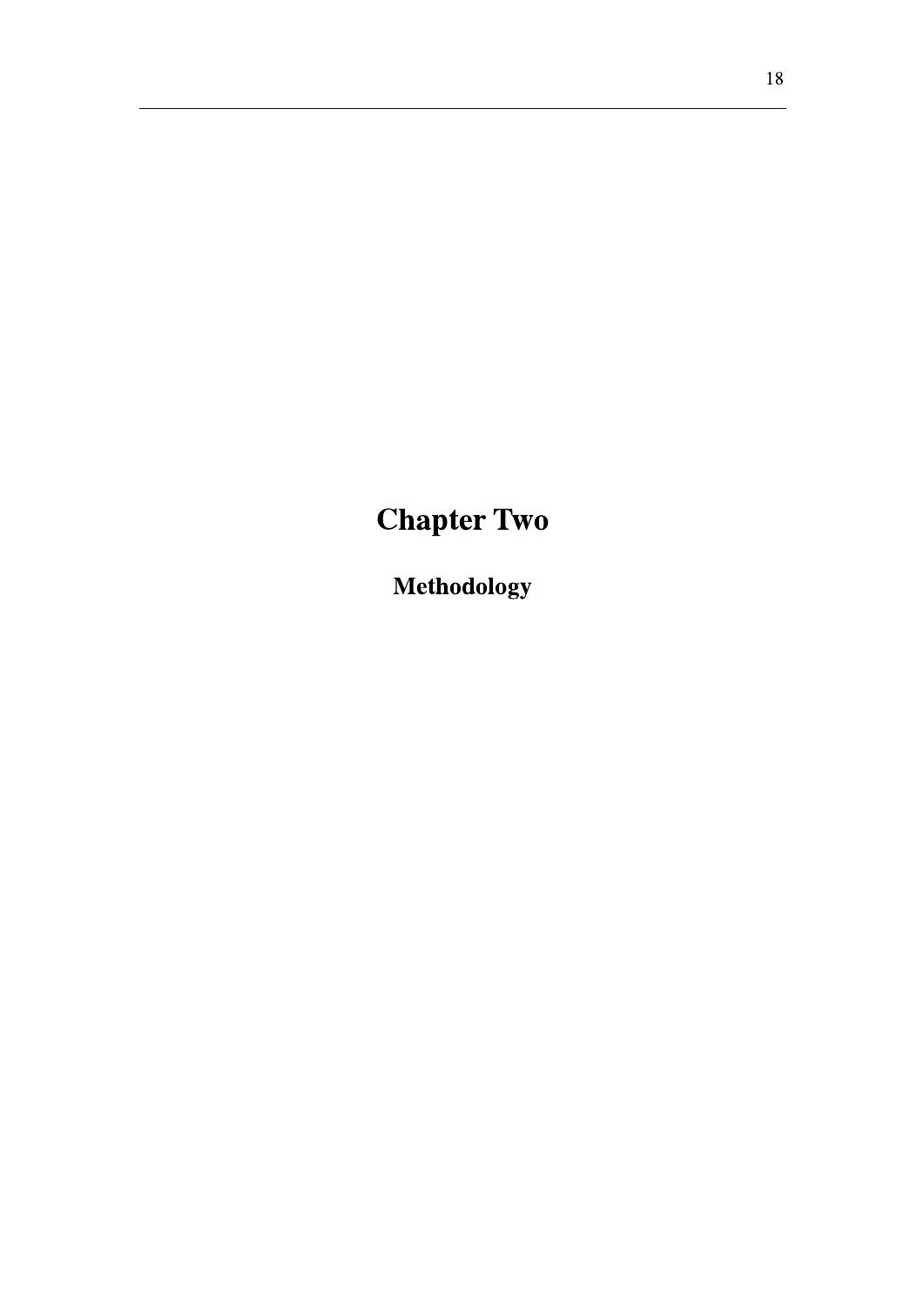### **Methodology**

#### 2.1 Materials and Apparatus

All participants were required to complete a compiled booklet of following measurements: a purpose devised questionnaire to collect demographic information, including age, gender, residency status and length in Ireland, level of English, whether have a job and frequencies of contact families; the Acculturative Stress Scale for International Students (ASSIS: Sandhu & Asrabadi, 1994); Center for Epidemiologic Studies Depression Scale (CES-D, Radloff, 1977); the Collectivistic Coping Styles (Moore III & Constantine, 2005). Booklet of Questionnaire for the investigation was attached on Appendix I--Appendix V.

## The Acculturative Stress Scale for International Students (ASSIS: Sandhu & Asrabadi, 1994).

The Likert format of 36-question scale of The Acculturative Stress Scale for International Students (ASSIS: Sandhu & Asrabadi, 1994) is designed to assess the Acculturative Stress of international students, which contains perceived discrimination, homesickness, fear, guilt, perceived hatred, and stress due to adjustment (culture shock), identified as major contributing factors. The 5-point score Likert Scale ranging of "1=Strongly Disagree; 2=Disagree; 3=Not Sure; 4=Agree; 5=Strongly Agree". The total score for ASSIS range from 36 to 180 point. Higher score indicates higher Acculturative Stress perceived by participants. Example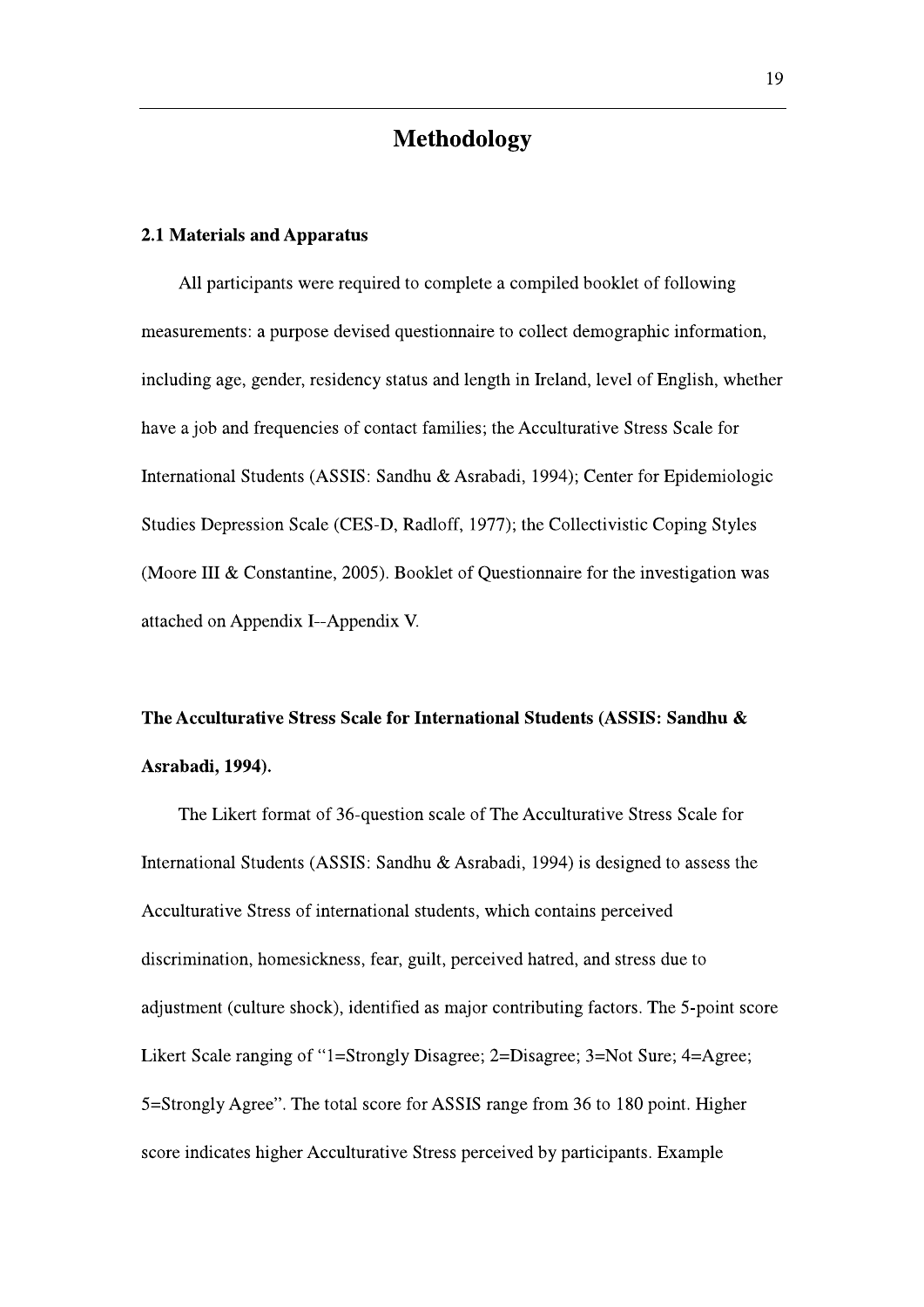#### questions as:

"3, I am treated differently in social situations."

"28, I don't feel a sense of belonging (community) here.

#### **Center for Epidemiologic Studies Depression Scale (CES-D, Radloff, 1977)**

The 20-item Center for Epidemiologic Studies Depression Scale (CES-D, Radloff, 1977) is designed for measuring depressive symptom in the general population. It includes the symptoms of depressive mood, guilt and worthlessness feeling, helplessness and hopelessness feeling, poor appetite and low quality of sleep which occurred during the previous week.

SCORES: 0 for answers in the first column, 1 for answers in the second column, 2 for answers in the third column, 3 for answers in the fourth column. The scoring of positive items  $(4, 8, 12, and 16)$  is reversed. Possible range of scores is 0 to 60, with the higher scores indicating the presence of more symptoms. Example questions as: "1, I was bothered by things that usually don't bother me."

"8, I felt hopeful about the future."

#### The Collectivistic Coping Styles (Moore III & Constantine, 2005)

The 9-item Collectivistic Coping Styles (Moore III & Constantine, 2005) assesses the degree to which African, Asian, and Latin American international students utilized social support seeking and forbearance to cope with their problems or concerns during the past two to three months. 5 items asses seeking social support,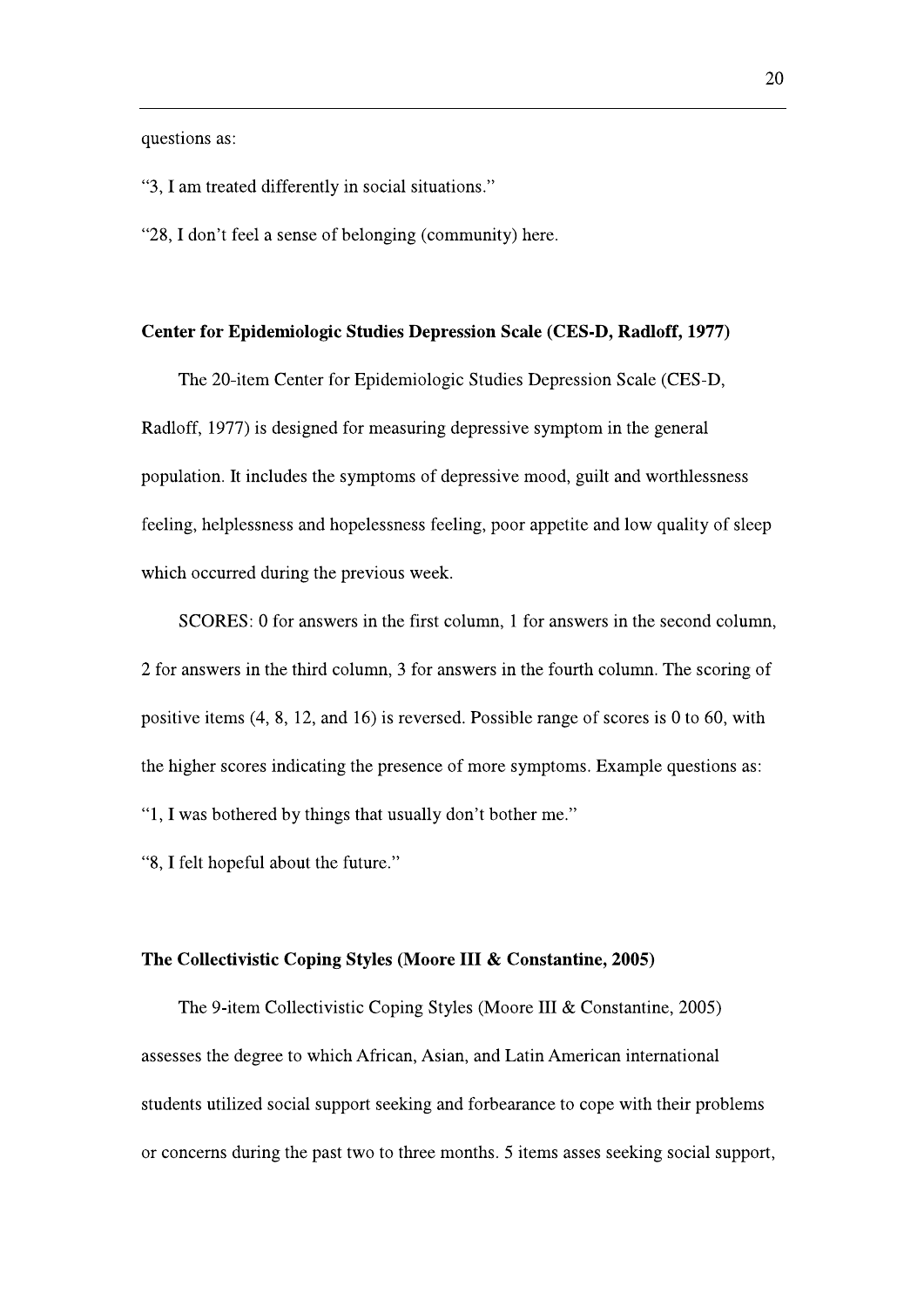4 items assess forbearance, items were rated on 5-point Likert Scale. Range of 1=Never used, 2=Used a little, 3=Neutral, 4=Moderately used, 5=Often used. The total possible scores of CCS range from 9 to 45. Higher score indicates higher degree of seeking social supports. Example questions as:

- "2, I received advice or support from someone who had experienced a similar problem or concern."
- "6, I spent time with my family member(s) or friend(s)."

#### 2.2 Participants

During the current investigation, there were a total number of 103 Chinese international students who currently studying in Ireland's Third-level institutions have successfully participated and completed the questionnaires, among the 103 Chinese students, there were 47 males $(45.63\%)$  participants and 56 females $(54.37\%)$ participants, their age ranged from 19 years to 36 years old (Mean age=25.4, SD=3.8). Of which were randomly selected from Third-level institutions of the greater Dublin area. Among the 103 participants, 41 from Griffith College Dublin, 29 from Dublin Business School, 13 from Irish American University, 5 from Trinity College Dublin, 6 from Institute of Art, Design & Technology, 3 from Dublin Institute of Technology, 4 from University College Dublin, and 2 from Dublin City University. Their average residency in Ireland was 4.32 years (SD=3.3).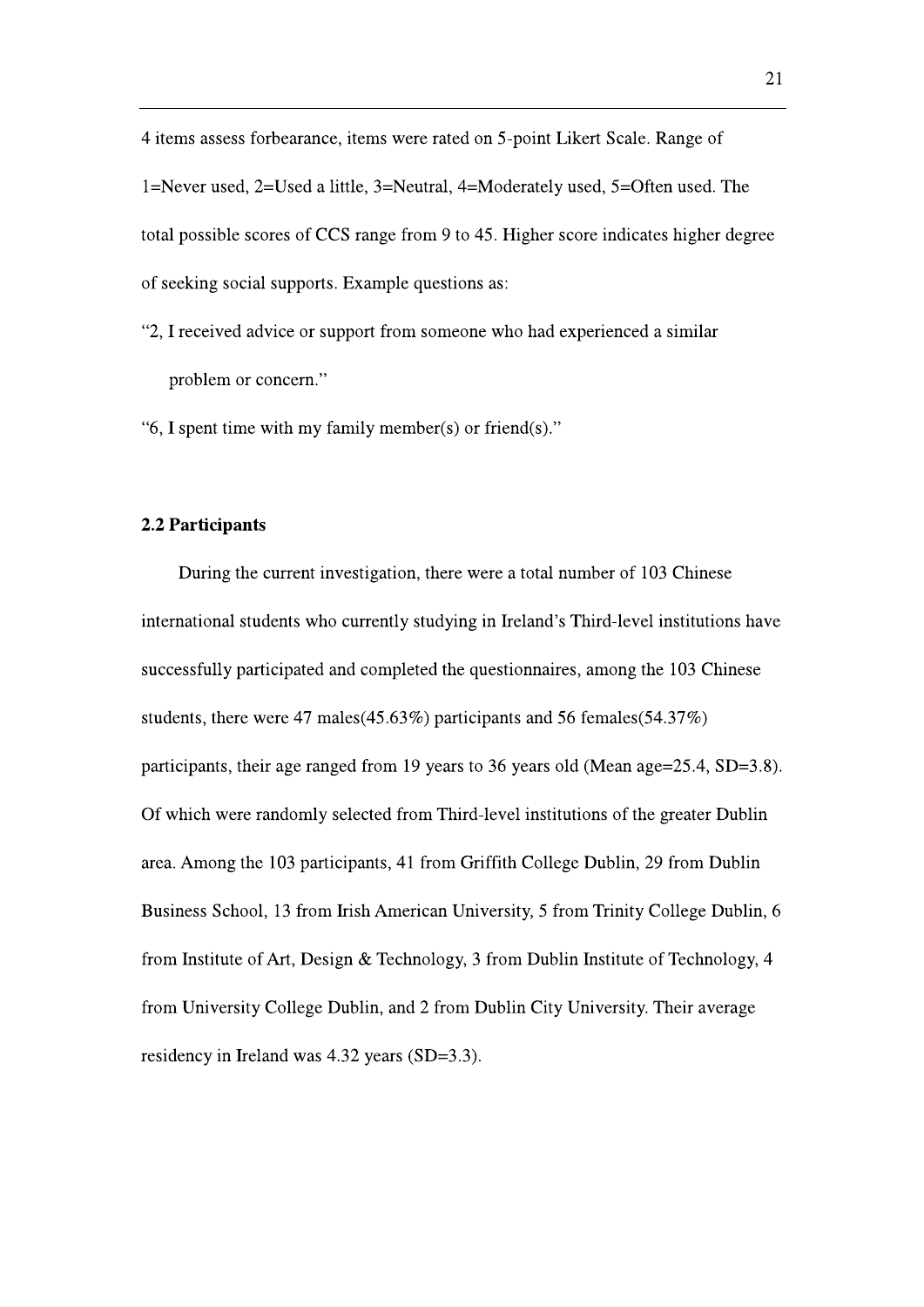#### 2.3 Design

This investigation utilized a correlational questionnaire design. There were two types of variable: Predict Variable and Criterion Variable. The predict variables for the current investigation were level of Social Support and level of Acculturative Stress. The criterion variable was level of perceived Negative Affect. Demographic factors were measured too for analyzing the gender differences in current study.

#### 2.4 Procedure

Before the booklet of self-administered questionnaires distributed to the potential participants, a pilot study was carried out in order to test the feasibility of questionnaires. A group of 10 participants were randomly selected. The pilot study found that: 1, some of the respondents required more assistances than the others, mainly in need of helps to explain certain psychological terms, therefore an interpreted Chinese version questionnaires of booklet which carry the same weight was introduced; 2, The original design for the purpose devised demographic questionnaire took the form of filling blanks, but it was later found that some blanks were left unfilled due to carelessness, thus it was decided to transform the blanks into multiple-choice style in the official study, which later was proved to be successful in the official study; 3, the time consumption of completing the questionnaires booklet was measured, it was estimated took average 15-20 minutes to complete, the timing procedure was retained during the official study.

Once the official study begun, brief introduction of the researcher and the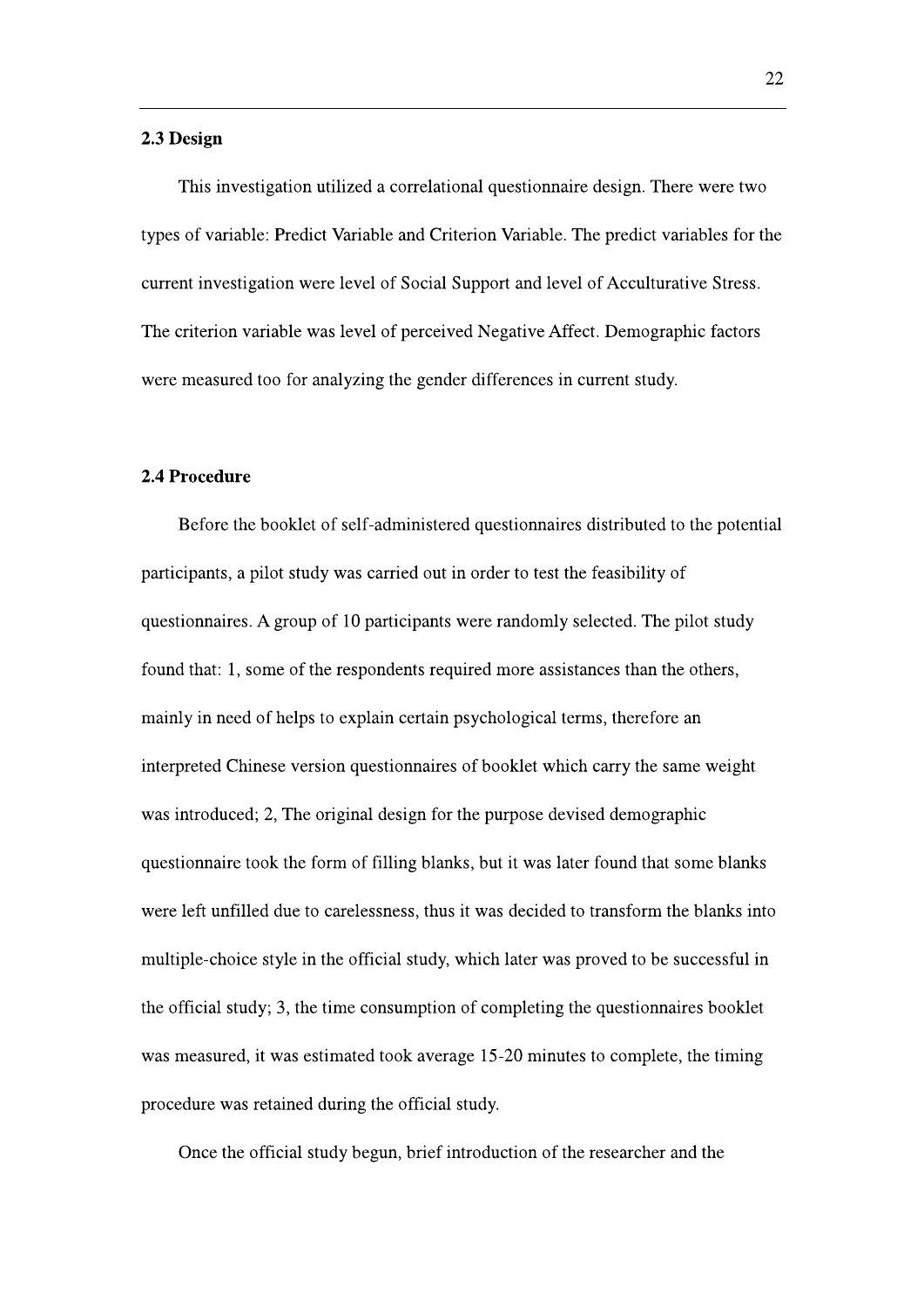purpose of the investigation were given at the first place. When participants agreed to take part in current investigation, both English and Chinese versions of questionnaires booklet were offered for their free choice. The cover page of the questionnaires declared the informed consent, the anonymous nature of the study, the confidentiality of the information, their right to withdraw at any stage, and the contact detail of the researcher in case any participant interested for further information about the investigation. Assistances would be given when required during processes. To finish all 3 questionnaires, it took approximately 15-20 minutes. All 74 questions were asked to be answered in full. After all booklets were finished, an extra briefing was offered. The data from the each session was gathered together for following statistical calculation. Once the data was recorded and recoded, the questionnaires would be kept in a safe place. The statistical calculations were run by the SPSS program (version 18), the output of result were used for the further interpretation of data analysis.

During the inferential statistical test with SPSS (Version 18), descriptive statistic was conducted based on overall participants and based on gender, along with Pearson correlation and Multiple Regressions test.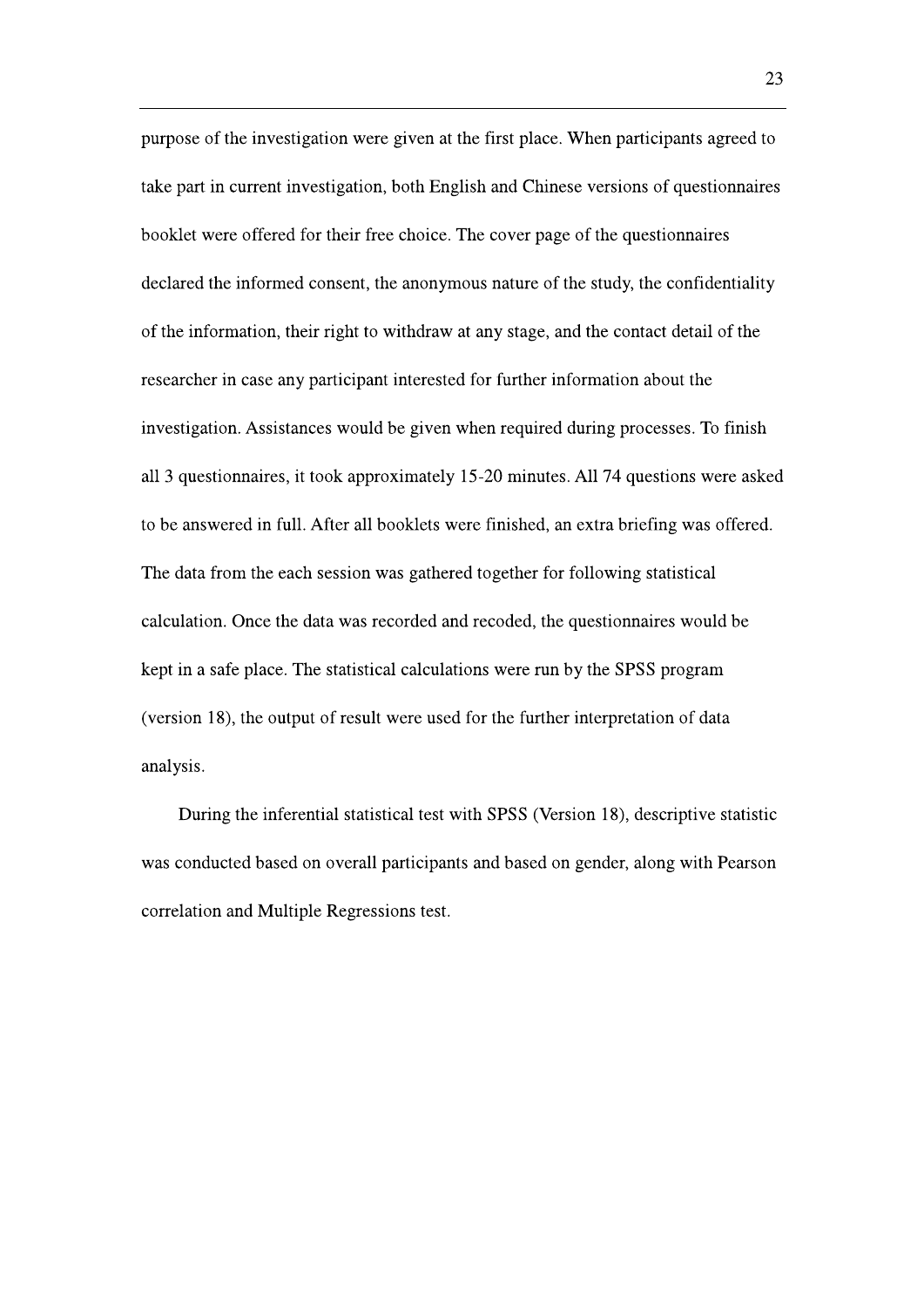# **Chapter Three**

**Results**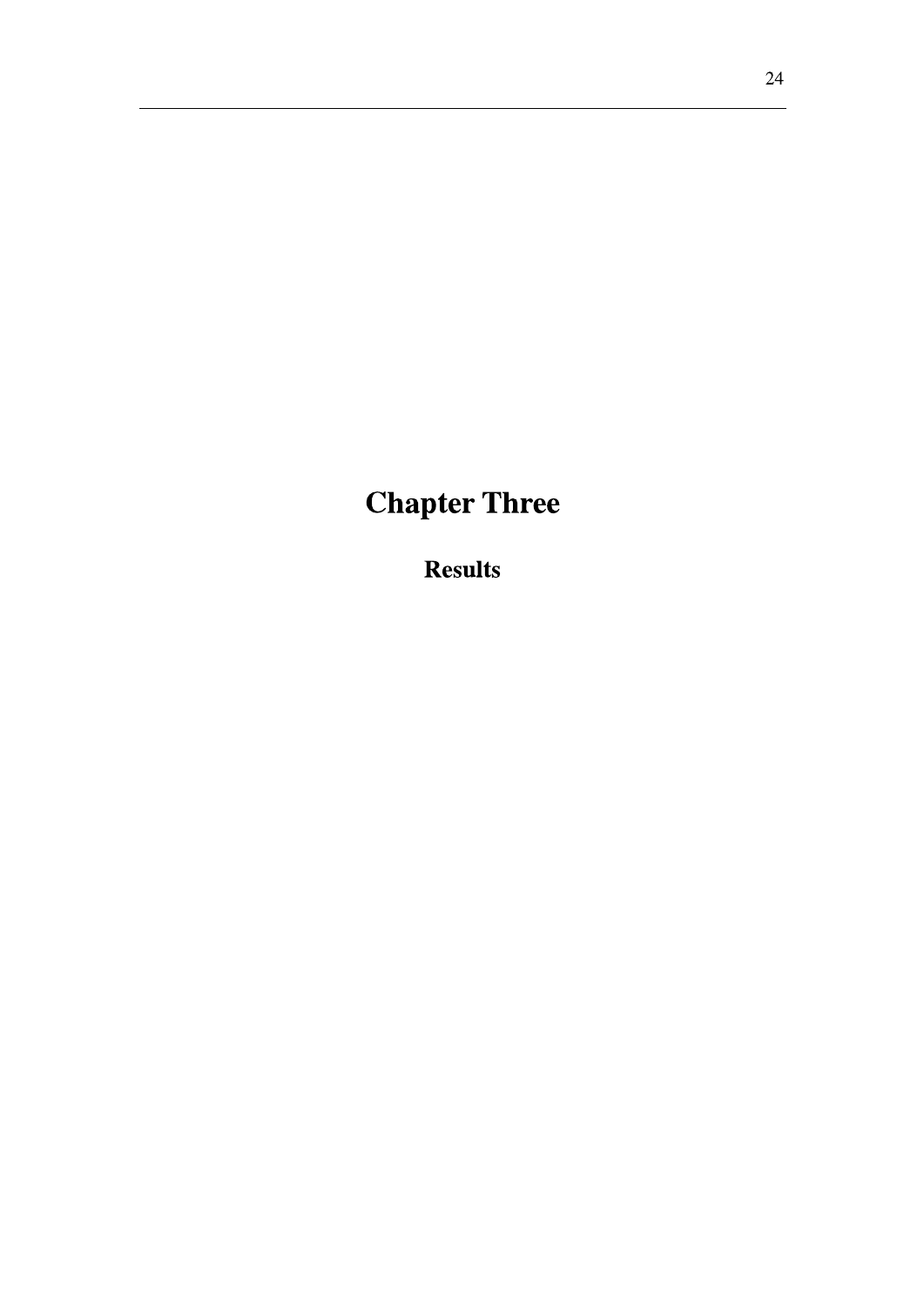### **Results**

The aim of the current study was to investigate the correlation between the Acculturative Stress and social support in relation to Negative Affect perceived by the Chinese international students in Ireland. It was hypothesized that 1: There will be positive relationship between Acculturative Stress and Negative Affect perceived by Chinese international student in Irish Third level institutions. 2: There will be a relationship between social support and Negative Affect perceived by Chinese international student in Irish Third level institutions. The following questionnaires were employed to collect data: the Acculturative Stress Scale for International Students (ASSIS: Sandhu & Asrabadi, 1994); Center for Epidemiologic Studies Depression Scale (CES-D, Radloff, 1977); the Collectivistic Coping Styles (Moore III & Constantine, 2005). All data was recorded and processed by SPSS (version 18).

#### **3.1 Descriptive Statistics**

The table 1 overall descriptive statistic for both gender shows the overall mean score for level of perceived Negative Affect,  $M=21.36$  ( $N=103$ , SD=7.64); the mean score for level of Acculturative Stress, M=100.02 (N=103, SD=15.48); and the mean score for level of social support,  $M=29.64$  ( $N=103$ ,  $SD=5.19$ ).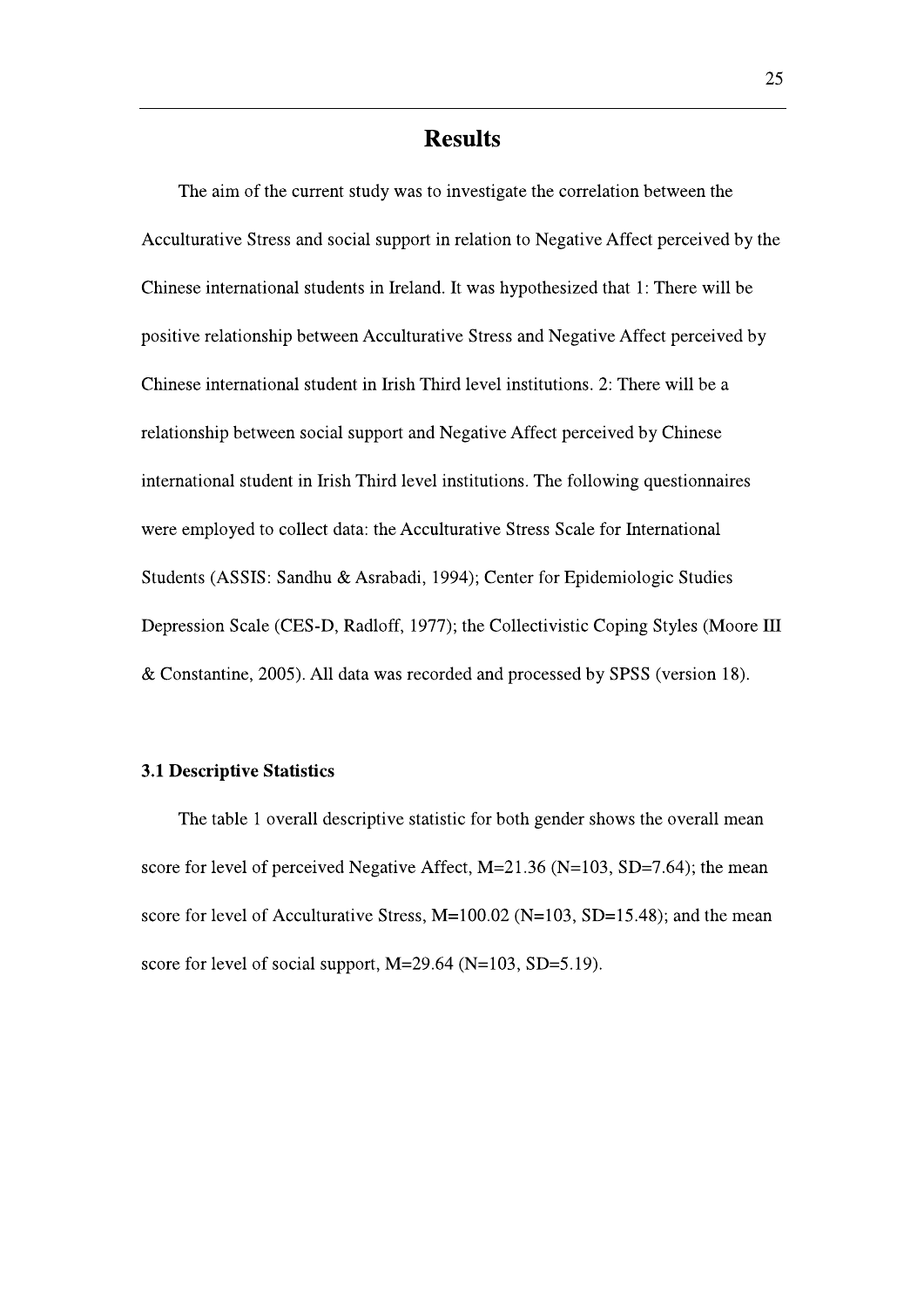| Table: 1 Overall Descriptive Statistic for both Genders |        |                           |     |  |  |
|---------------------------------------------------------|--------|---------------------------|-----|--|--|
|                                                         | Mean   | <b>Standard Deviation</b> | N   |  |  |
| Negative Affect                                         | 21.36  | 7.64                      | 103 |  |  |
| <b>Acculturative Stress</b>                             | 100.02 | 15.48                     | 103 |  |  |
| Social Support                                          | 29.64  | 5.19                      | 103 |  |  |

The below table 2 descriptive statistic for each gender on perceived Negative Affect shows the mean score for male participants  $M=22.32$  (N=47, SD=8.48); the mean score for female participants, M=20.55 (N=56, SD=6.83).

|          |        | Mean  | Standard  | N  |
|----------|--------|-------|-----------|----|
|          |        |       | Deviation |    |
| Negative | Male   | 22.32 | 8.48      | 47 |
| Affect   | Female | 20.55 | 6.83      | 56 |

#### 3.2 Demographical Analysis

Measures of central tendency were computed to summarize the data for the age variable. Measures of dispersion were computed to understand the variability of scores for the age variable. The following are the results of this analysis;  $N = 103$ , M=25.4, SD=3.8. Their age ranged from 19 years to 36 years old; For the gender, 45.6% (47) of them were male; 54.4% (56) of them were female. For the types of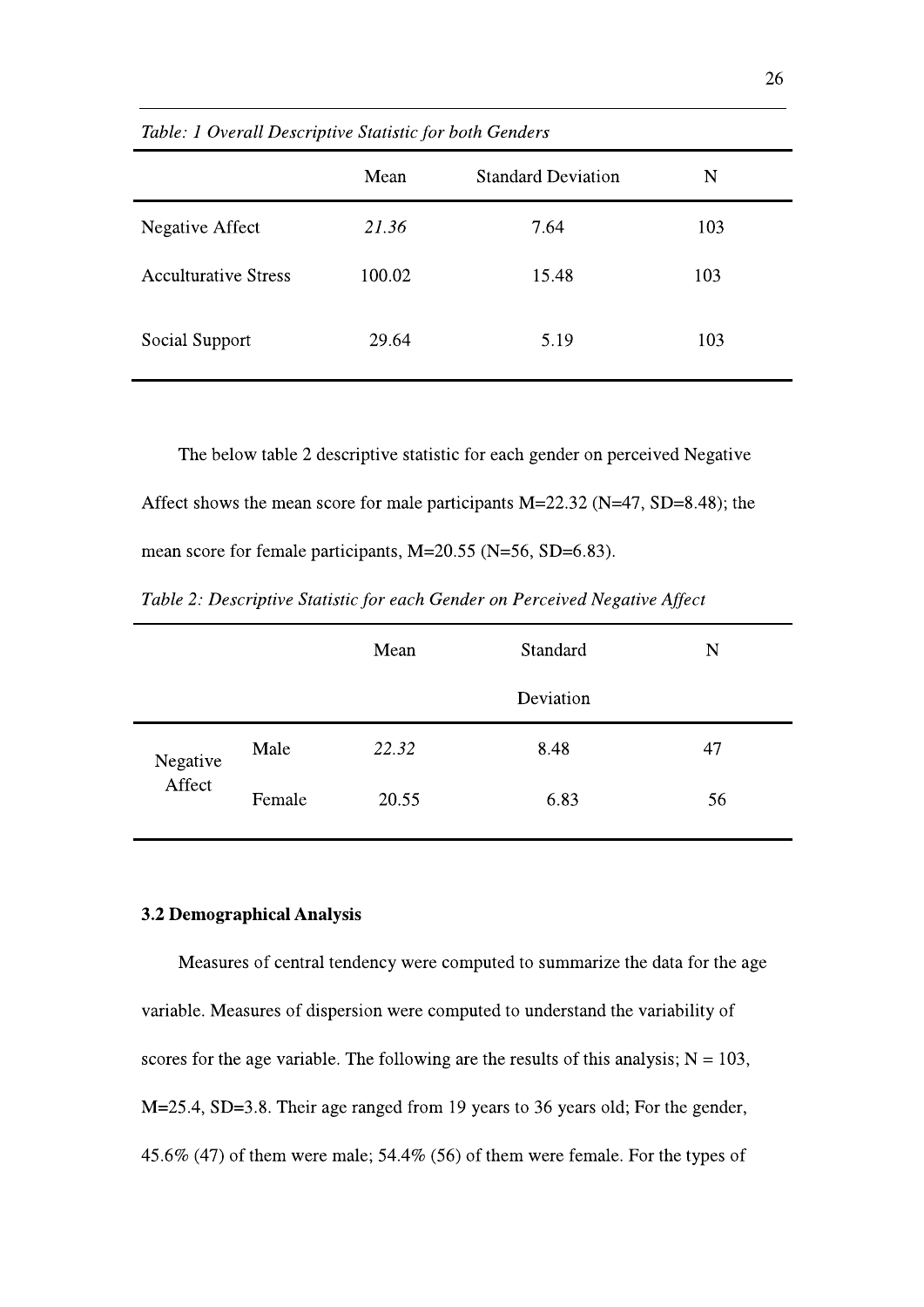study, they have reported that  $89.3\%$  (92) were full-time student; and  $10.7\%$  (11) have reported as part-time student. For the level of English, according to their self report, 11.7% (12) people claimed to be poor; 57.3% (59) people claimed good;  $31.1\%$  (32) people claimed fluent. For their residential status  $7.8\%$  (8) people lived with host family; 13.6% (14) people lived with family member; Same as  $13.6\%$  (14) people lived with partner; Majority of 56.3% (58) lived with friends; And  $8.7\%$  (9) people indicated they lived along. For the types of work section, 44.7% (46) people reported they have to work on full-time or part-time job;  $55.3\%$  (57) people reported they do not need to work. For those who did need to work, 4.9% (5) people indicated their working hour between 1-10 hours or less;  $19.4\%$  (20) people reported they have to work between 10-20 hours;  $10.7\%$  (11) people reported they have to work 20-30 hours; 8.7% (9) have reported they have to work 30-40 hours or more. The frequency for them to contact with home, almost half  $45.6\%$  (47) people contact home twice a week or more; more than one third  $35\%$  (36) people contact home once a week; 13.6%  $(14)$  people contact home twice a month, and 5.8% (6) people contact home once a month or less. In the detailed level for gender differences of group statistic in relation to stress level, Negative Affect, and social support have showed that, stress level for the 47 male participants ( $M=102.02$ , SD=18.51), and for the 56 female participants  $(M=98.34, SD=12.31)$ ; Negative Affect for the 47 male participants  $(M=22.32,$  $SD=8.48$ ), and for the 56 female participants (M=20.55, SD=6.83); Social support for the 47 male participants ( $M=28.26$ , SD=4.87), and for the 56 female participants  $(M=30.80, SD=5.22).$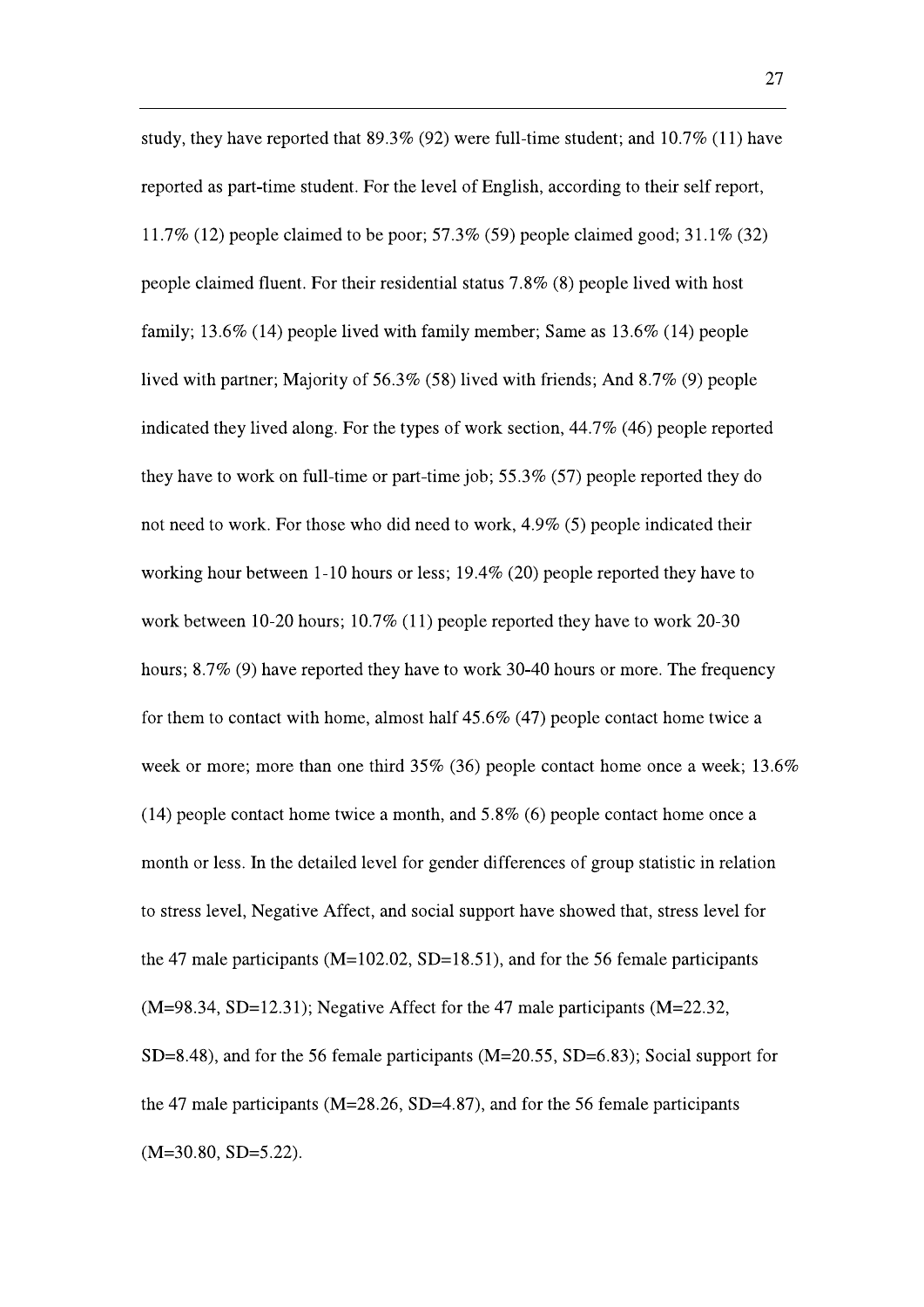#### **3.3 Inferential Statistic**

A Pearson correlation coefficient was computed to assess the relationship between the Acculturative Stress and Social Support in relation to perceived Negative Affect in Chinese International students. There was a positive correlation between the Acculturative Stress and the Negative Affect ( $r = 0.368$ ,  $n = 103$ ,  $p = 0.000$ ). There was a strong, positive correlation between Acculturative Stress and Negative Affect. Increases in Acculturative Stress were correlated with increases in Negative Affect; On the other hand, there was no correlation between the Social Support and the Negative Affect ( $r = -0.006$ ,  $n = 103$ ,  $p = 0.955$ ). Changes in Social Support would not result changes in Negative Affect.

Multiple regressions were used to test whether Acculturative Stress and Social Support were predictors of Negative Affect. The results of the regression indicated that two predictors explained 13.6% of the variance  $(R^2 = .136, F(2, 100) = 7.88, p$ < .001). It was found that Acculturative Stress significantly predicted perceived Negative Affect ( $\beta$  = .370, p = .000, 95% CI = .091 - .273); But no evidence was found that Social Support predicted perceived Negative Affect ( $\beta$  = -.028, p =.764, 95%  $CI = -.313 - .231$ .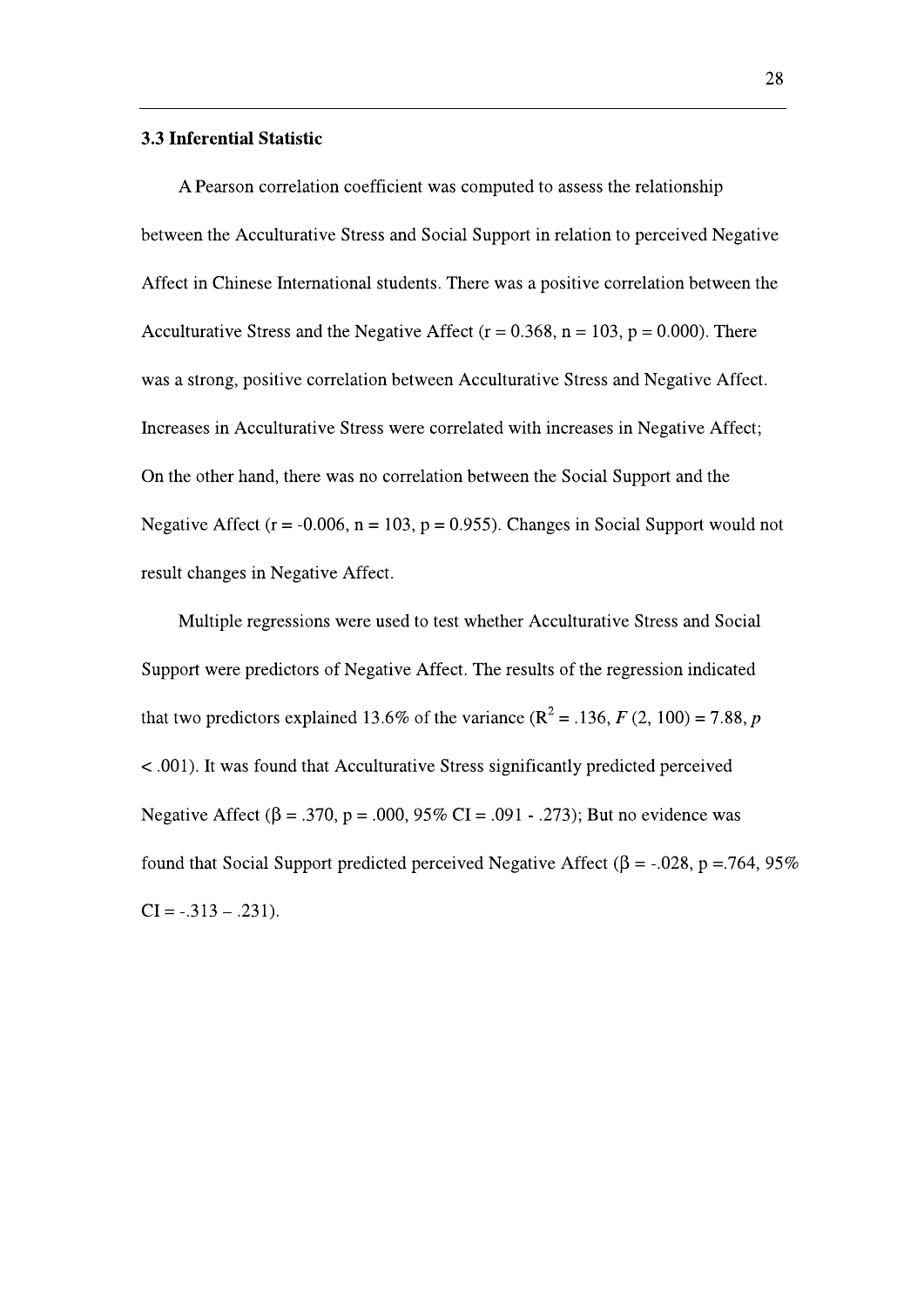# **Chapter Four**

**Discussion**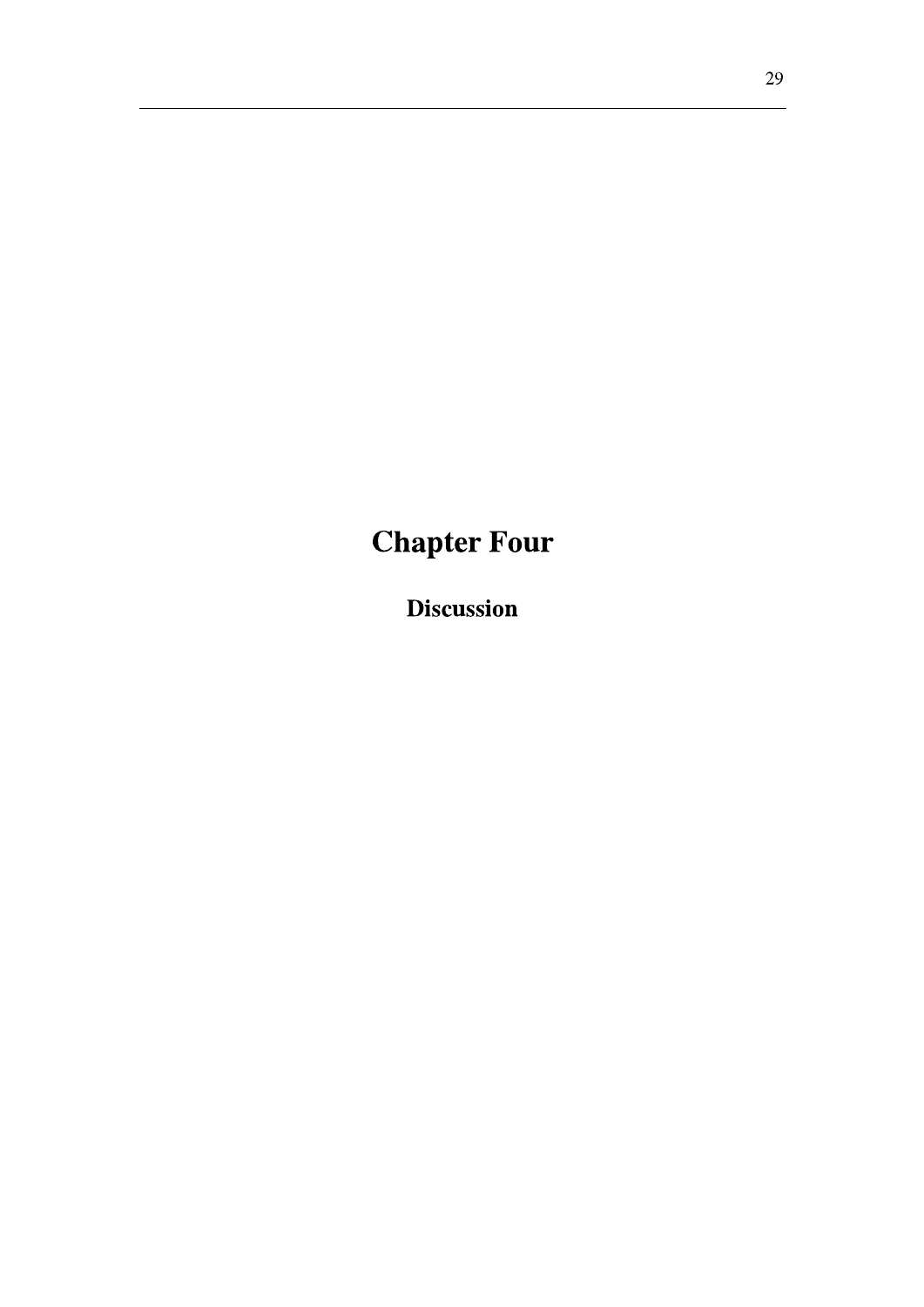### **Discussion**

The aim of the current study was to investigate the correlation between the Acculturative Stress and Social Support in relation to Negative Affect perceived by the Chinese international students in Ireland. It was hypothesized that 1: There will be positive relationship between Acculturative Stress and Negative Affect perceived by Chinese international student in Irish Third level institutions. 2: There will be a relationship between Social Support and Negative Affect perceived by Chinese international student in Irish Third level institutions. It was found that there was a positive correlation between the Acculturative Stress and the Negative Affect as predicted, increases in Acculturative Stress will results increases in Negative Affect. The hypothesis 1 was supported by current research finding. But there was no correlation was found between the Social Support and the Negative Affect, the hypothesis 2 was not supported by current research finding...

#### **4.1 Descriptive Statistic**

Review into the descriptive statistic scores have found that at the overall degree, the mean level of Negative Affect was slightly over the boundary of diagnostic level of 21 points. According to Radloff (1977) suggested in his CES-D Scale, if score is below 15, indicating that no Negative Affect has been experienced; If the score is between 15-21, there is a possibility that some degree of mild to moderate Negative Affect appear; and if the score exceed 21, it can be considered that the individual were experiencing major Negative Affect. The above discovery is correspondent to the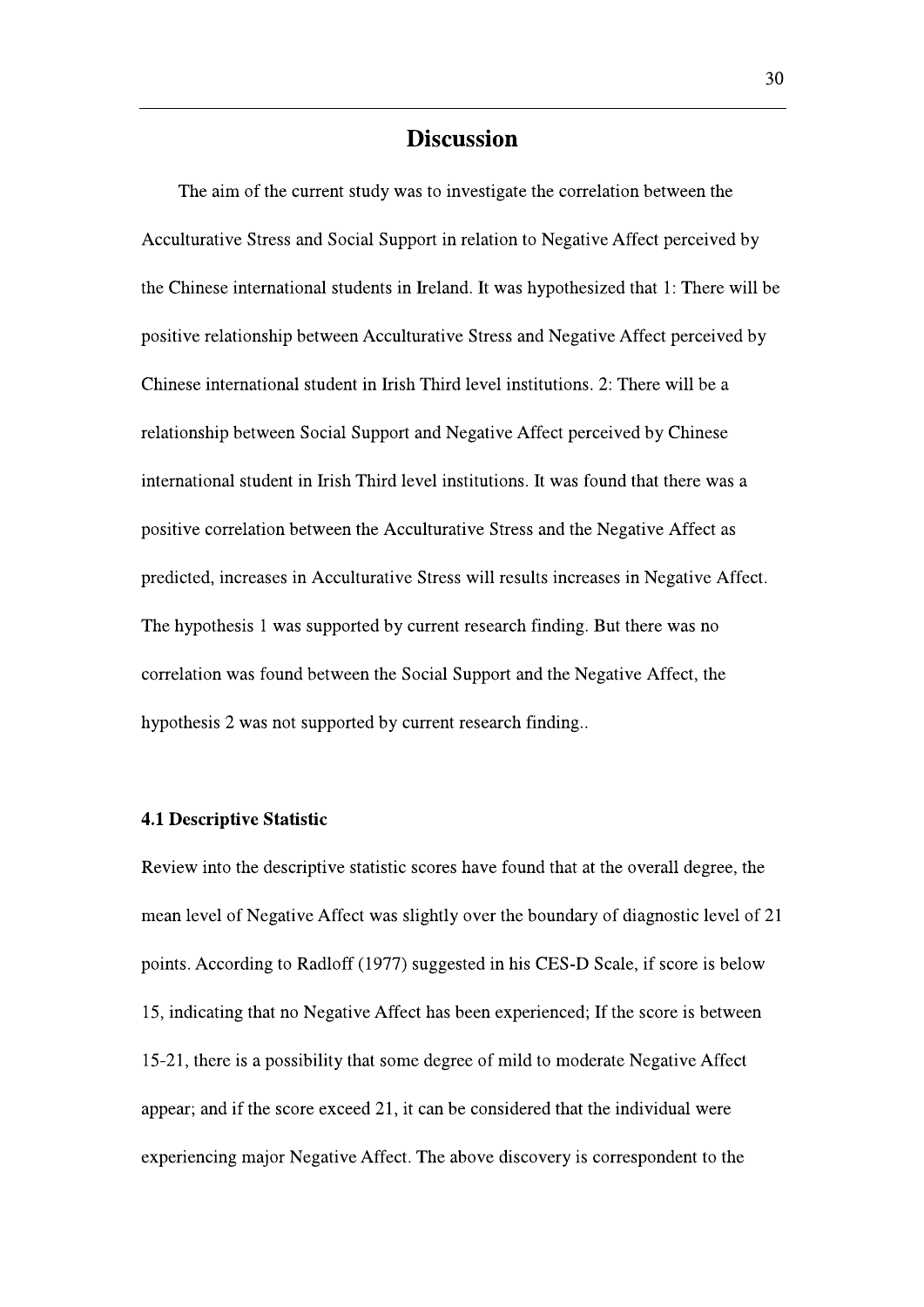earlier research finding (Rajapaksa & Dundes, 2002/2003), they argued that up to 30% of international students have reported frequent emotional unrest and feelings of homesickness. Similarly to the Negative Affect perceived by Chinese international students, subdivided results from current study based on gender differences have showed a matching pattern for the perceived Negative Affect. It has been found that male participants tend to perceived higher level of the perceived Negative Affect than the female participants. The average Acculturative Stress level in the Chinese international students also shows similar test result with the average Negative Affect test score, the result indicates that the male participants perceived a relatively higher Acculturative Stress, in contrast, the female participants perceived a lower level than the male participants, which means male participants under higher Acculturative Stress. But this pattern was reversed on the Social Support option, the current study indicated, female participants perceived higher level of Social Support than male participants. The outcome was contradictive with some research findings, as Poyrazli et al (2007) argued, female were not as good as male who tend to bear positive attitude and use flexible strategy to overcome difficulties. Maybe it can be explained by other theories (Sonja et al, 1981) that females are more sensitive than male for emotional processes.

Through the demographical statistic result, it is obviously to see that the majority 89.3% of Chinese Students in Ireland study on a full-time base, which is biased towards an earlier research (O'leary et al, 2008) showed that there was great portion of Chinese student in Ireland whose exact number could never be known, took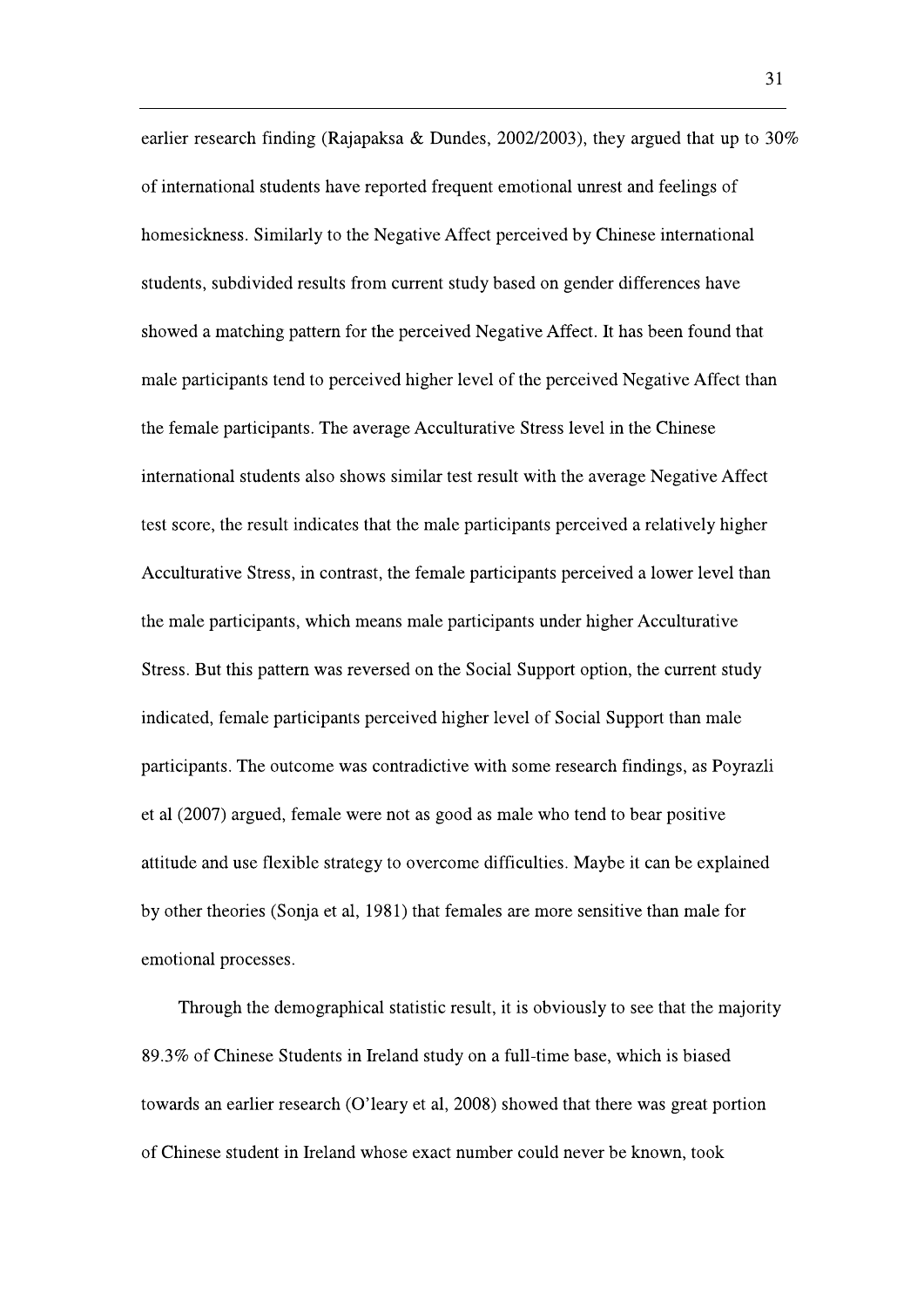advantages of the immigration law, instead of concentrated in study, they worked on a full time bases. It is undeniable that current study only involved students who were registered in the third level institutions. It is not possible to verify the true fact, as O'leary argued.

Other findings of current study include more than half of the participants reported their English level as good, one third reported as fluent, only one in ten considered their English was poor. The finding can be explained to the nature of the participants, as stated in the study types section, all participants were selected from Irish third level institutions. It is not surprise to see this outcome which may not the best represents the real average level of English for other people, thus influenced the internal validity.

More than half  $(56.3\%)$  participants lives with friends, which is in accordance with suggestions of Yeh et al (2003) and Duru et al (2007), they argued that social connection is negatively correlates with homesickness among international students. Thus Mori (2000) avers that it will be significantly helpful of co-national support, which is crucial for the well-being of international students.

#### **4.2 Limitations**

In the current study of Acculturative Stress and Negative Affect in relation to Social Support, there were a few factors during the process of investigation which might had influences on the outcome of result.

First factor is the small sample size. Due to the fact that the majority of Chinese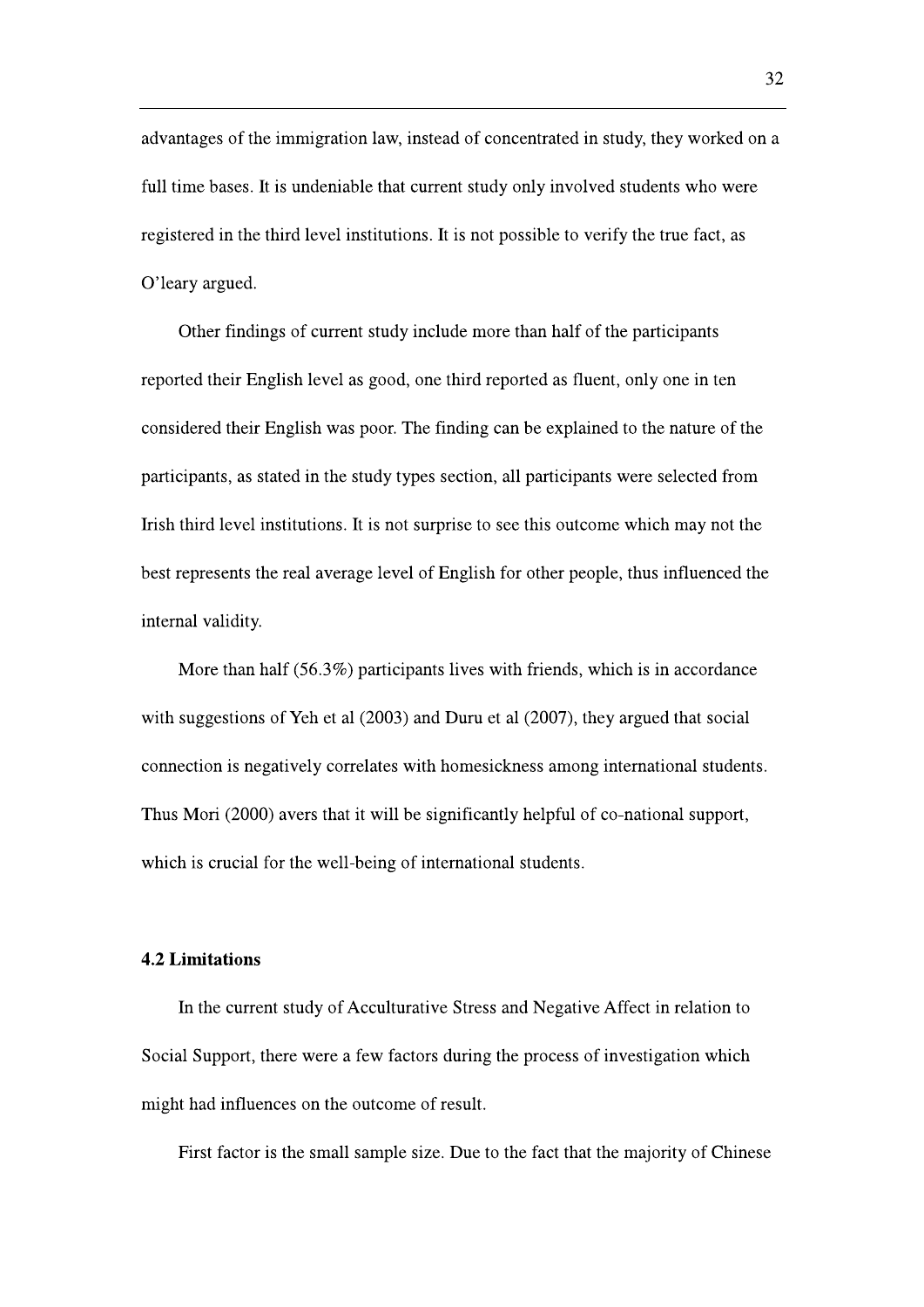international student (30,000, O'Leary and Li, 2008) were studied in a variety level of institutions spread out in different locations, most of them were in English language school, this study has only investigated the Chinese international student who was study in the third level institutions  $(3.355, IEBI, 2009/2010)$ . Because of the limitation of time and reality condition, all the participants were selected from Dublin and its surrounding area. It is inefficiency and unable to draw participants from third level institutions all over the country. There was another reason which made the situation worse, there did had some participants withdraw during the study, the reason behind it remained unknown. For those who did completed the session, post hoc examination found that some of the key questionnaires were left untouched, thus over 10% of the questionnaires were not accepted for later statistical test. The lack of participants and weaken random selection have restricted the result to generalize to a greater population, and cause the low power of external validity.

Second factor is the gender imbalance. In the current study, there were 47 male participants  $(45.63\%)$ , and 56 female participants  $(54.37\%)$  have been involved. In regard to the census of general population that 54% of Chinese in Ireland were males, and 46% of Chinese were females (CSO, 2006). Similar to the previous situation, finding the equal number of participants for both gender need to overcome many obstacles, as some of the colleges emphasize on certain discipline which likely attract more female than male, for example: in Griffith College Dublin, the main discipline focuses on business study, when carrying out current investigation in GCD, there were 28 female out of total 41 respondents. Early study (Marco Piccinelli, Greg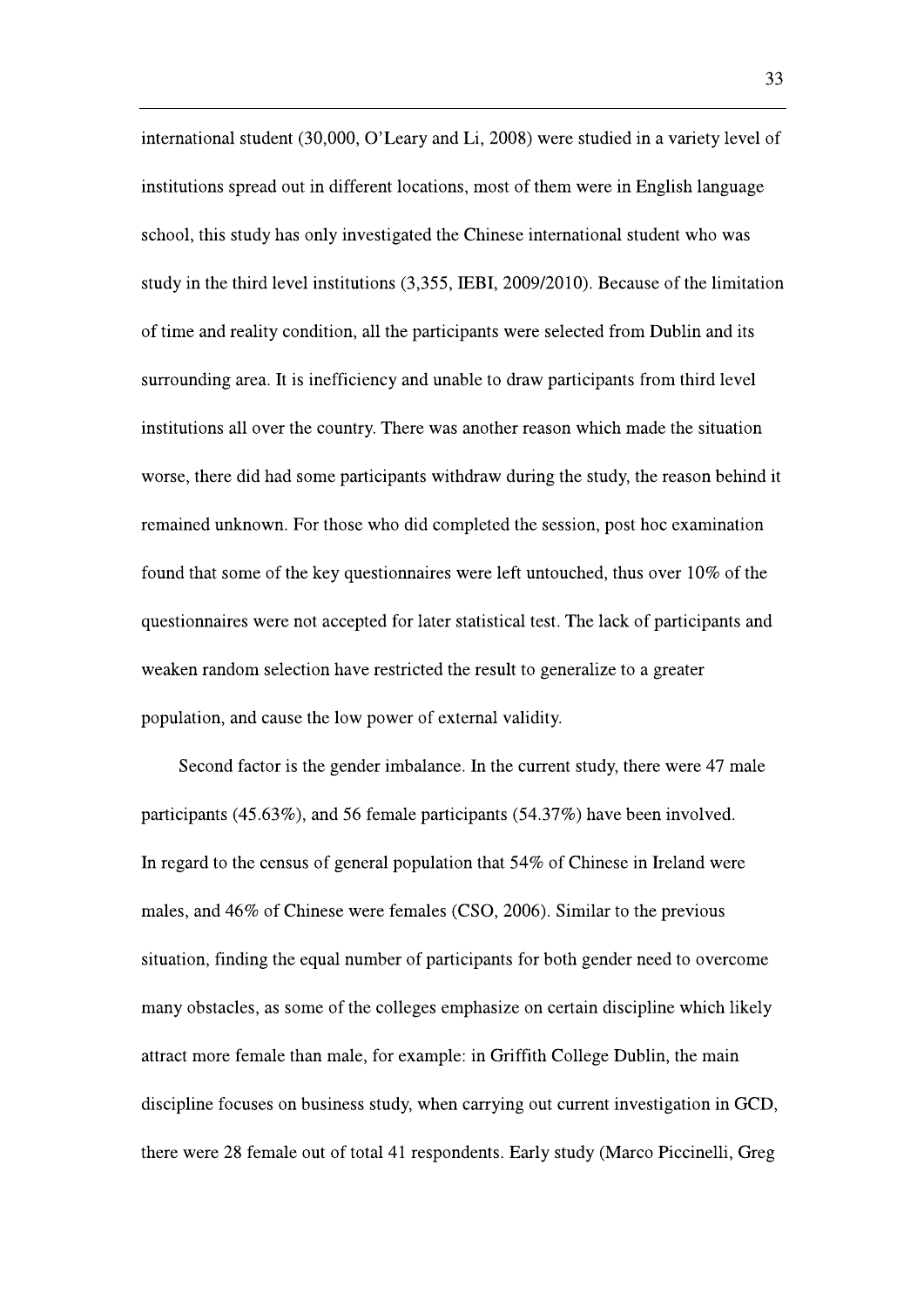Wilkinson. 2000) on gender differences has claimed that female was more vulnerable to Negative Affect and easier to perceive Acculturative Stress than male, which indicates the imbalanced gender in current study may have impacts on the result.

Third factor is random selection, as example of Griffith College Dublin stated previously, certain colleges attract more Chinese students. During the questionnaire process, it estimated approximately there were 60+ Chinese international students out of 80+ class population according to the lecturer, which may creates a "Chinatown" atmosphere, and cause a underestimate of their real response to Acculturative Stress and Negative Affect. But on the other hand, some colleges are less popular or rather to say too hard to enroll, like Trinity College Dublin, there were only 5 participants recruited. Thus the samples were not scientifically randomly selected, which may weaken the internal validity of the current study.

The forth factor include two dimensions, the socio-economical and marital status. As mentioned in the literature review, Chinese students were permitted to work as part-time up to 20 hours per week during the school term, and as full-time up to 40 hours per week during school holidays, but figure from current study has revealed that out of 103 participants, 57 of them did not work at all, which mean they have less chance to expose to the social environment than those who did work, and may perceive less Acculturative Stress and Negative Affect. On the other hand, it could also suggest that those who did not work came from a wealthier family background, and their circumstances which allowed them to live in a rather easier way than the others. Cohabitation is not an unusual phenomenon among the Chinese international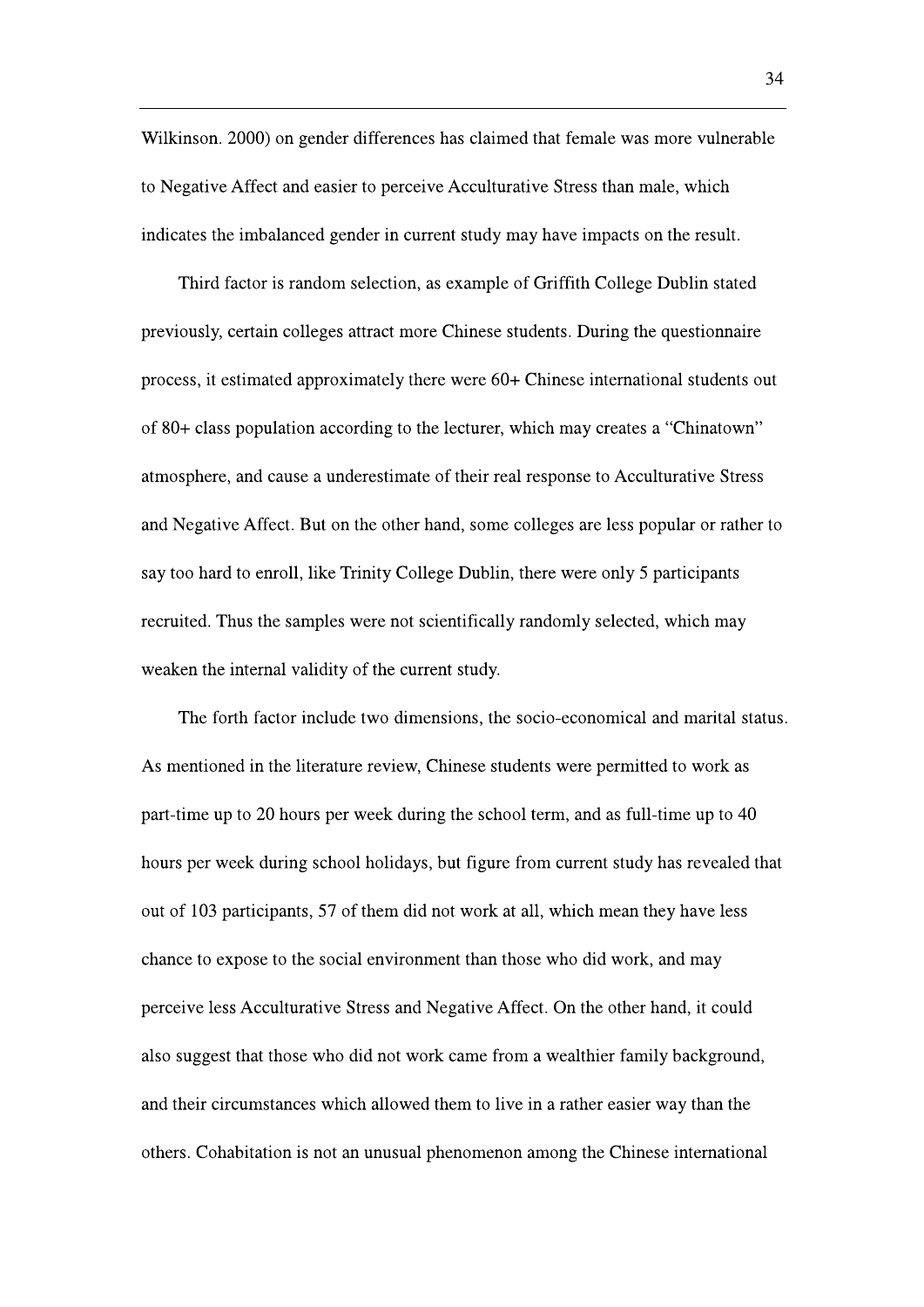students population all over the world, as study indicated up to 45% (Ming, Li, 2008) of Chinese international student choose cohabitation style of living in New Zealand while their college term continuing. In Ireland, this figure dropped to  $14\%$ , the reason behind was unknown and need to be further researched. Companionship of cohabitation along with marriage can offer more supportive options and plays a great role in reducing Acculturative Stress (Yeh et al. 2003). But it is impossible to measure these variables effectively, which caused by the fact that these variable in a state of constantly changing in a dynamic manner during the social study period.

And the fifth factor is the English level of the participants. Level of English was not accounted of as a variable in the current study. According to research (Yeh et al, 2003), as one of the key tool for Chinese international students, the successful integration to the Irish society is largely depends on the fluency of English. Another word, for the current participants, the better English they speak, the less Negative Affect they would perceive, and the quicker they accommodate their Acculturative Stress. During the current study, there were no standardized measurements to test their English level were conducted; The participants' English levels were totally relied on their self report. At the beginning of the study, considered the participants were all selected from third level institutions, there was an over estimation for the prevalence of high level of English for the participants. This misunderstanding was not realized until the pilot study session for 10 respondents were carried out, some of the participants required more assistances that others to explain certain phrases which caused chaos during the pilot study session, also it is reasonable to doubt that some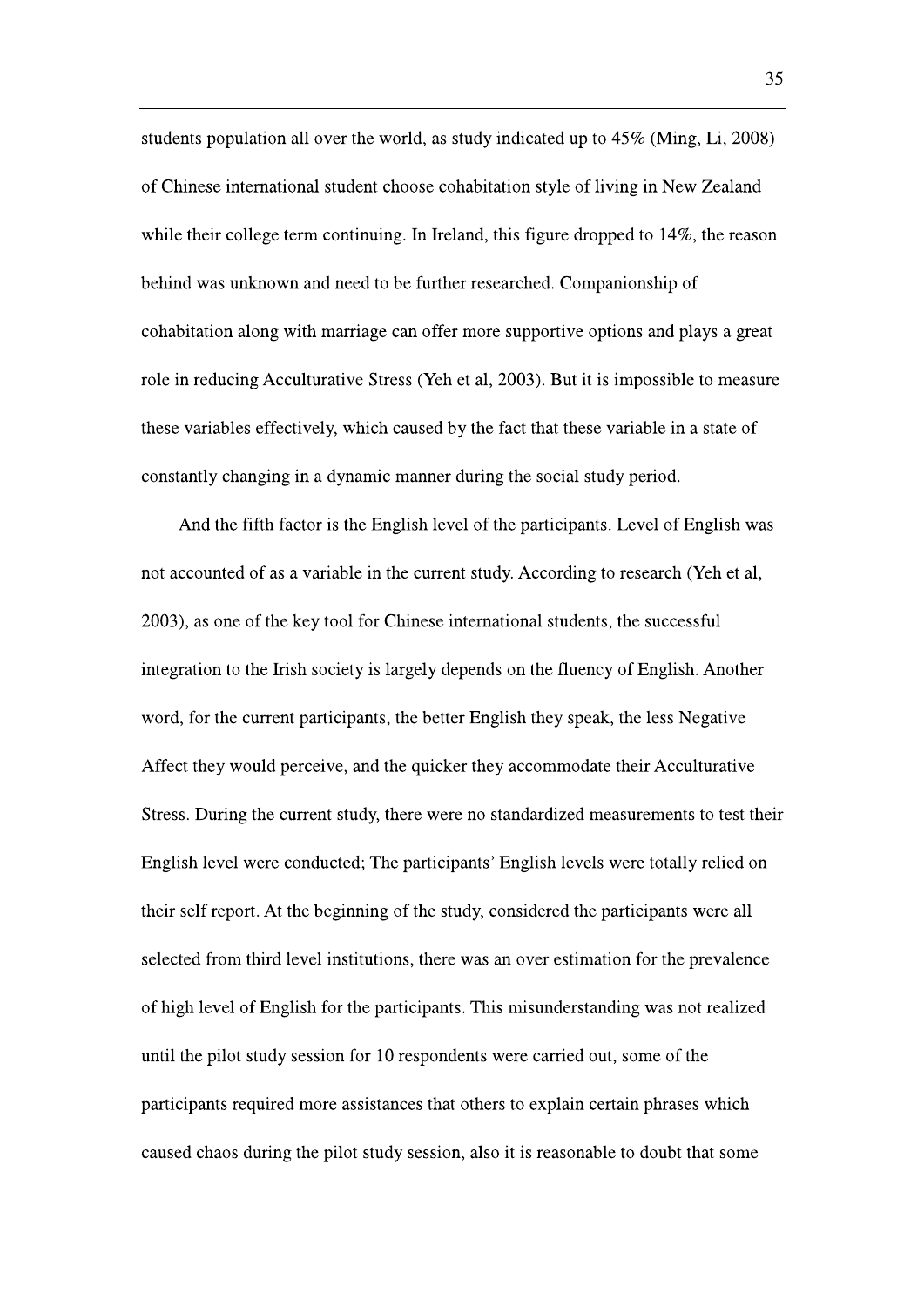participants had tried to avoid the embarrassment of poor English in the later official study, instead of asking for Chinese version questionnaires or looking for assistances, they chose to conduct the English version questionnaires in a arbitrary way without knowing the real question meaning. At certain circumstance, such as participants from business-focused institutions rather prefer to carry out the questionnaires based on Chinese version. One of the facts about the participants was that some of Chinese students were only arrived in Ireland for less than six months or even just a few days, and some of the newly arrived were exchange students or visiting scholars who has no intention to stay long in Ireland.

There were also other factors which may influence the result. Timing, it refers to the time that cost to fill out questionnaire and the time that the sessions were taken during the day. To fill out the questionnaires, it was recommended no longer than 20 minutes, but the fact was that the time used to finish the question aires varied from less than 10 minutes to less than half of an hour. The lack of controls over the time consumption is another methodological flaw; when refer to the time of the day, it ranged from morning to late evening. Study has been taken place at noisy classrooms before class started, convenient coffee shops before the lunch time or quiet library after lunch, which was not processed under strict laboratory condition.

#### **4.3 Implications**

The present study has predicted that there will be positive relationship between Acculturative Stress and Negative Affect perceived by Chinese international student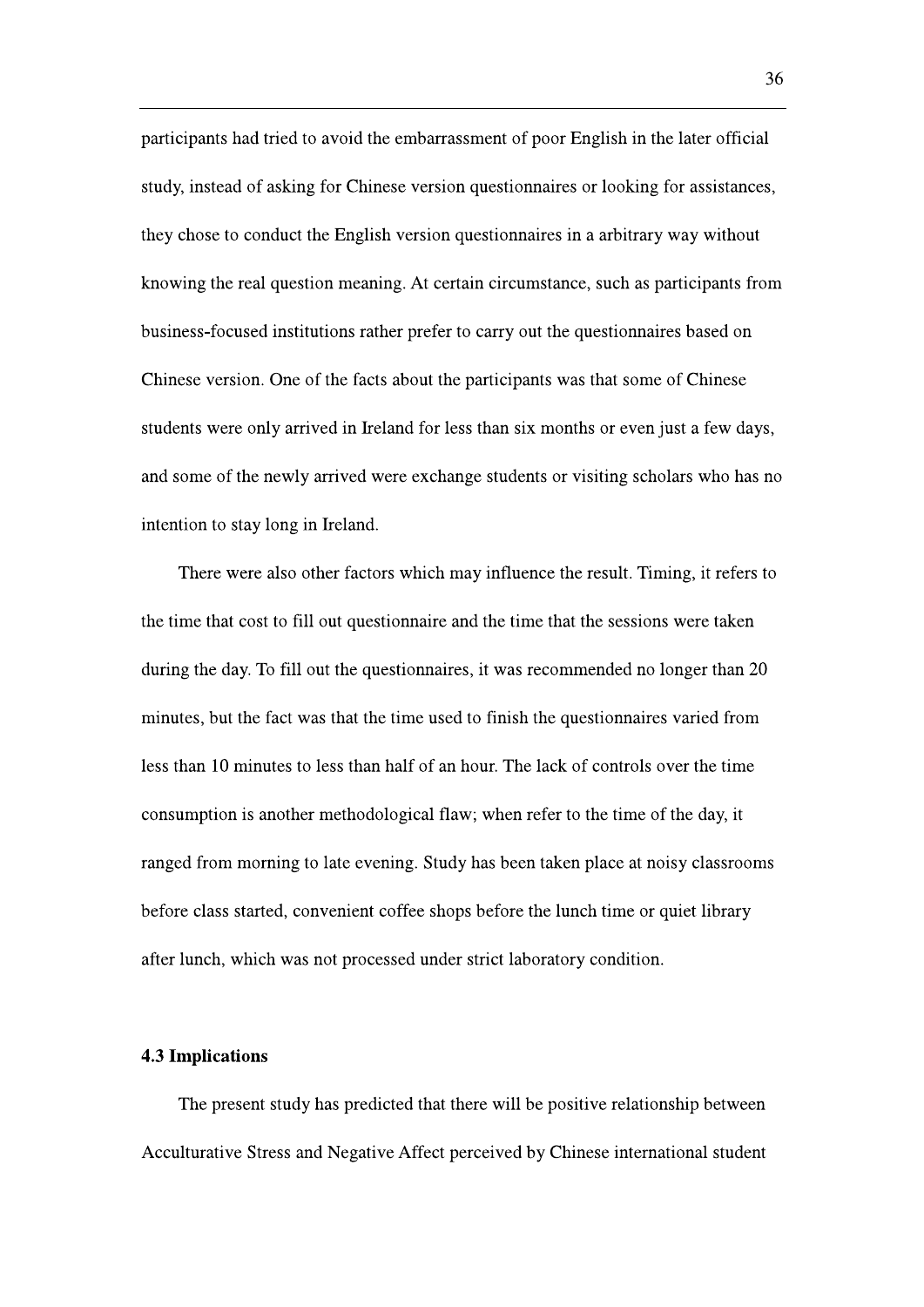in Irish Third level institutions, and the level of Social Support correlated with the Negative Affect perceived by Chinese international student in Ireland. For the first hypothesis was supported that there was a positive correlation between the Acculturative Stress and the Negative Affect as predicted, increases in Acculturative Stress will results increases in Negative Affect. However, there was no correlation was found between the Social Support and the Negative Affect, the hypothesis was not supported. It must be conceded that the measurement employed in current study was not rigorous enough. Future researches are suggested to develop more adequate procedures to increase the power of study. Although the multi-method approach was called for, but what have to be bear in mind is the current study is limited, the sample consisted of convenience sample that lack the power of generalization to the greater population.

#### **4.4 Future Directions**

The results of current study in a great degree support the notion that Acculturative Stress is an effective predictor for perceived Negative Affect in the Irish based Chinese international students' population. Ireland has become a country of diversity, such investigation can, with some success, be conducted with other international students from variety origins. It is also suggested that the future direction of such study should not be restricted on detecting the problems, but can generates techniques that can treat the problems.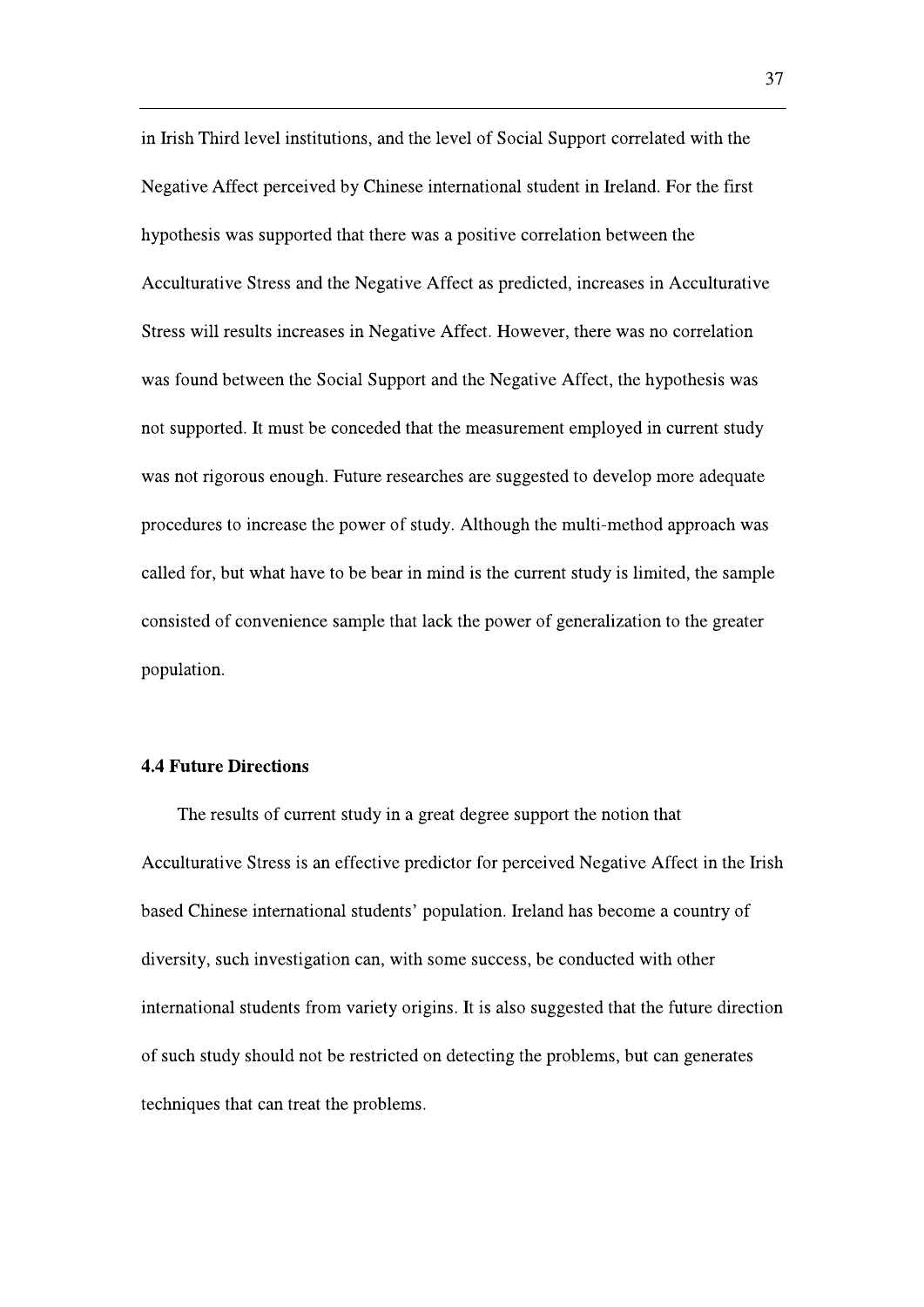#### **4.5 Conclusions**

Over all, the current research findings contribute to the growing of understandings in regard to the emotional states of the Chinese International students in Ireland. By investigating the level of Acculturative Stress and Social Support in relation to the perceived Negative Affect, the significant correlation between Acculturative Stress and perceived Negative Affect was clearly revealed, future study for other factors which predict the Negative Affect are recommended.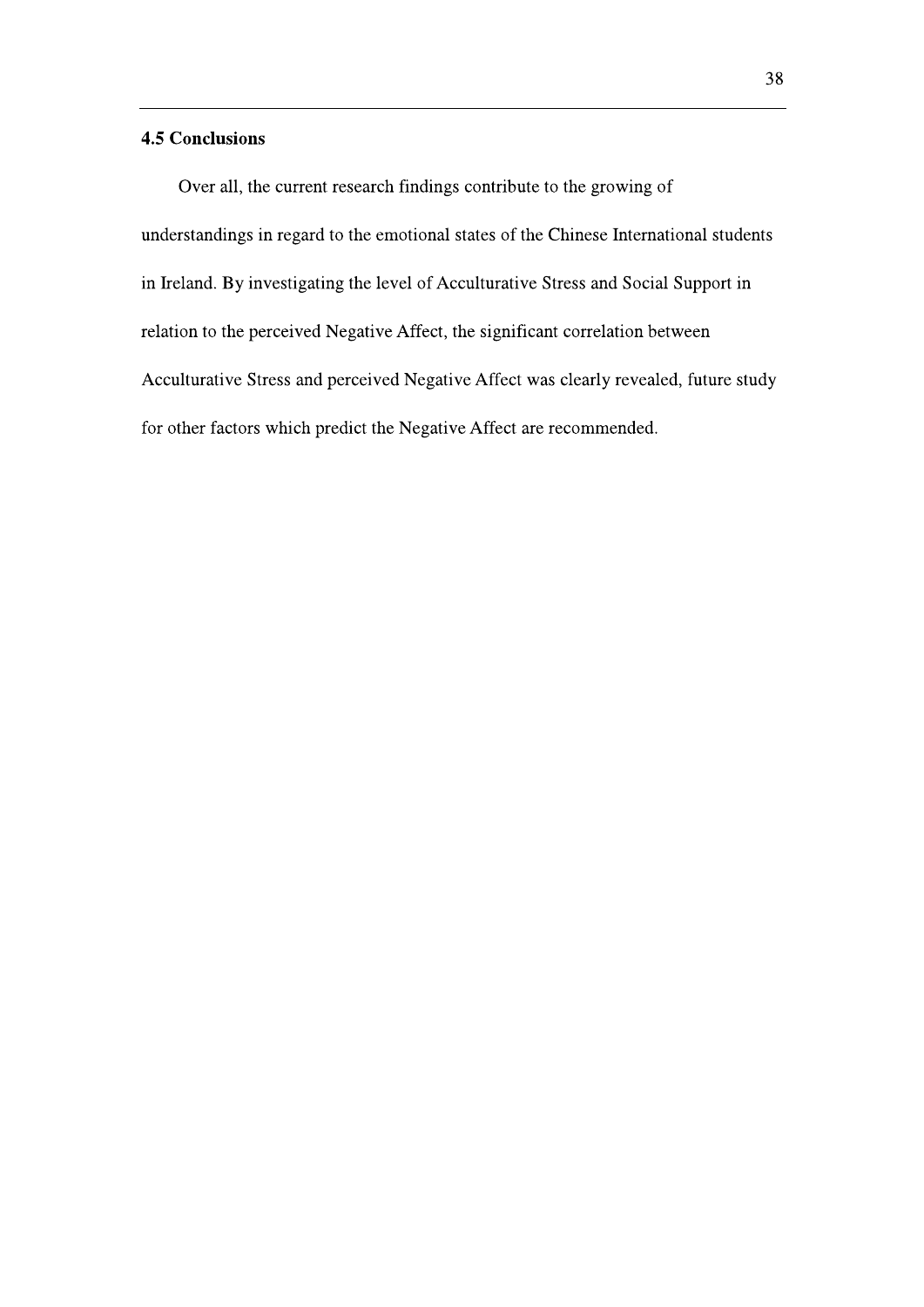#### **References:**

- Adam B. Cohen. (2010). Just How Many Forms of Culture Are There? American Psychologist. Jan 2010. Vol 65. P59-61.
- Allan J. Kimmel, (2007). Ethical Issues in Behavioral Research. Basic and Applied *Perspectives.* 2<sup>nd</sup> Ed. Blackwell Publishing.
- Andy, Field. (2005). Discovering Statistics Using SPSS. 2<sup>nd</sup> Ed. SAGE Publications Ltd. London.
- Anthony Giddens, (1992). Human Societies-An Introductory Reader in Sociology. Polity Press. UK.
- Bryan, Fanning. (2007). Immigration and Social change in the Republic of Ireland. Manchester University Press.
- Bryan, Fanning. (2002). Racism and Social change in the Republic of Ireland. Manchester University Press.
- Business Week Online. 2004. 'Ireland: A nation of migrants?' Business Week Online, 26 July 2004.
- Castells, Manuel. 2000. The Rise of the Network Society, Oxford: Blackwell.
- Carr, J. L., Koyama, M., & Thiagarajan, M. (2003). A women's support group for Asian international students. Journal of American College Health, Vol 52, P131-134.
- Central Statistics Office. 2008. Census 2006: Non-Irish Nationals Living in Ireland. Dublin: CSO.
- Chen, C.P. (1999). Common stressors among international college students: research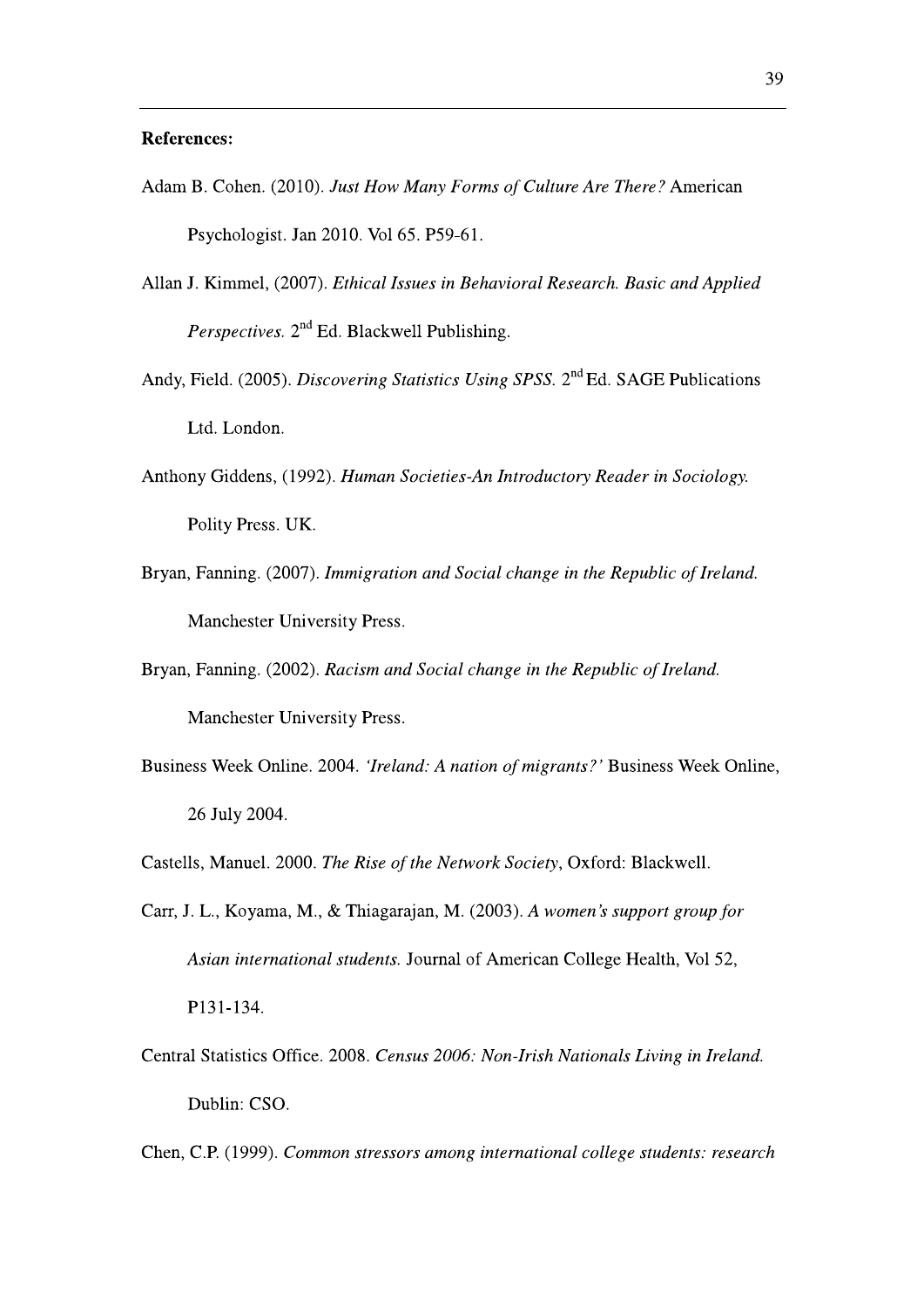and counseling implications. Journal of College Counseling, 2, 49-65.

- Chinese Oversea Student Survey Report. (07/12/2010). Retrieved March 2012, from http://edu.sina.com.cn/a/2010-12-07/1711196927.shtml
- Colin Dyer. (2006). Research in Psychology-A Practical Guide to Methods and Statistics. Blackwell Publishing.
- Constantine, M. G., Anderson, G.M., Berkel, L.A., Caldwell, L.D. & Utsey, S.O. (2005). Examining the cultural adjustment experiences of African international college students: A qualitative analysis. Journal of Counseling Psychology, Vol 52, P57-66.
- David G. Elmes. Barry H. Kantowitz, Henry L. Roediger III (2003). Research Methods in Psychology.  $7<sup>th</sup> Ed$ . Thomson Wadsworth.
- Duru, E., & Poyrazli, S. (2007). Personality dimensions, psychosocial-demographic variables, and English language competency in predicting level of acculturative stress among Turkish international students. International Journal of Stress Management, Vol 14, P 99-110.
- English Language Schools Survey. (2010). Fáilte Ireland
- Fanning, Bryan, Mutwarasibo, Fidele. (2007). 'Nationals/Non-Nationals: Immigration, Citizenship and politics in the Republic of Ireland', Ethnic and Racial Studies 30/3: P 439-460.
- Frances McGinnity, Philip O'Connell, Emma Quinn and James Williams. (2006). Migrants' Experience of Racism and Discrimination in Ireland: Survey Report. The Economic and Social Research Institute (ESRI).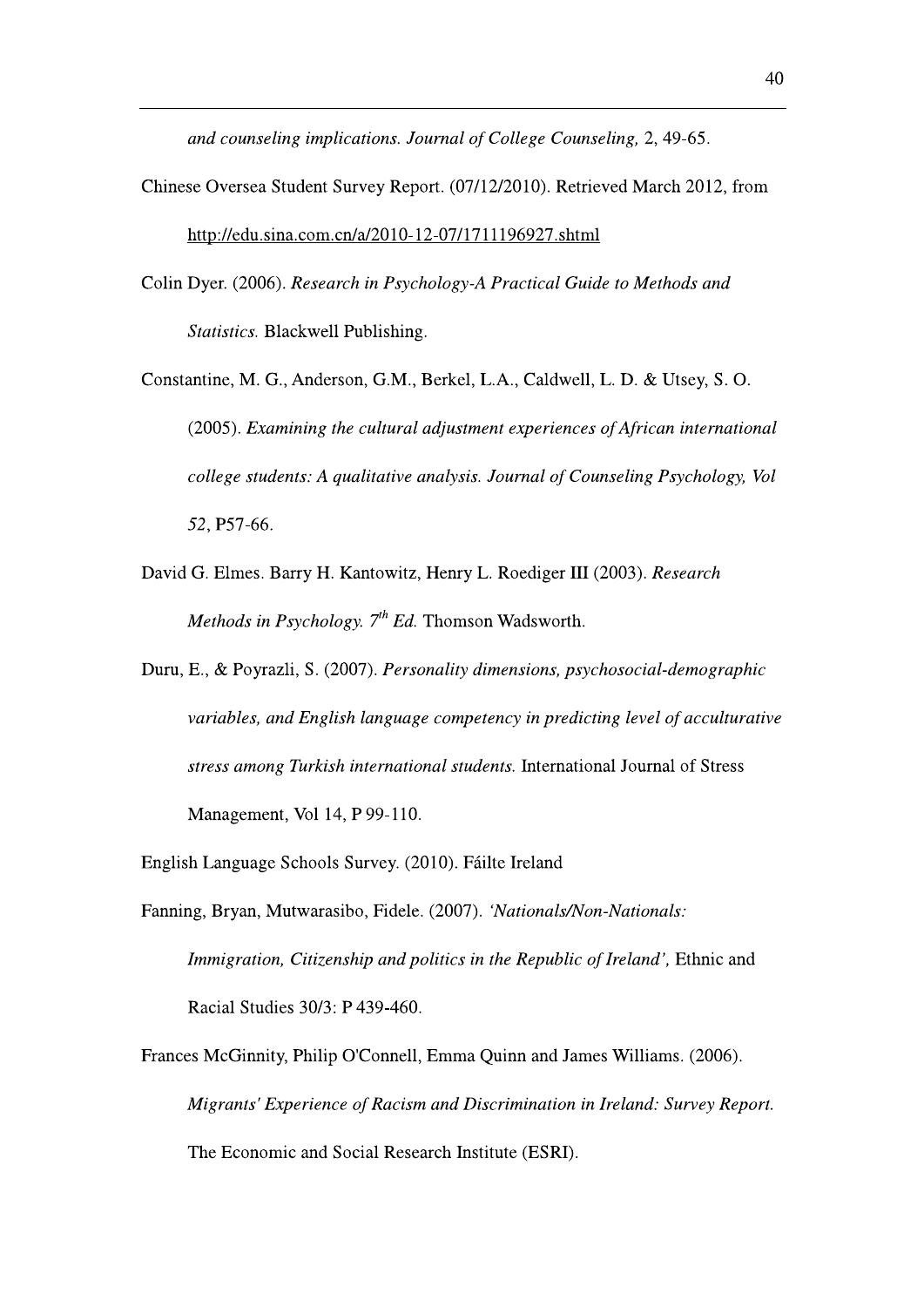- Genevieve Crosbie. Elizabeth Charles, et al. An Evaluation of the FRIENDS for Life Programme in Irish Schools. The Irish Psychologists. November 2011. Vol 38.
- Greenland, K., & Brown, R. (2005). Acculturation and contact in Japanese students studying in the United Kingdom. The Journal of Social Psychology, Vol 145, P 373-389.
- Hugh Coolican. (2009). Research Methods and Statistics in Psychology.  $5^{th}$  Ed. HODDER EDUCATION.
- International Student and Culture Shock. Dec/2008. UK Council for International Student Affairs.

International Students in Higher Education in Ireland 2009/10. May 2010

- Jian Kang. (2008). *Experience of Studying and Living in Ireland*. DBS School of Arts, unpublished archive.
- Kegel, K. (2009). Homesickness in international college students. In G.R.Walz,

J.C.Bleuer,  $& R.K. Yep$  (Eds)

Langner, T., Michael, S. (1960). Life stress and mental Health. New York: Free Press.

- Lu, L. (1990). Adaptation to British universities: Homesickness and mental health of Chinese students. Counseling Psychology Quarterly, VOL 3, P 225-232.
- Macionis, John, and Linda Gerber. (2010) Sociology. 7th Ed. Toronto, ON: Pearson Canada Inc.
- Ma, Laurence J.C. (2003). The Chinese Diaspora: Space, Place, Mobility, and Identity. New York: Rowman and Littlefield Publisher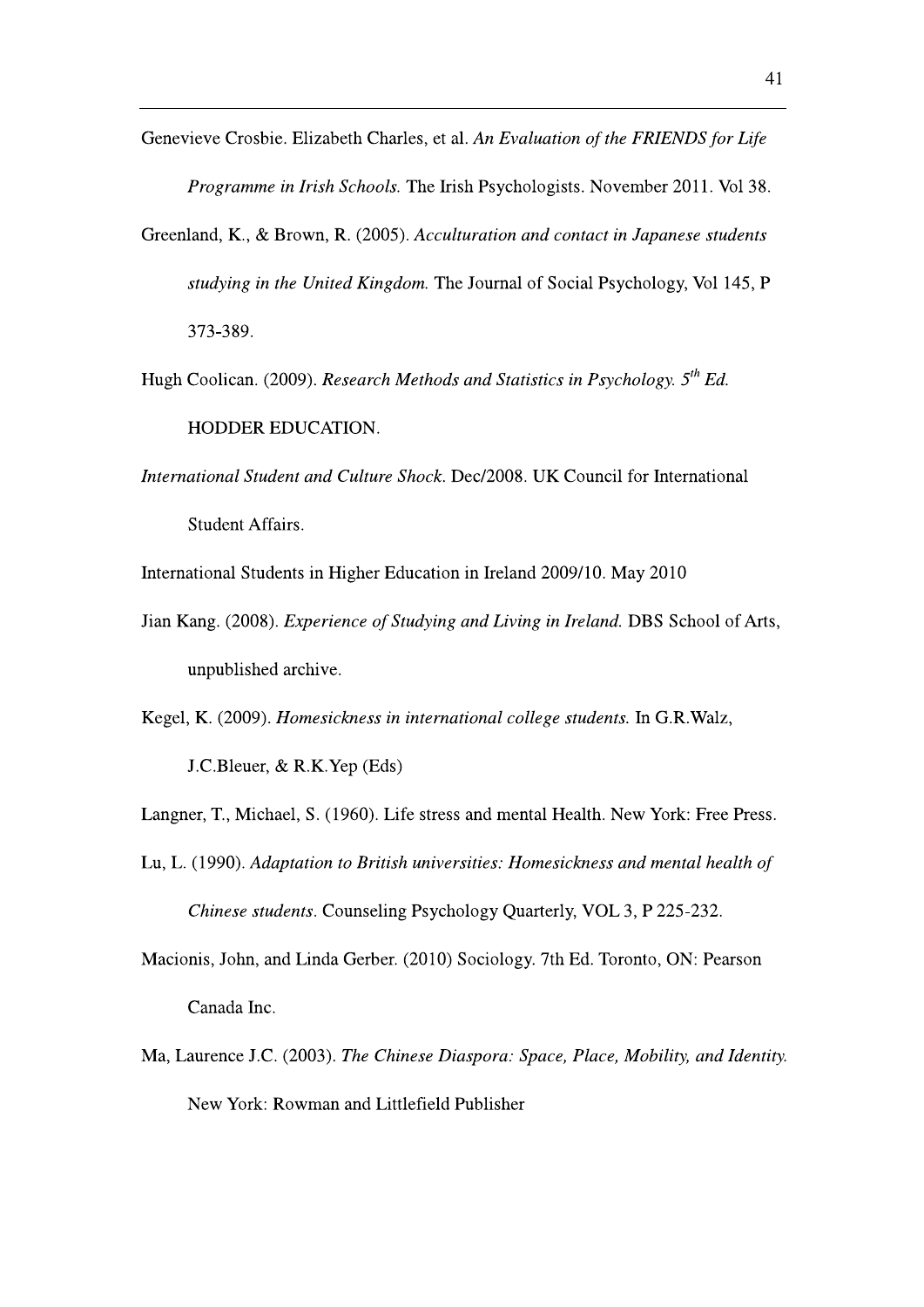- Marco Piccinelli, Greg Wilkinson. (2000). Gender differences in depression--Critical review. The British Journal of Psychiatry. Vol 177. P10-11.
- Marie, O'Halloran. (2011) Recession Worsening Racism. The Irish Times Monday, December 19, 2011
- Mary, Kelly. (2009). Stress, Coping and Gender: A Comparative study of Irish and International Students. DBS School of Arts, unpublished archive.
- Mingsheng Li. (2008). Keeping them safe: A review of Chinese students' safety issues in New Zealand. ANZCA08 Conference, Power and Place. Wellington. Retrieved March 2012, from http://pep.massey.ac.nz/massey/fms/Colleges/College%20of%20Business/Com

munication%20and%20Journalism/ANZCA%202008/Refereed%20Papers/Li\_ ANZCA08.pdf

- Moore, J. L III, Madonna G. Constantine (2005). Development and initial validation of the collectivistic coping styles measure with African, Asian, and Latin American international students. Journal of Mental Health Counseling.
- Norman O'Carroll. (2009). A Cross Sectional Survey of the Depression and Anxiety in college students. DBS School of Arts, unpublished archive.
- O'Leary, R. Li, Lan. (2008). Mainland Chinese Students and Immigrants in Ireland and their Engagement with Christianity, the Churches and Irish Society. Dublin: Dublin University Far Eastern Mission and the China Educational and Cultural Liaison Committee.

Pedersen, Paul. (1995). The Five Stages of Culture Shock: Critical Incidents Around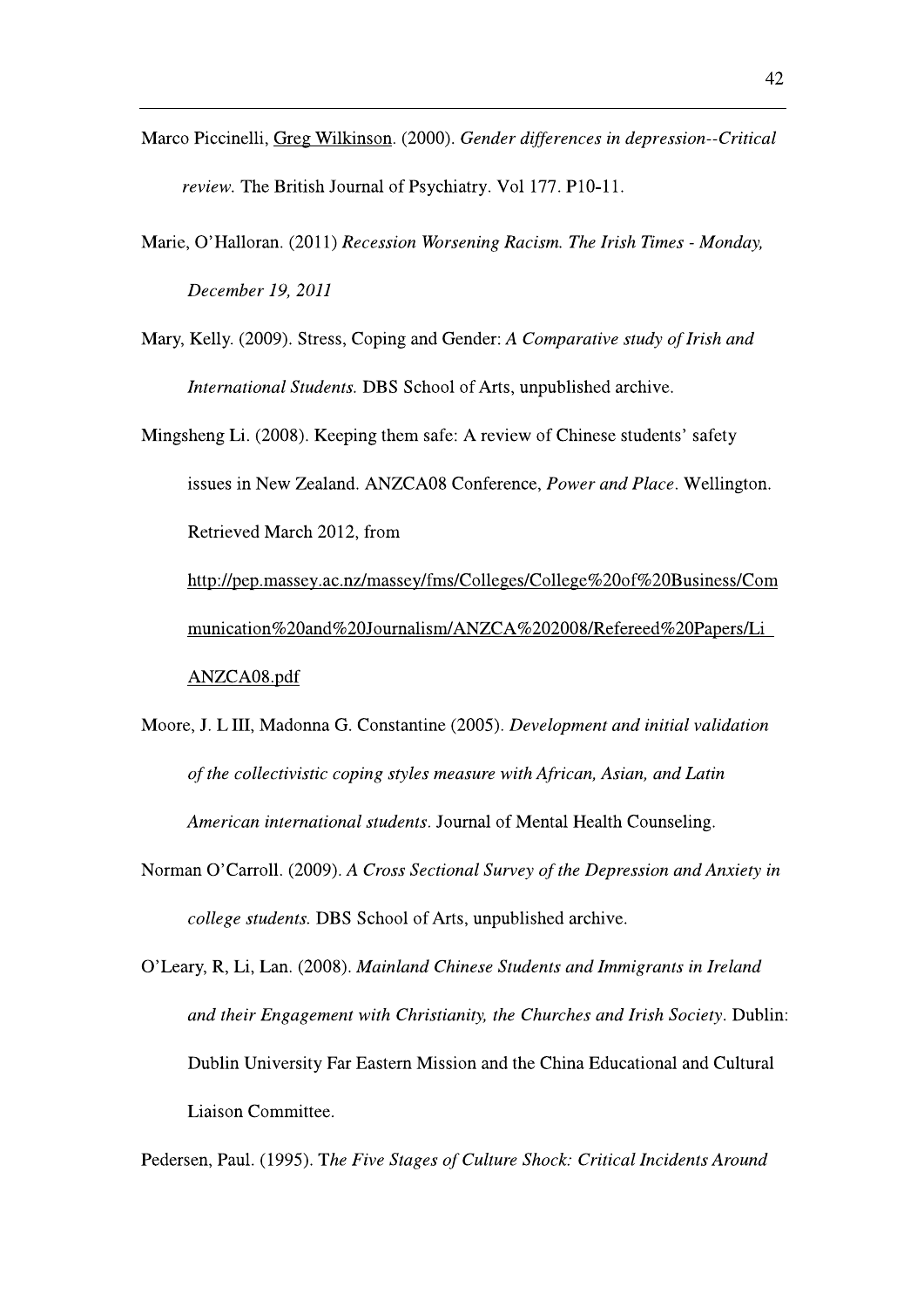the World. Greenwood Press

- Poyrazli, S., Kavanaugh, P. R., Baker, A., & Al-Timimi, N. (2004). Social support and demographic correlates of acculturative stress in *international students.* Journal of College Counseling, Vol 7, P73-82.
- Prospectus. (2008). Analysis of the New Communities Sector in Ireland. Dublin: One Foundation.
- Publication Manual of the American Psychological Association. (2010). 6<sup>th</sup> Ed. Washington, DC: American Psychological Association.
- "Racism"-Definition. Encyclopædia Britannica (2012). Retrieved March 2012, from http://www.britannica.com/EBchecked/topic/488187/racism
- Rajapaksa, S., & Dundes, L. (2002/2003). It's a long way home: International student adjustment to living in the United States. College Student Retention, Vol 4, P15-28.
- Radloff, L. S. (1977). Center for Epidemiologic Studies Depression Scale. Retrieved March 2012, from:

http://www.iprc.unc.edu/longscan/pages/measures/Baseline/Center%20for%20E pidemiologic%20Studies%20Depression%20Scale.pdf

- Saeeda Cahanum, (1992). Finishing School: Asian Girls in the British Educational System. Retrieved from Human Societies (1992) P210-213.
- Sandhu, D. S., & Asrabadi, B. R. (1994). Development of an acculturative stress scale for international students: Preliminary findings. Psychological Reports, Vol 75 Seyle, H (1956) The Stress of life. New York: McGraw-Hill.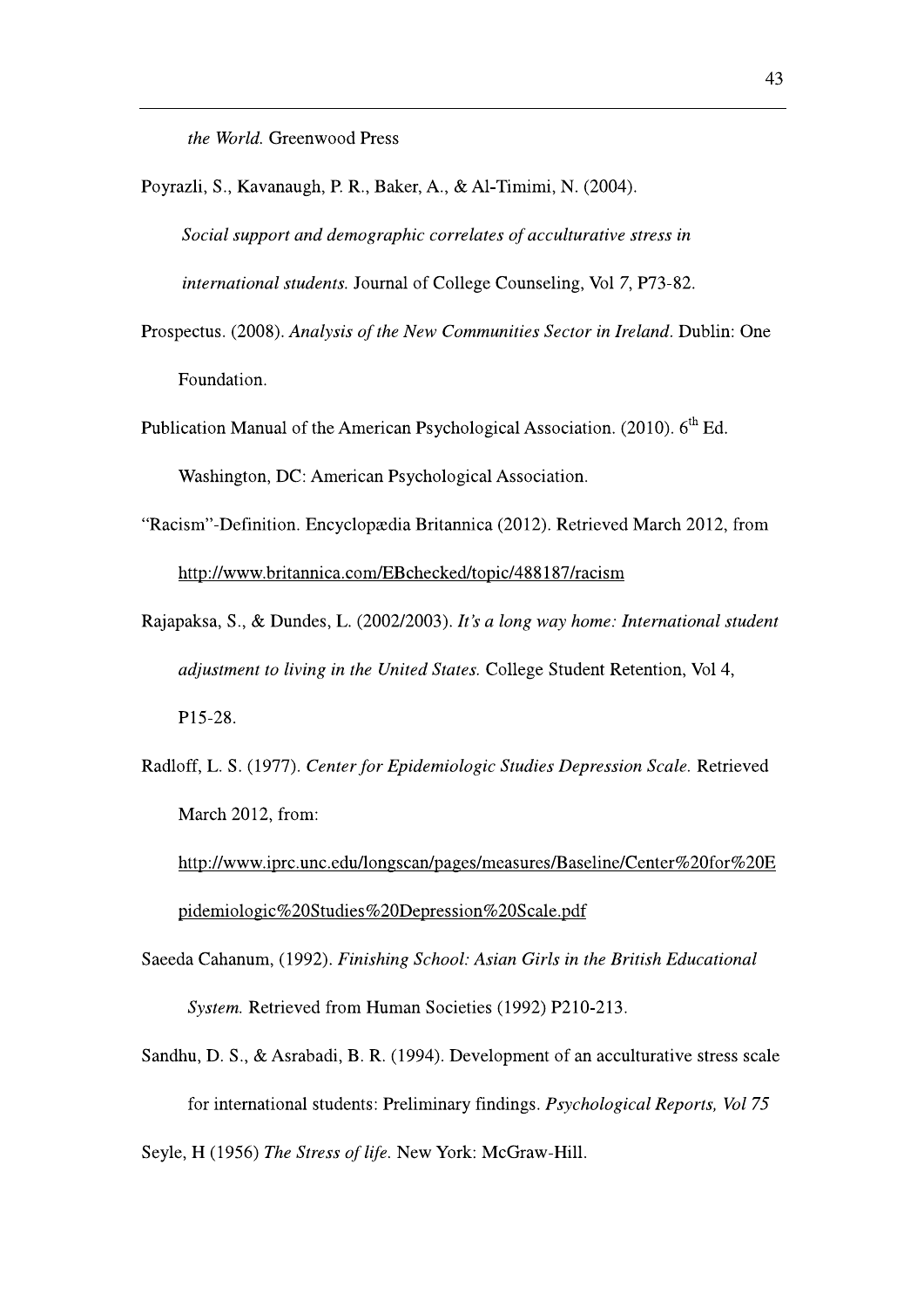- Sonja M. Hunt, S.P. McKenna, J. McEwen, Jan Williams, Evelyn Papp. (1981). Social Science & Medicine. Part A: Medical Psychology & Medical Sociology. P221-229.
- Sternberg, R. J. (1993). The Psychologist's Companion. New York: Cambridge University Press.
- Stroebe, M., van Vliet, T., Hewstone, M., & Willis, H. (2002). Homesickness among students in two cultures: Antecedents and consequences. British Journal of Psychology, Vol 93, P147-168.
- Susie, Larkin. (2003). Levels of Depression in relation to Social Support for African Immigrants Living in Dublin IRELAND. DBS School of Arts, unpublished archive.
- Taylor, S.E. (2011). "Social support: A Review". In M.S. Friedman. The Handbook of Health Psychology. New York: Oxford University Press.
- The Economist (2010). The debate over universal values. October  $2^{nd}$ -8<sup>th</sup>, 2010. P  $51-52.$
- Umberson, D. (1987). Family status and Health Behaviours: Social Control as a dimension of social integration. Journal of Health and Social Behaviour. Vol 28. P 306-319.
- U.S. Department of State. (2009). International Students Come to United States in Record Numbers, 16% Increase in New Foreign Student Enrollments is Largest Since 1980. Retrieved March 2012, from http://www.state.gov/r/pa/prs/ps/2009/nov/131995.htm

Wang, Ying Yun and King O'Riain, Rebecca. (2006) Chinese Students in Ireland.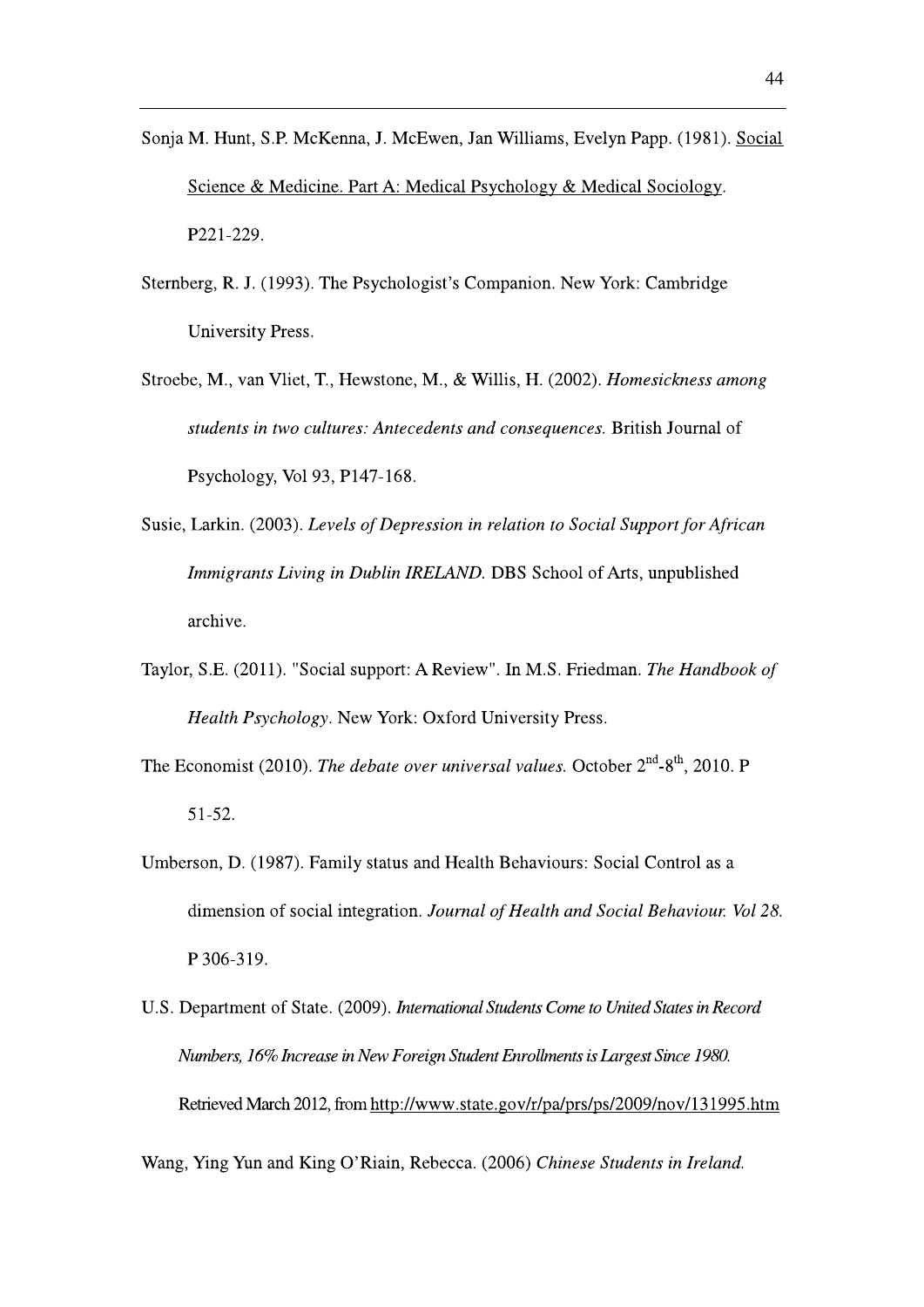Dublin: NCCRI.

- Wei, M., Heppner, P. P., Mallen, M. J., Ku, T. Y., Liao, K. Y. H., & Wu, T. F. (2007). Acculturative stress, perfectionism, years in the United States, and depression among Chinese international students. Journal of Counseling Psychology, Vol 54, P 385-394.
- Wilton, L., & Constantine, M. G. (2003). Length of residence, cultural adjustment difficulties, and psychological distress symptoms in Asian and Latin American international college students. Journal of College Counseling, Vol 6, P 177-186.
- Wong, P. T., Wong, L. C. J, Lonner, W. J. (2005). Hand book of Multicultural Perspective on Stress and Coping. Sringer, 2006.
- Xi Suoli, Ji Linliu et al. (2009). Histories of Chinese Students. Guangdong Publication.
- Yau, Nicola. (2007). 'Celtic Tiger, Hidden Dragon: exploring identity among second generation Chinese in Ireland'
- Ye, J. (2005). Acculturative stress and use of the Internet among East Asian international students in the United States. Cyber Psychology and Behavior, Vol 8, P154-161.
- Yeh, C. J., & Inose, M. (2003). International students' reported English fluency, social support satisfaction, and social connectedness as predictors of acculturative stress. Counseling Psychology Quarterly, Vol 16, P 15-28.
- Yi, J. K., Giseala Lin, J. C., & Kishimoto, Y. (2003). Utilization of counseling services by international students. Journal of Instructional Psychology, Vol 30, P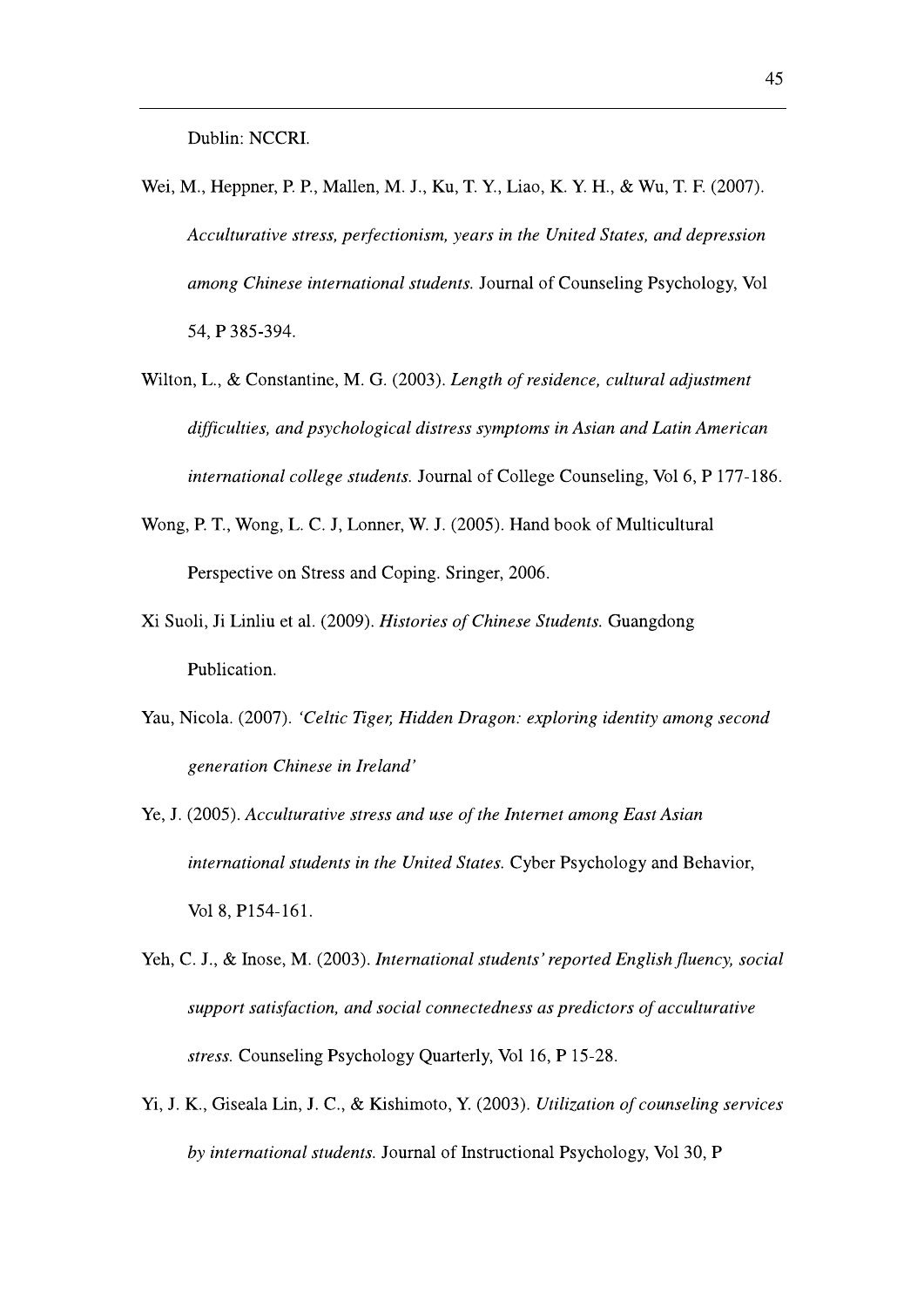333-342.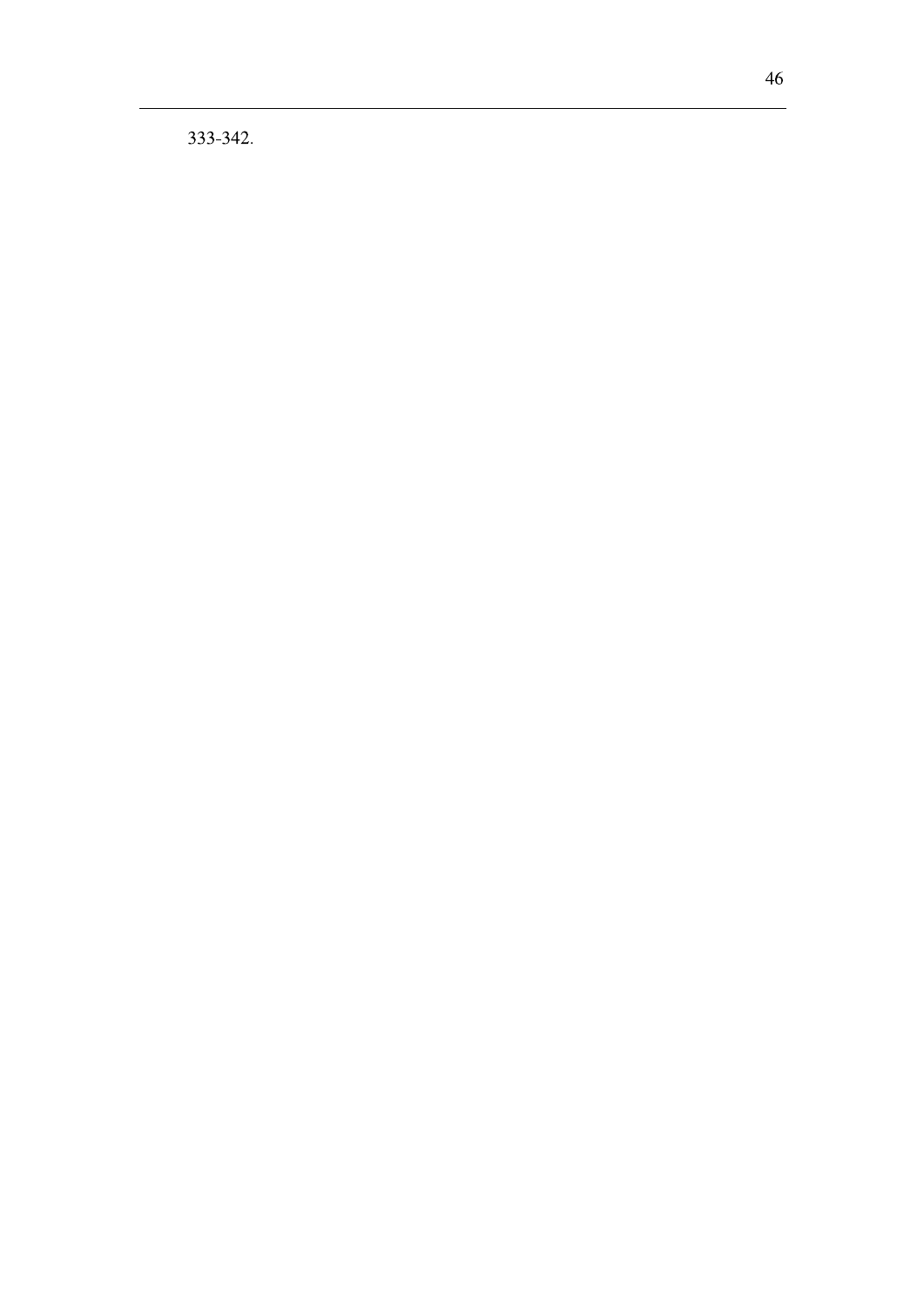## **Appendix I:**

**Informed Consent Form** 

Dear participants:

My name is Mo Zhu, I am final year undergraduate student study BA (Hons) Psychology in Dublin Business School. Currently I am carrying out my research project for the investigating of the negative mood among the Chinese student in

Ireland, as fulfill the requirement of HETAC for undergraduate student.

There is no "right" or "wrong" answer.

I would appreciate if you decide to participate, it is totally acceptable if you feel unhappy with the test, and decide to withdraw from any stage during the process, and the data you provided will remain strictly confidential. To complete all the questionnaires, it should take no longer than 20 minutes. If you are interested for further information about the test, please leave your email below, or feel free to contact me at

I would like to thank you again for your participation.

Mo Zhu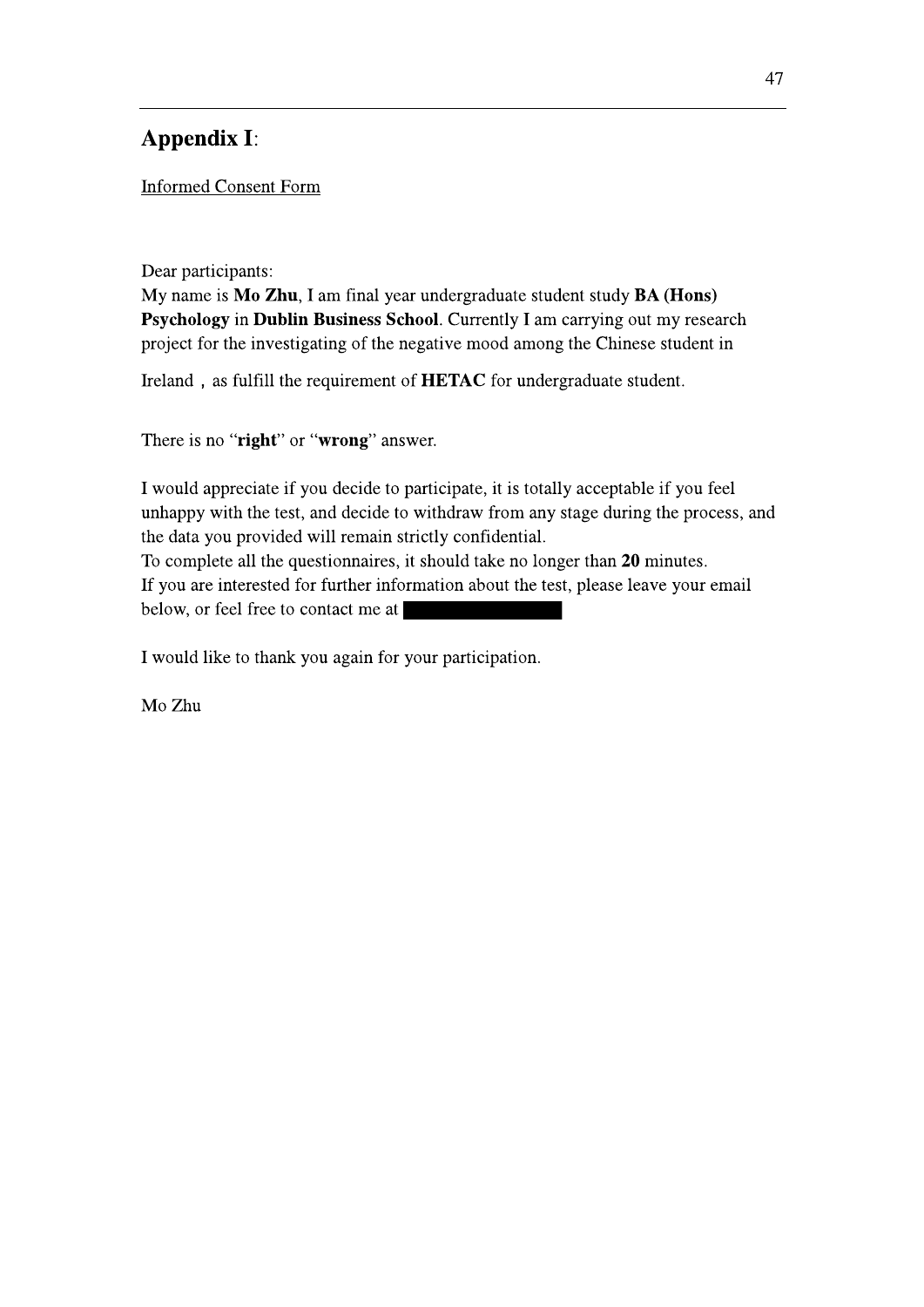## **Appendix II:**

Demographic Questionnaire

#### Demographic Facts: (Please circle)

 $Age:$ 

Gender:  $1)$  male 2) female

 $\text{Collect:}\n$ 2) part-time student 1) full-time student

How many years since you arrived in Ireland: \_\_\_\_\_\_\_\_\_\_\_\_\_\_\_\_ years

Your English level:

1) Poor  $2)$  good 3) fluent 4) native

In Ireland, do you live with:

1) host family 2) family member 3) partner  $4)$  friend(s) 5) alone?

Do you do any full/part-time work?

 $1)$  Yes  $2) No$ 

If yes, how many hours/week?

1)  $(0 \text{ hrs})$  $2)$  (1-10 hrs)  $3)$  (10-20 hrs)  $(20-30)$  hrs 5)  $(30-40+hrs)$ 

How often do you contact with home (phone, mail, internet etc?)

1) (Twice a week or more) 2) (Once a week) 3) (Twice a month) 4) (Once a month or less)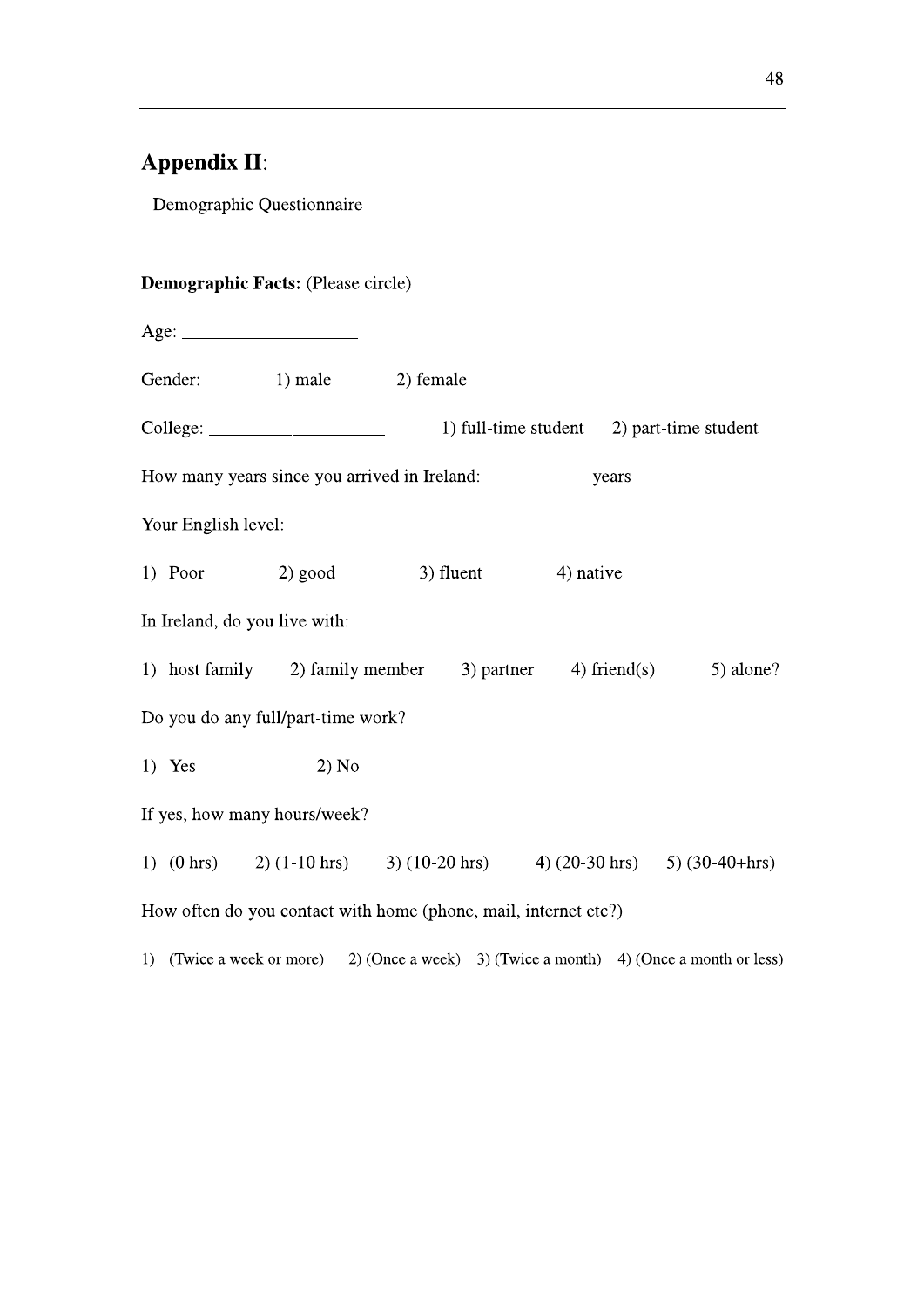## **Appendix III:**

the Acculturative Stress Scale for International Students (ASSIS: Sandhu & Asrabadi, 1994)

For each of the following statement, please circle the number that BEST describes your response.

1= Strongly Disagree, 2= Disagree, 3= Not Sure, 5= Strongly Agree  $4 = \text{Agree},$ 

Because of my different cultural background, as a foreign student, I feel that:

| 1, Homesickness for my country bothers me.                                                               | 1            | $\overline{2}$ | 3              | $\overline{4}$ | 5 |
|----------------------------------------------------------------------------------------------------------|--------------|----------------|----------------|----------------|---|
| 2, I feel uncomfortable to adjust to new foods and/or to new eating habits.                              | $\mathbf{1}$ | $\overline{2}$ | 3              | $\overline{4}$ | 5 |
| 3, I am treated differently in social situations.                                                        | 1            | $\overline{2}$ | 3              | $\overline{4}$ | 5 |
| 4, I feel rejected when people are sarcastic toward my cultural values.                                  | $\mathbf{1}$ | $\overline{2}$ | 3              | $\overline{4}$ | 5 |
| 5, I feel nervous to communicate in English.                                                             | 1            | $\overline{2}$ | 3              | $\overline{4}$ | 5 |
| 6, I feel sad living in unfamiliar surroundings here.                                                    | $\mathbf{1}$ | $\overline{2}$ | 3              | $\overline{4}$ | 5 |
| 7, I fear for my personal safety because of my different cultural background.                            | $\mathbf{1}$ | $\overline{2}$ | 3              | $\overline{4}$ | 5 |
| 8, I feel intimidated to participate in social activities                                                | $\mathbf{1}$ | $\overline{2}$ | 3              | $\overline{4}$ | 5 |
| 9, Others are biased toward me.                                                                          | $\mathbf{1}$ | $\overline{2}$ | 3              | $\overline{4}$ | 5 |
| 10, I feel guilty to leave my family and friends behind.                                                 | $\mathbf{1}$ | $\overline{2}$ | $\overline{3}$ | $\overline{4}$ | 5 |
| 11, Many opportunities are denied to me.                                                                 | $\mathbf{1}$ | $\overline{2}$ | 3              | $\overline{4}$ | 5 |
| 12, I feel angry that my people are considered inferior here.                                            | $\mathbf{1}$ | $\overline{2}$ | 3              | $\overline{4}$ | 5 |
| 13, I feel overwhelmed that multiple pressures are placed upon me after my<br>migration to this society. | 1            | $\overline{2}$ | 3              | $\overline{4}$ | 5 |
| 14, I feel that I receive unequal treatment.                                                             | $\mathbf{1}$ | $\overline{2}$ | 3              | $\overline{4}$ | 5 |
| 15, People from some ethnic groups show hatred towards me nonverbally.                                   | $\mathbf{1}$ | $\overline{2}$ | 3              | 4              | 5 |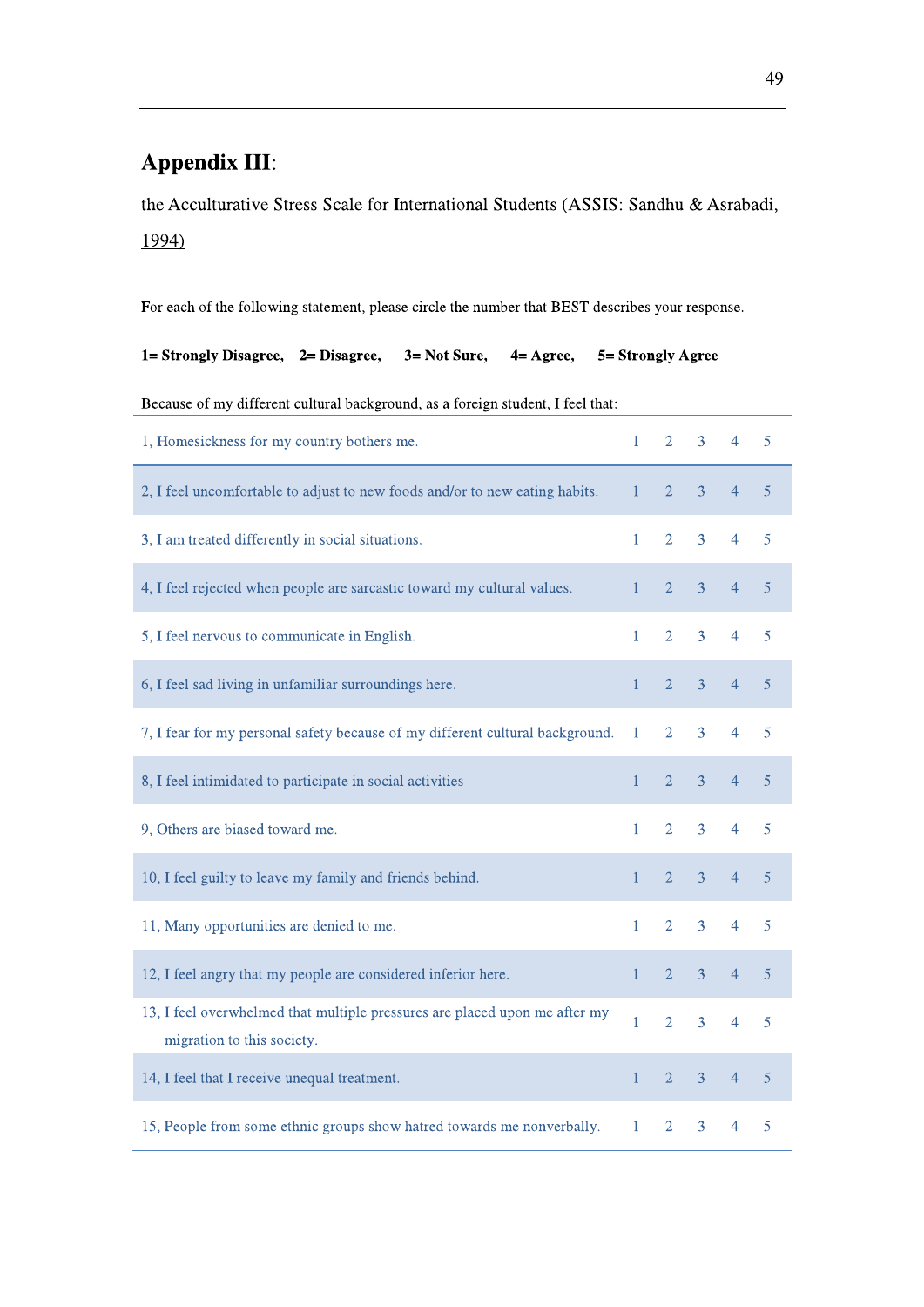| 16, It hurts when people don't understand my cultural values.                                             | $\mathbf{1}$ | $\overline{2}$ | $\overline{3}$ | $\overline{4}$           | 5              |
|-----------------------------------------------------------------------------------------------------------|--------------|----------------|----------------|--------------------------|----------------|
| 1= Strongly Disagree, 2= Disagree,<br>3= Not Sure,<br>$4= \text{Agree},$<br>$5=$<br><b>Strongly Agree</b> |              |                |                |                          |                |
| 17, I am denied what I deserve.                                                                           | $\mathbf{1}$ | 2 <sup>1</sup> | $\mathbf{3}$   | $\overline{4}$           | -5             |
| 18, I have to frequently relocate for fear of others.                                                     | $\mathbf{1}$ | $\overline{2}$ | 3              | $\overline{4}$           | 5              |
| 19, I feel low because of my cultural background.                                                         | $\mathbf{1}$ | $\overline{2}$ | $\overline{3}$ | $\overline{4}$           | 5              |
| 20, I feel rejected when others don't appreciate my cultural values.                                      | $\mathbf{1}$ | $\overline{2}$ | 3              | $\overline{4}$           | 5              |
| 21, I miss the country and people of my national origin.                                                  | $\mathbf{1}$ | $\overline{2}$ | 3              | $\overline{4}$           | 5              |
| 22, I feel uncomfortable to adjust to new cultural values.                                                | $\mathbf{1}$ | $\overline{2}$ | $\mathbf{3}$   | $\overline{4}$           | 5              |
| 23, I feel that my people are discriminated against.                                                      | $\mathbf{1}$ | $\overline{2}$ | $\mathbf{3}$   | $\overline{4}$           | $\overline{5}$ |
| 24, People from other ethnic groups show hatred toward me through<br>their actions.                       | 1            | $\overline{2}$ | $\mathbf{3}$   | $\overline{\mathcal{A}}$ | 5              |
| 25, I feel that my status in this society is low due to my cultural background.                           | $\mathbf{1}$ | $\overline{2}$ | $\mathfrak{Z}$ | $\overline{4}$           | 5              |
| 26, I am treated differently because of my race.                                                          | $\mathbf{1}$ | $\overline{2}$ | 3              | $\overline{4}$           | 5              |
| 27, I feel insecure here.                                                                                 | $\mathbf{1}$ | $\overline{2}$ | $\mathfrak{Z}$ | $\overline{4}$           | 5              |
| 28, I don't feel a sense of belonging (community) here.                                                   | $\mathbf{1}$ | $\overline{2}$ | 3              | 4                        | 5              |
| 29, I am treated differently because of my color.                                                         | 1            | $\overline{2}$ | $\overline{3}$ | $\overline{4}$           | 5              |
| 30, I feel sad to consider my people's problems.                                                          | 1            | $\overline{2}$ | 3              | $\overline{4}$           | 5              |
| 31, I generally keep a low profile due to fear from other ethnic groups.                                  | $\mathbf{1}$ | $\overline{2}$ | $\mathfrak{Z}$ | $\overline{4}$           | 5              |
| 32, I feel some people don't associate with me because of my ethnicity.                                   | $\mathbf{1}$ | $\overline{2}$ | 3              | $\overline{4}$           | 5              |
| 33, People from other ethnic groups show hatred toward me verbally.                                       | $\mathbf{1}$ | $\overline{2}$ | 3              | $\overline{4}$           | 5              |
| 34, I feel guilty that I am living a different lifestyle here.                                            | $\mathbf{1}$ | $\overline{2}$ | $\overline{3}$ | $\overline{4}$           | 5              |
| 35, I feel sad leaving my relatives behind.                                                               | $\mathbf{1}$ | $\overline{2}$ | $\mathfrak{Z}$ | $\overline{4}$           | 5              |
| 36, I worry about my future for not being able to decide whether to<br>stay here or to go back.           | 1            | $\overline{2}$ | 3              | $\overline{4}$           | 5              |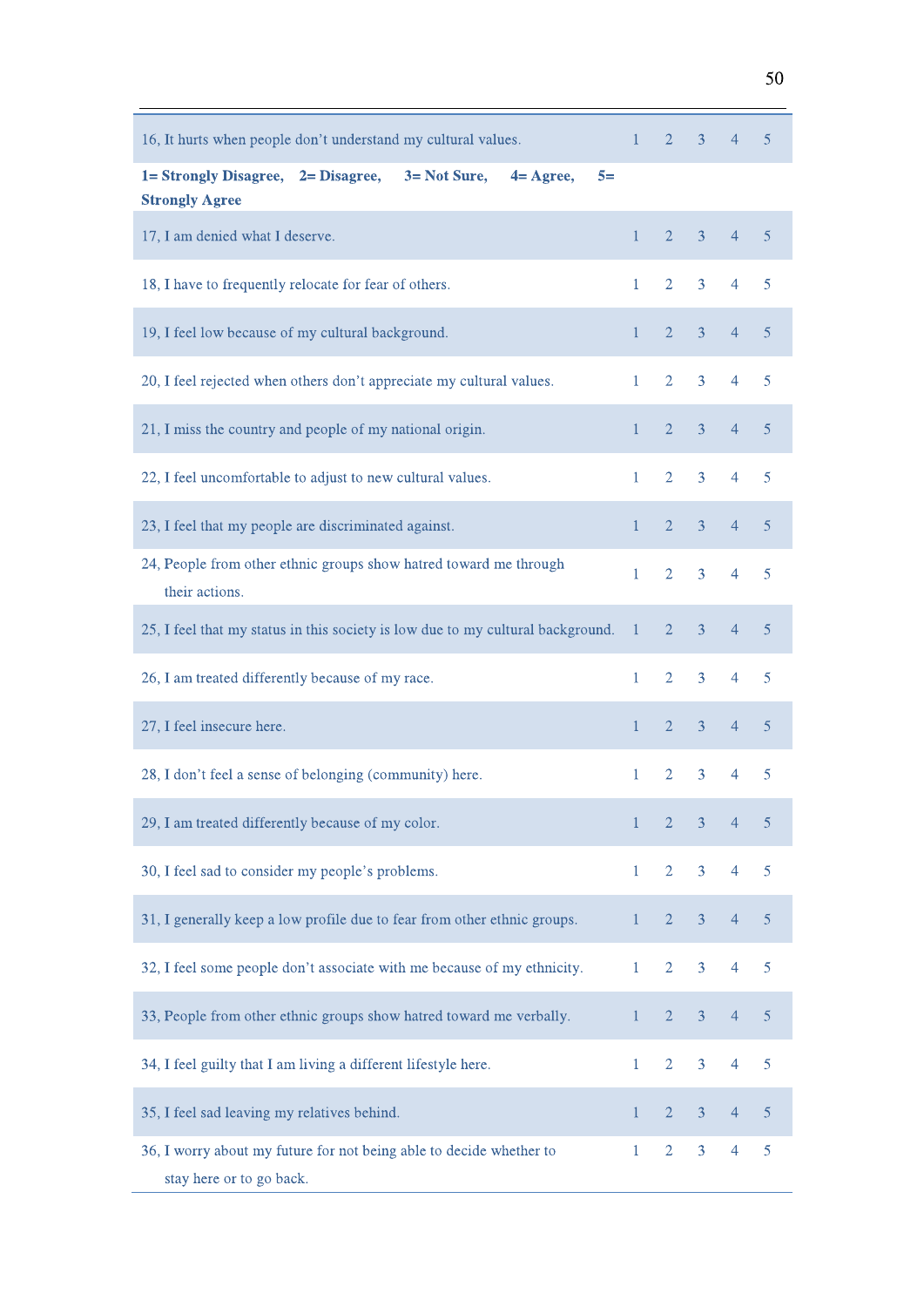## **Appendix IV:**

### Center for Epidemiologic Studies Depression Scale (CES-D, Radloff, 1977)

#### Center for Epidemiologic Studies Depression Scale (CES-D), NIMH

Below is a list of the ways you might have felt or behaved. Please tell me how often you have felt this way during the **past 2 weeks**.

|                                                                                             |                                                                      | <b>During the Past 2 Week</b>                       |                                                                               |                                             |  |  |
|---------------------------------------------------------------------------------------------|----------------------------------------------------------------------|-----------------------------------------------------|-------------------------------------------------------------------------------|---------------------------------------------|--|--|
|                                                                                             | <b>Rarely or</b><br>none of<br>the time (less<br>than<br>$1$ day $)$ | Some or a<br>little of the<br>time $(1-2)$<br>days) | <b>Occasionally</b><br>or a<br>moderate<br>amount of<br>time $(3-4)$<br>days) | Most or all of<br>the time $(5-7)$<br>days) |  |  |
| 1. I was bothered by things that usually don't<br>bother me.                                | $\overline{0}$                                                       | 1                                                   | $\overline{2}$                                                                | 3                                           |  |  |
| 2. I did not feel like eating; my appetite was poor.                                        | $\overline{0}$                                                       | 1                                                   | $\overline{2}$                                                                | 3                                           |  |  |
| 3. I felt that I could not shake off the blues even<br>with help from my family or friends. | $\overline{0}$                                                       | 1                                                   | $\overline{2}$                                                                | 3                                           |  |  |
| 4. I felt I was just as good as other people.                                               | $\overline{0}$                                                       | 1                                                   | $\overline{2}$                                                                | 3                                           |  |  |
| 5. I had trouble keeping my mind on what I was<br>doing.                                    | $\overline{0}$                                                       | 1                                                   | $\overline{2}$                                                                | 3                                           |  |  |
| 6. I felt depressed.                                                                        | $\overline{0}$                                                       | 1                                                   | $\overline{2}$                                                                | 3                                           |  |  |
| 7. I felt that everything I did was an effort.                                              | $\overline{0}$                                                       | $\mathbf 1$                                         | $\overline{2}$                                                                | 3                                           |  |  |
| 8. I felt hopeful about the future.                                                         | $\overline{0}$                                                       | 1                                                   | $\overline{2}$                                                                | 3                                           |  |  |
| 9. I thought my life had been a failure                                                     | $\overline{0}$                                                       | 1                                                   | $\overline{2}$                                                                | 3                                           |  |  |
| 10. I felt fearful.                                                                         | $\mathbf 0$                                                          | 1                                                   | $\overline{2}$                                                                | 3                                           |  |  |
| 11. My sleep was restless.                                                                  | $\overline{0}$                                                       | $\mathbf{1}$                                        | $\overline{2}$                                                                | 3                                           |  |  |
| 12. I was happy.                                                                            | $\overline{0}$                                                       | $\mathbf 1$                                         | $\overline{2}$                                                                | 3                                           |  |  |
| 13. I talked less than usual.                                                               | $\overline{0}$                                                       | $\mathbf{1}$                                        | $\overline{2}$                                                                | 3                                           |  |  |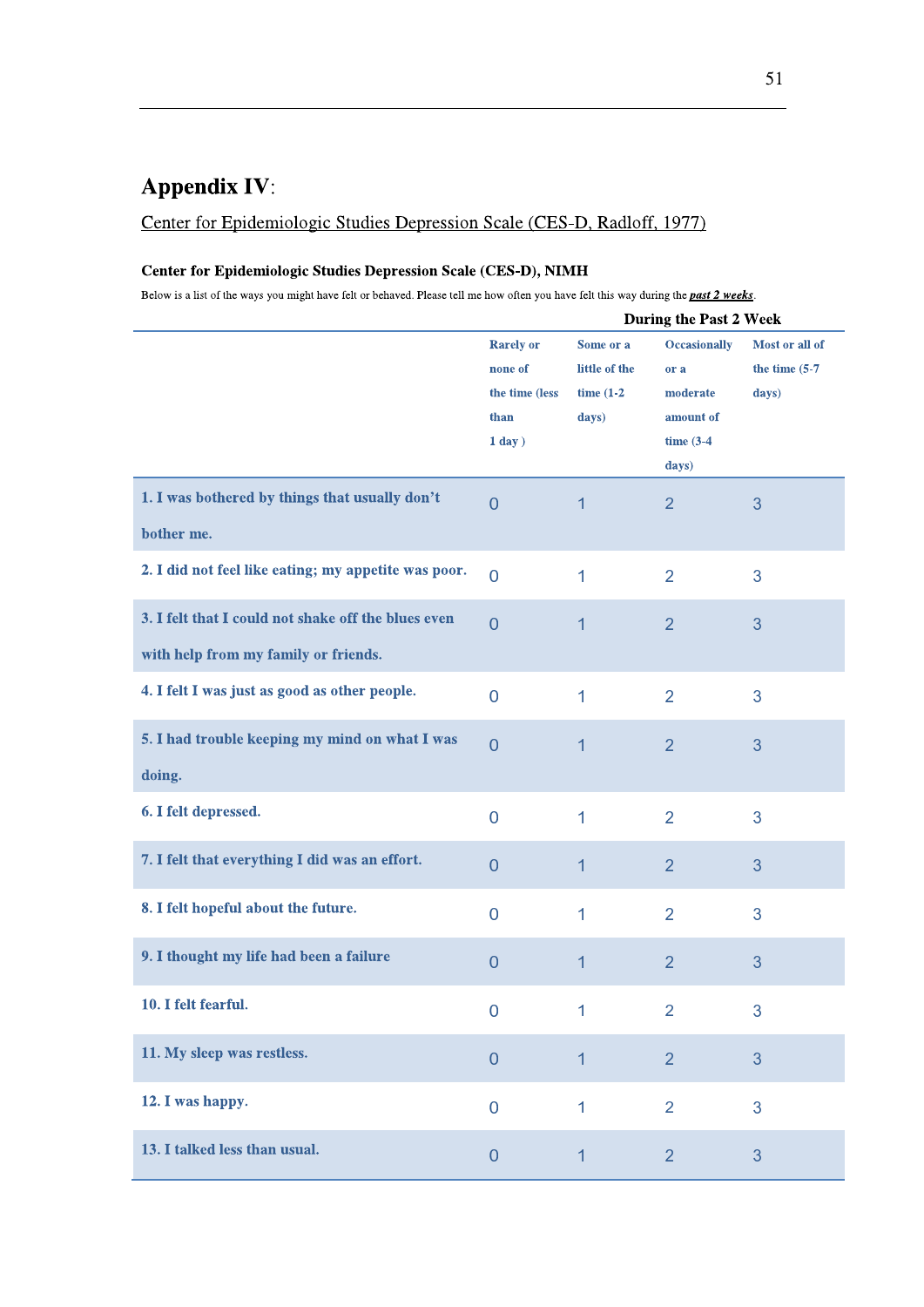| 14. I felt lonely.                 | O              |                | 2              | 3 |
|------------------------------------|----------------|----------------|----------------|---|
| 15. People were unfriendly.        | $\Omega$       | 1              | 2              | 3 |
| 16. I enjoyed life.                | $\Omega$       | 1              | 2              | 3 |
| 17. I had crying spells.           | $\overline{0}$ | $\overline{1}$ | $\overline{2}$ | 3 |
| 18. I felt sad.                    | $\Omega$       |                | 2              | 3 |
| 19. I felt that people dislike me. | $\Omega$       | 1              | $\overline{2}$ | 3 |
| 20. I could not get "going".       | 0              |                | 2              | 3 |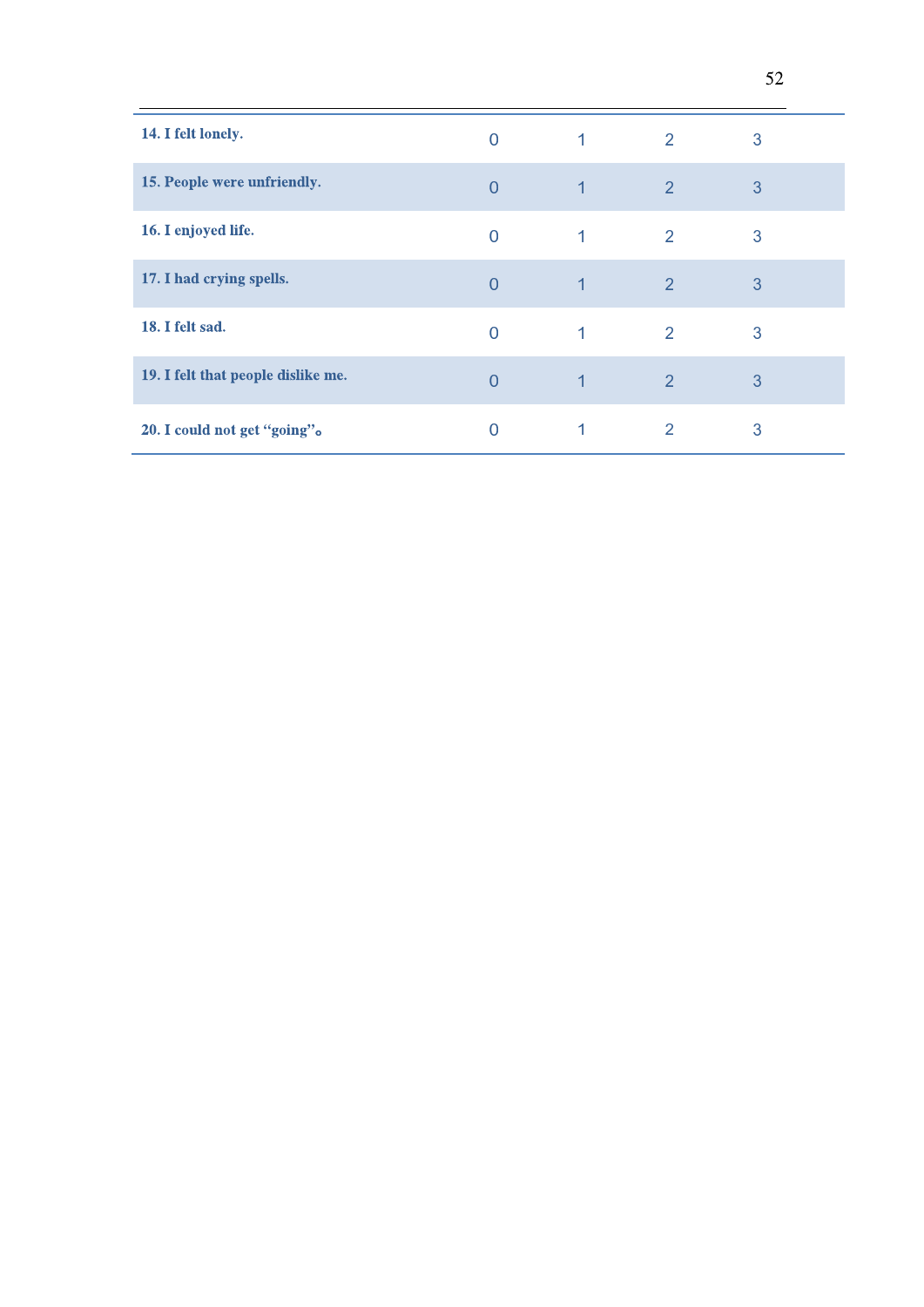### **Appendix V:**

The Collectivistic Coping Styles (Moore III & Constantine, 2005)

#### **COPING STRATEGY:**

The statements below are intended to represent some of the behaviors you might use to cope with stressful situation in your life. In responding to the statements below, please think of a specific stressful situation that you have encountered within the

**past 2-3 months.** A stressful situation is any situation that you found troubling or otherwise caused you to worry. Such a situation might have been related to your friends, family, school, job, romantic relationship, or other people or things you consider to be important in your life. While keeping this problem in mind, please use the following 5-point scale to indicate the extent to which you used the following strategies to help you cope with the stress you experienced.

|                               |                                                                          |                | 4                      |                     |                     |                |                |
|-------------------------------|--------------------------------------------------------------------------|----------------|------------------------|---------------------|---------------------|----------------|----------------|
| Never used                    | Used a little                                                            | <b>Neutral</b> | <b>Moderately used</b> |                     | Often used          |                |                |
|                               | 1, I spoke with a friend to seek support about the problem.              |                |                        |                     | $1 \t2 \t3 \t4 \t5$ |                |                |
| a similar problem or concern. | 2, I received advice or support from someone who had experienced         |                |                        |                     | $1 \t2 \t3$         | $\overline{4}$ | $\overline{5}$ |
|                               | 3, I told myself that I could overcome the problem or concern.           |                |                        |                     | $1 \t2 \t3 \t4 \t5$ |                |                |
| I didn't want to burden them. | 4, I didn't express my feelings about the problem to others because      |                |                        |                     | $1 \t2 \t3 \t4 \t5$ |                |                |
|                               | 5, I minimized the problem or concern so others wouldn't worry about me. |                |                        | $1 \quad 2 \quad 3$ |                     | $\overline{4}$ | $\sqrt{5}$     |

 $\epsilon$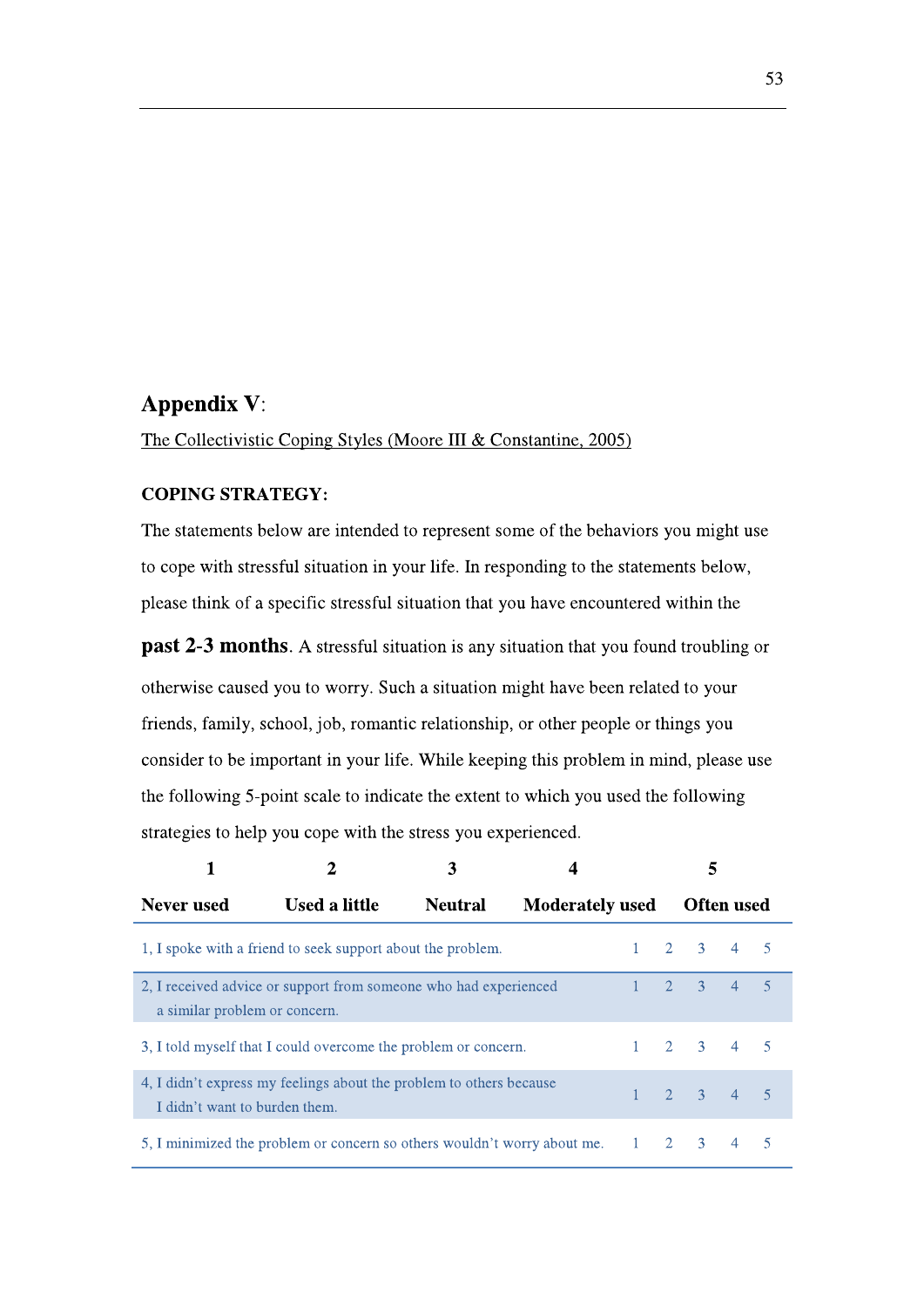| 6, I spent time with my family member(s) or friend(s).                             | $1 \t2 \t3 \t4 \t5$ |  |  |
|------------------------------------------------------------------------------------|---------------------|--|--|
| 7, I kept the problem or concern to myself in order not to worry others. 1 2 3 4 5 |                     |  |  |
| 8, I shared the problem or concern with someone from my own cultural<br>background | $1 \t2 \t3 \t4 \t5$ |  |  |
| 9, I spoke with a family member to seek guidance or support<br>about the problem.  | $1 \t2 \t3 \t4 \t5$ |  |  |

Thank you again!

Ps. If you have difficulty to deal with those negative emotions, or need someone to talk to, the Samaritans 1850 60 90 90 helpline can provides confidential and useful service, or you can email to jo@samaritans.org for help.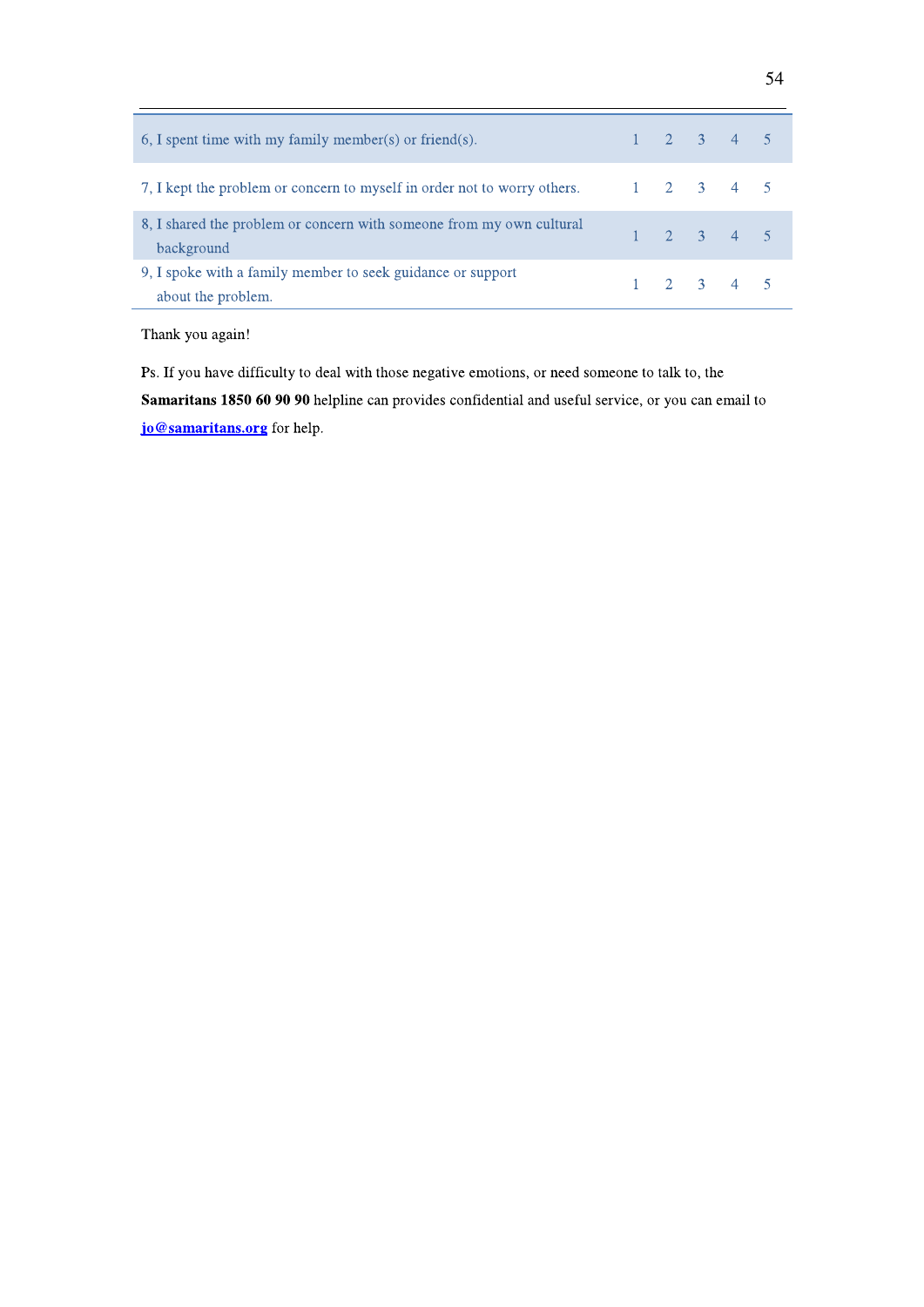### **Appendix VI:**

the Chinese Version Questionnaires

致参与者:

我的名字叫朱默, 我是都柏林商学院心理学系 (荣誉文学士) 的大三毕业年学 生。为了符合爱尔兰高的教育委员会的毕业要求,现在我将邀请您进行以题目为 "爱尔兰中国留学生群体中的负面情绪与对应手段"的调查,作为我的毕业论文课 题。

答案只反映您的生活与精神状态,没有"对"或"错"的区别。

如果您决定参与这份调查,我将十分感激。 如果您决定不参与或者参与过程的 任何阶段感觉不适,您可以随时退出而不必自责。您所提供的任何数据资料将严 格保密。

完成所有的问卷总共将耗时20分钟左右。

如果您对这份问卷调查的后续结果有兴趣的话,请你留下您的电子邮件,或者通 过 1605320@mydbs.ie 与我联系。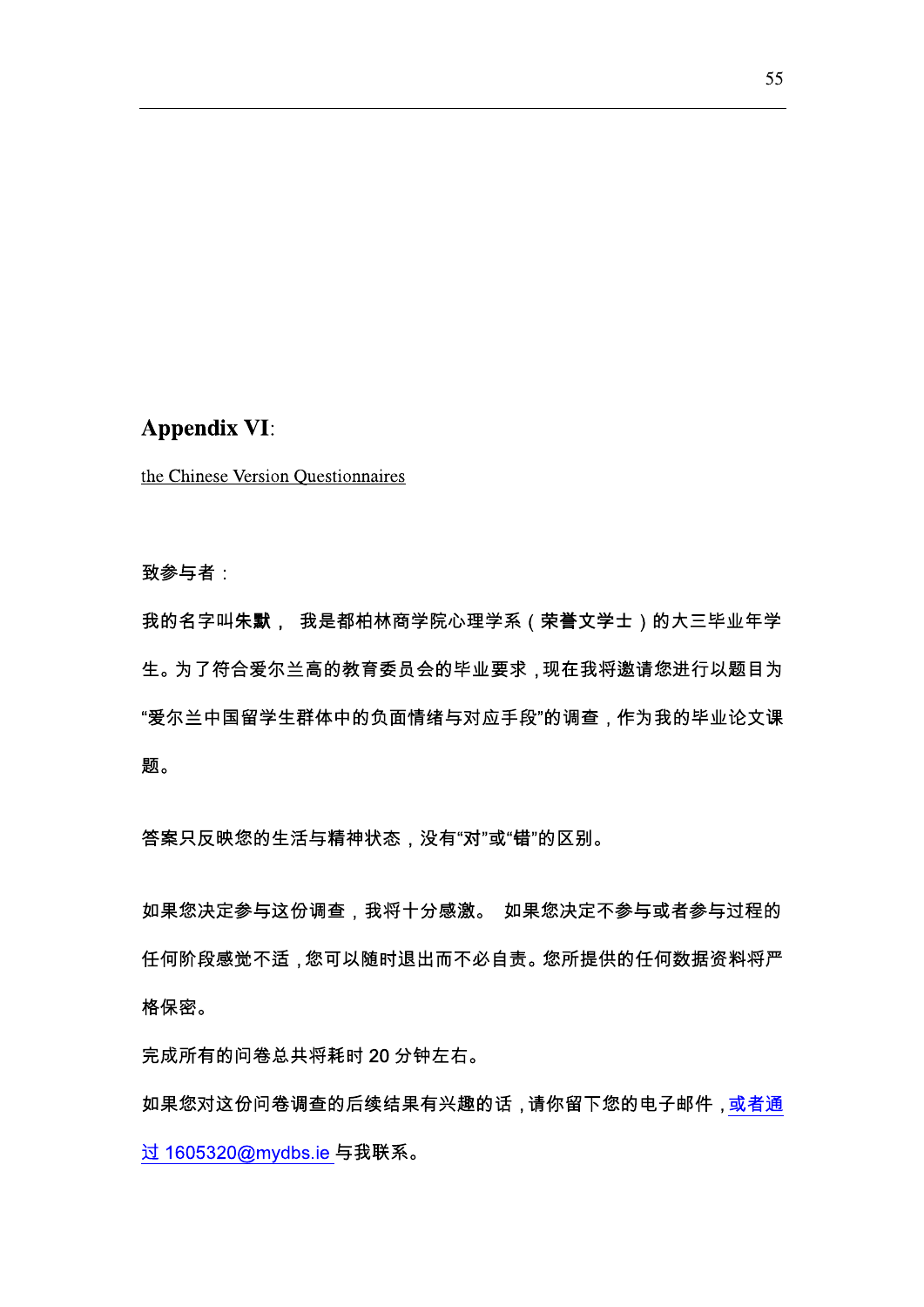在这里,我再次感谢您的参与。

朱默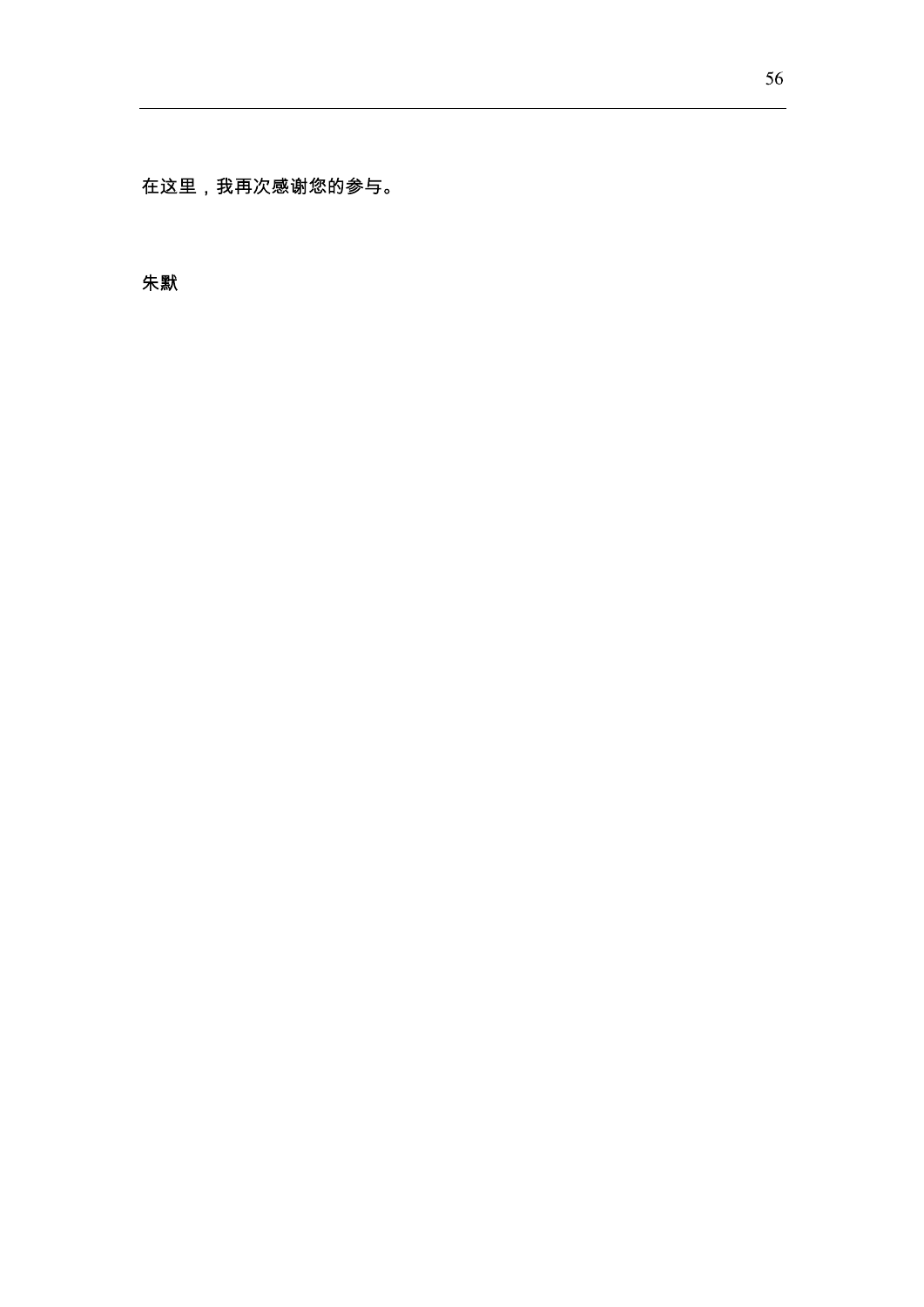#### 背景统计资料 (请画圈)

- 年龄: \_\_\_\_\_\_\_\_\_\_\_\_\_\_\_\_
- 性别: 1) 男 2) 女
- 学府: \_\_\_\_\_\_\_\_\_\_\_\_\_\_\_\_\_\_\_\_\_\_ 1) 全职学生 2) 兼职学生
- 您到达爱尔兰已经: 年
- 您的英语水平:
- 2) 差 2) 好 3) 流畅 4) 十分熟练
- 在爱尔兰,您的居住状态:
- 2) 寄宿家庭 2) 家庭成员 3) 伴侣 4)朋友合租 5) 独住? 您是否拥有全/兼职的工作?
- 2) 是的 2) 不是
- 如果答案是肯定,请指出时长?
- 2) (0 小时) 2) (1-10小时) 3) (10-20小时) 4) (20-30小时) 5) (30-40+小时) 您多久与国内的家人联系一次 (电话,信件或网络等等?)
- 2) (每周2次或更多) 2) (每周一次) 3) (每月2次) 4) (每月一次或更少)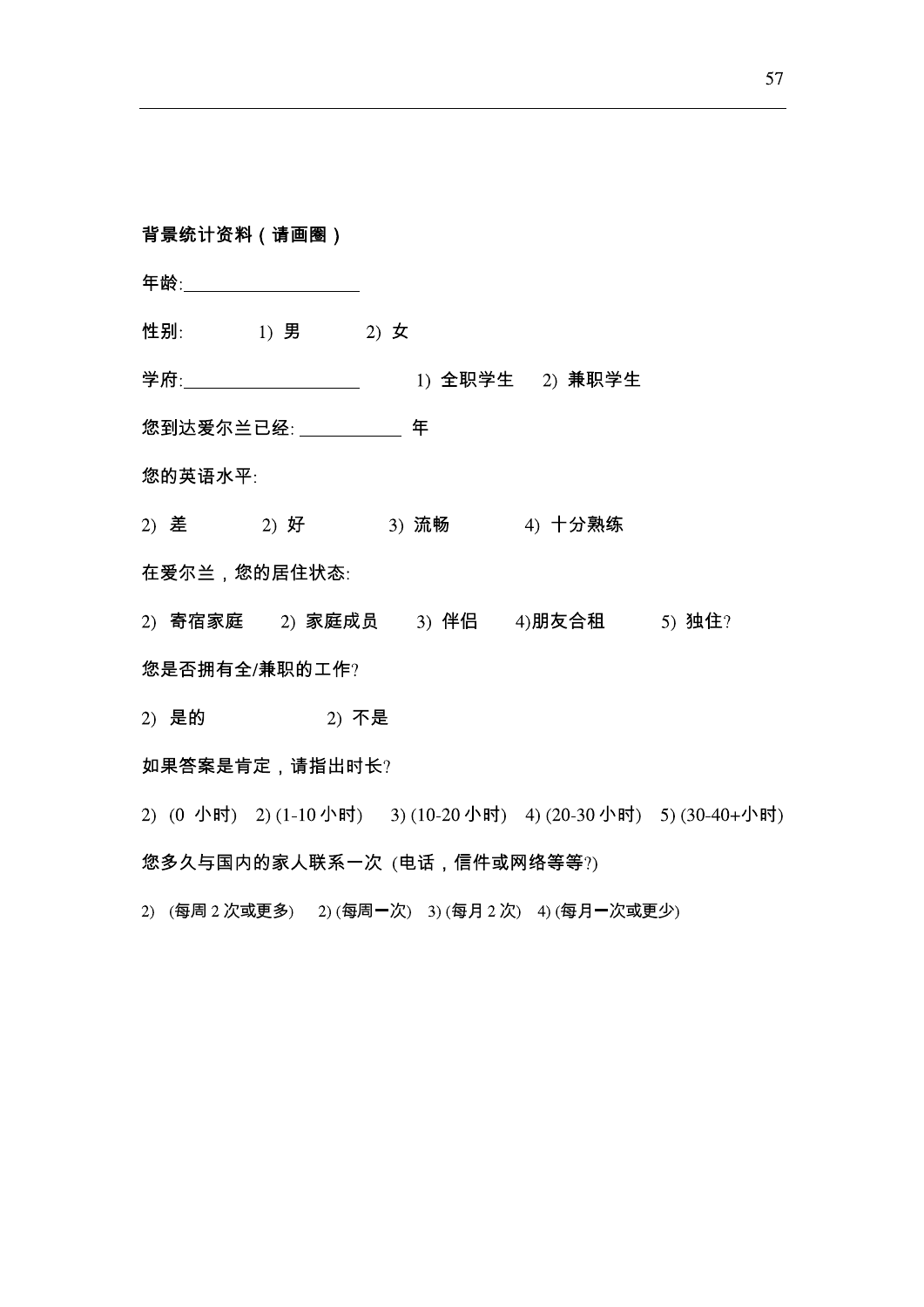对下面的陈述,请选出对您最佳的回复.

1= 强烈反对, 2=反对, 3= 不确定, 4= 同意, 5= 强烈同意

因为我不同的文化背景,作为外国学生在爱尔兰,我感觉:

| 1、思乡之情一直困扰着我                    | $\mathbf{1}$ |                      | $2 \quad 3$    | $\overline{4}$ | 5 |
|---------------------------------|--------------|----------------------|----------------|----------------|---|
| 2、对于这里的食物或饮食习惯,我一直不太适应.         | $\mathbf{1}$ | $\overline{2}$       | $\overline{3}$ | $\overline{4}$ | 5 |
| 3, 在社交场合, 我被区别对待.               | $\mathbf{1}$ | $\overline{2}$       | 3 <sup>1</sup> | $\overline{4}$ | 5 |
| 4, 当别人嘲讽我所属的文化价值观时,我感觉被排斥。      | $\mathbf{1}$ | $\overline{2}$       | $\overline{3}$ | $\overline{4}$ | 5 |
| 5. 用英语交流使我感觉紧张.                 | $\mathbf{1}$ | $\overline{2}$       | $\overline{3}$ | $\overline{4}$ | 5 |
| 6. 在陌生的环境里生活使我感到悲伤.             | 1            | $\overline{2}$       | 3              | $\overline{4}$ | 5 |
| 7, 因为我不同的文化背景的原因, 我为我的人身安全感到担心. | $\mathbf{1}$ | $\overline{2}$       | 3              | 4              | 5 |
| 8. 参加社交活动使我有一种被胁迫感。             | $\mathbf{1}$ | $\overline{2}$       | $\overline{3}$ | $\overline{4}$ | 5 |
| 9. 别人对我有偏见.                     | $\mathbf{1}$ | $\overline{2}$       | 3              | $\overline{4}$ | 5 |
| 10、对于离开朋友和家人来到国外,我感到内疚.         | $\mathbf{1}$ | $\overline{2}$       | 3              | $\overline{4}$ | 5 |
| 11. 我有很多的机会被剥夺了.                | $\mathbf{1}$ | $2^{\circ}$          | 3              | $\overline{4}$ | 5 |
| 12, 对于在这里我们被认为低人一等, 我感觉愤怒.      | $\mathbf{1}$ | $\overline{2}$       | $\mathbf{3}$   | $\overline{4}$ | 5 |
| 13, 当我来到这里之后,多重压力下,我有些不知所措。     | $\mathbf{1}$ | $\overline{2}$       | 3              | $\overline{4}$ | 5 |
| 14. 我觉得我受到了不公平对待                | $\mathbf{1}$ | $\mathbf{2}$         | 3 <sup>1</sup> | $\overline{4}$ | 5 |
| 15. 某些族裔的人用非言辞的行动对我表达厌恶         | 1.           | $\mathbf{2}^{\circ}$ | 3              | $\overline{4}$ | 5 |
| 16, 当别人不理解我所处的文化价值时, 我觉得很受伤。    | $\mathbf{1}$ | $\overline{2}$       | 3 <sup>1</sup> | $\overline{4}$ | 5 |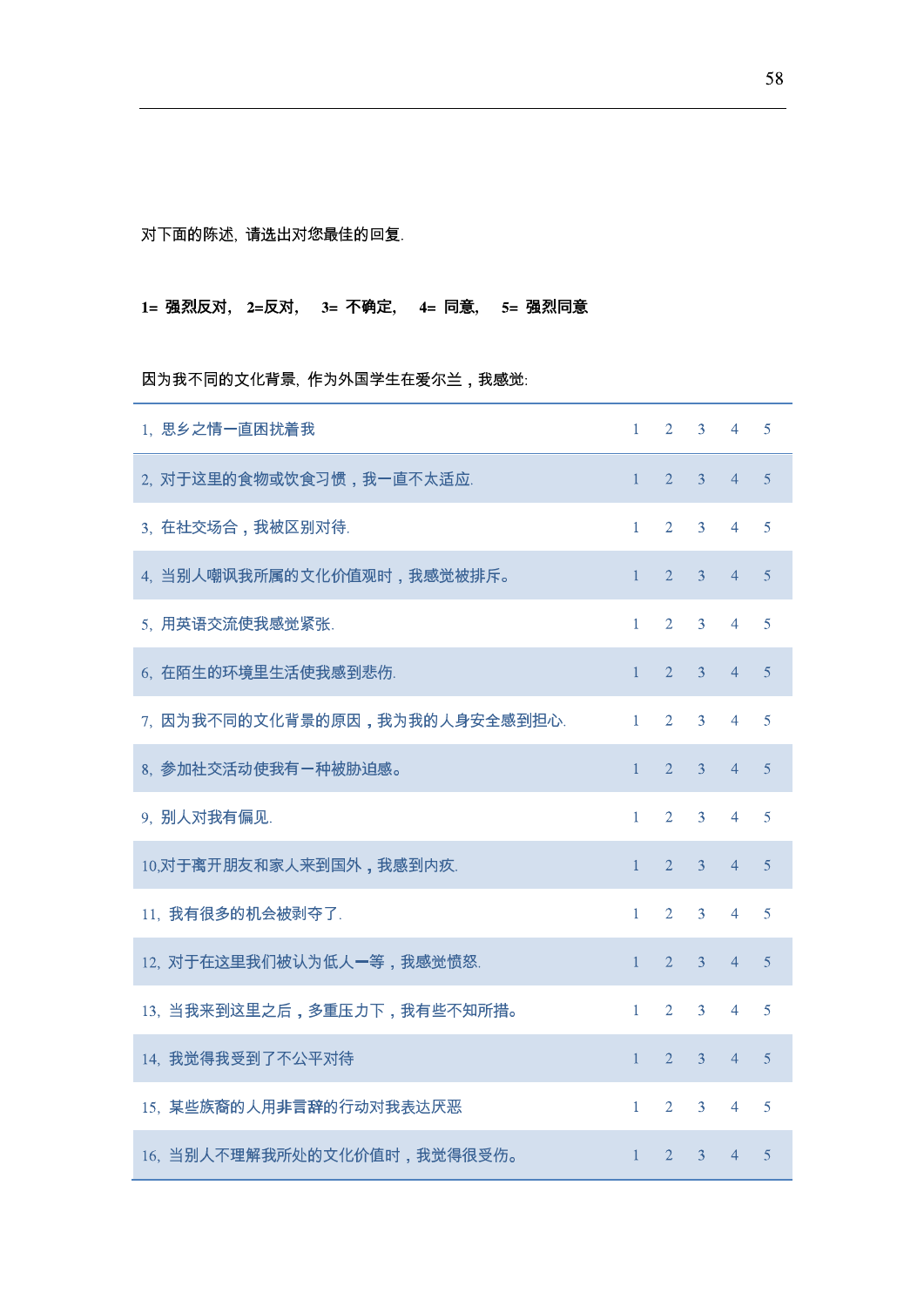| 17. 我应得的成绩被否定                         |              |                      | $1 \t2 \t3 \t4$ |                | 5              |
|---------------------------------------|--------------|----------------------|-----------------|----------------|----------------|
| 18、因为害怕某些人而经常搬家。                      | $\mathbf{1}$ | $2^{\circ}$          | 3 <sup>1</sup>  | $\overline{4}$ | 5              |
| 19、我感觉低落是因为我的文化背景。                    | $1 -$        | $2^{\circ}$          | 3 <sup>1</sup>  | $\overline{4}$ | 5              |
| 1= 强烈反对, 2=反对, 3= 不确定, 4= 同意, 5= 强烈同意 |              |                      |                 |                |                |
| 20, 当别人不欣赏我的文化价值观时,我感到被拒绝。            | $1 -$        | $2^{\circ}$          | 3 <sup>7</sup>  | $\overline{4}$ | 5              |
| 21. 我很想念我原来的国家和人们。                    | $\mathbf{1}$ | $2^{\circ}$          | $3 -$           | $\overline{4}$ | 5              |
| 22、适应新的文化价值观使我感觉不舒服。                  | $\mathbf{1}$ | $2^{\circ}$          | 3 <sup>1</sup>  | $\overline{4}$ | 5              |
| 23. 我感觉到被歧视                           | $1 -$        | $2^{\circ}$          | $3 -$           | $\overline{4}$ | $\overline{5}$ |
| 24. 其他族裔的人对我有仇视的行为举动。                 | $\mathbf{1}$ | $\overline{2}$       | 3 <sup>1</sup>  | $\overline{4}$ | 5              |
| 25、因为文化背景的因素使我觉得我的社会地位不高。             | $1 -$        | $2^{\circ}$          | 3 <sup>1</sup>  | $\overline{4}$ | 5              |
| 26, 因为人种的原因, 我被区别对待。                  | $\mathbf{1}$ | $2^{\circ}$          | 3 <sup>1</sup>  | $\overline{4}$ | 5              |
| 27、我在这里感觉不安全。                         | $\mathbf{1}$ | $2^{\circ}$          | 3 <sup>7</sup>  | $\overline{4}$ | 5              |
| 28. 在这里, 我找不到归属感。                     | $1 -$        | $2^{\circ}$          | 3 <sup>7</sup>  | $\overline{4}$ | 5              |
| 29, 因为肤色的原因, 我被区别对待。                  | $\mathbf{1}$ | $\overline{2}$       | 3 <sup>7</sup>  | $\overline{4}$ | 5              |
| 30, (当别人)探讨华人当中存在的问题使我感到难过。           |              | $\overline{2}$       | 3               | $\overline{4}$ | 5              |
| 31, 由于担心来自于其他族群的威胁,我一般保持低调。           | $\mathbf{1}$ | $2^{\circ}$          | $3 -$           | $\overline{4}$ | 5              |
| 32、我感觉有些人因为种族的原因而不愿与我交往。              | $1 -$        | $2^{\circ}$          | 3 <sup>7</sup>  | $\overline{4}$ | 5              |
| 33. 其他种族的人直接用言辞表达对我的讨厌。               | $\mathbf{1}$ | $2^{\circ}$          | 3 <sup>7</sup>  | $\overline{4}$ | 5              |
| 34, 在这里不同于国内的生活方式使我感到有些内疚。            | $\mathbf{1}$ | $2^{\circ}$          | 3 <sup>7</sup>  | $\overline{4}$ | 5              |
| 35、离开亲人使我感到悲伤。                        | $\mathbf{1}$ | $2^{\circ}$          | 3 <sup>7</sup>  | 4 <sup>1</sup> | 5              |
| 36, 我很担心将来回国或留下发展并不取决于我自己。            | $\mathbf{1}$ | $\mathbf{2}^{\circ}$ | 3               | $\overline{4}$ | 5              |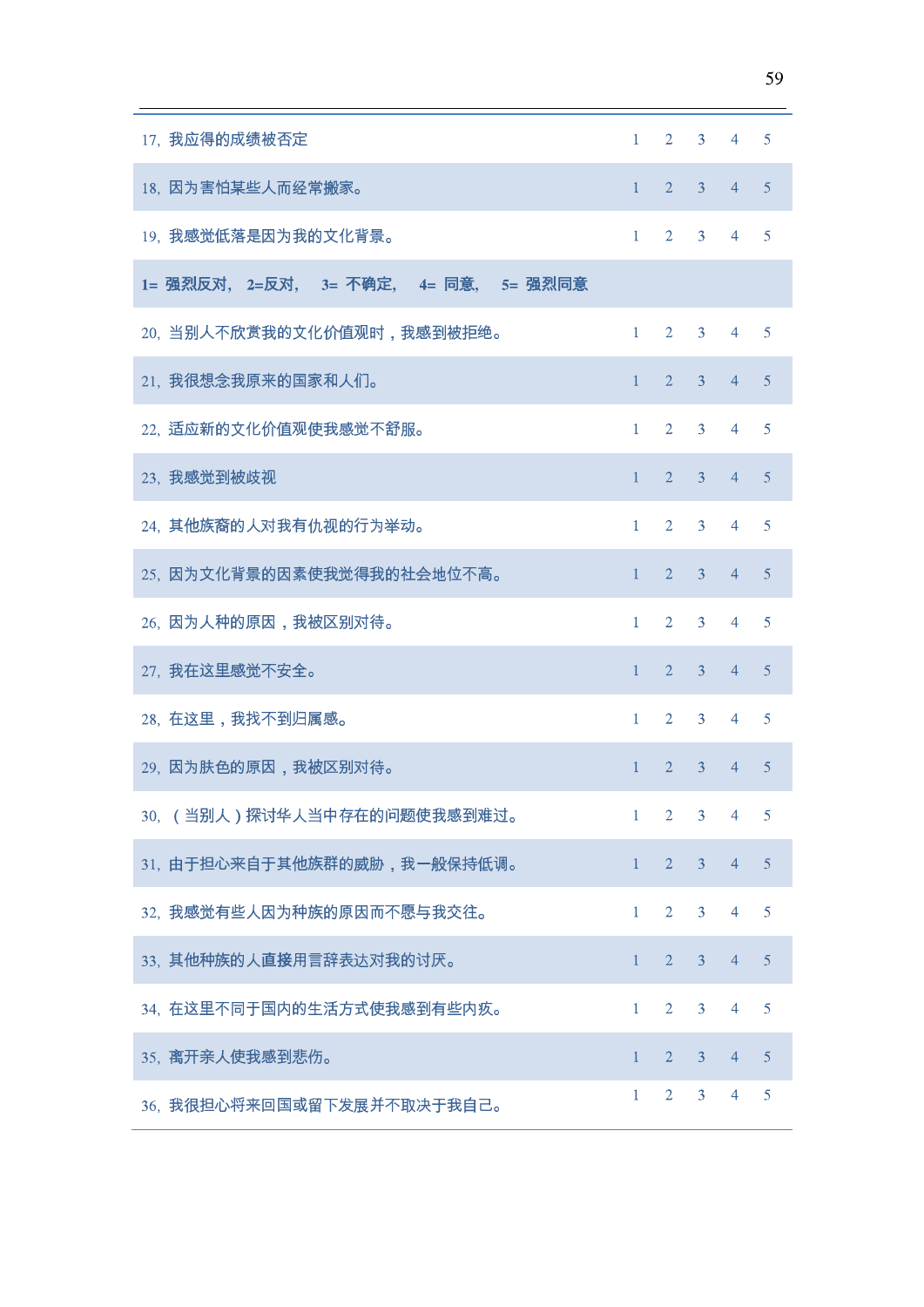|                         |                     |                  | 在过去的2周内               |         |
|-------------------------|---------------------|------------------|-----------------------|---------|
|                         | 很少或从来<br>不少于一<br>天) | 很少或有时<br>候(一到两天) | 有时或适量<br>的(三到四天) 到七天) | 大部分时间(五 |
| 1.我为一些平常不会困扰我的事所烦恼。     | $\overline{0}$      | $\overline{1}$   | $\overline{2}$        | 3       |
| 2. 我不想吃东西,食欲很差。         | $\overline{0}$      | $\mathbf{1}$     | $\overline{2}$        | 3       |
| 3. 我感觉到哪怕有朋友或家人的帮助,也不能摆 | $\overline{0}$      | $\mathbf{1}$     | 2                     | 3       |
| 脱烦恼。                    |                     |                  |                       |         |
| 4. 我觉得自己不比别人差多少。        | $\overline{0}$      | $\mathbf 1$      | 2                     | 3       |
| 5.我不能集中精力于我正在做的事情上。     | $\overline{0}$      | $\overline{1}$   | $\overline{2}$        | 3       |
| 6. 我感到情绪低落。             | $\overline{0}$      | $\mathbf 1$      | $\overline{2}$        | 3       |
| 7.我觉得我所做的每一件事都是一个成就     | $\Omega$            | 1                | $\overline{2}$        | 3       |
| 8. 我对未来充满希望。            | $\overline{0}$      | 1                | $\overline{2}$        | 3       |
| 9. 我认为我的生活是个失败。         | $\Omega$            | 1                | $\overline{2}$        | 3       |
| 10. 我感到恐惧。              | $\overline{0}$      | $\mathbf{1}$     | $\overline{2}$        | 3       |
| 11. 我的睡眠不宁。             | $\overline{0}$      | 1                | $\overline{2}$        | 3       |
| 12. 我很开心。               | $\overline{0}$      | $\mathbf{1}$     | $\overline{2}$        | 3       |
| 13. 我话比平时讲的少了。          | $\overline{0}$      | $\overline{1}$   | $\overline{2}$        | 3       |
| 14. 我感到孤独寂寞。            | $\mathbf 0$         | 1                | $\overline{2}$        | 3       |

### Center for Epidemiologic Studies Depression Scale (CES-D), NIMH 下面是一个你可能感觉到的或表现出来的情绪的列表,请指出过去<mark>两周</mark>以来的发生频率。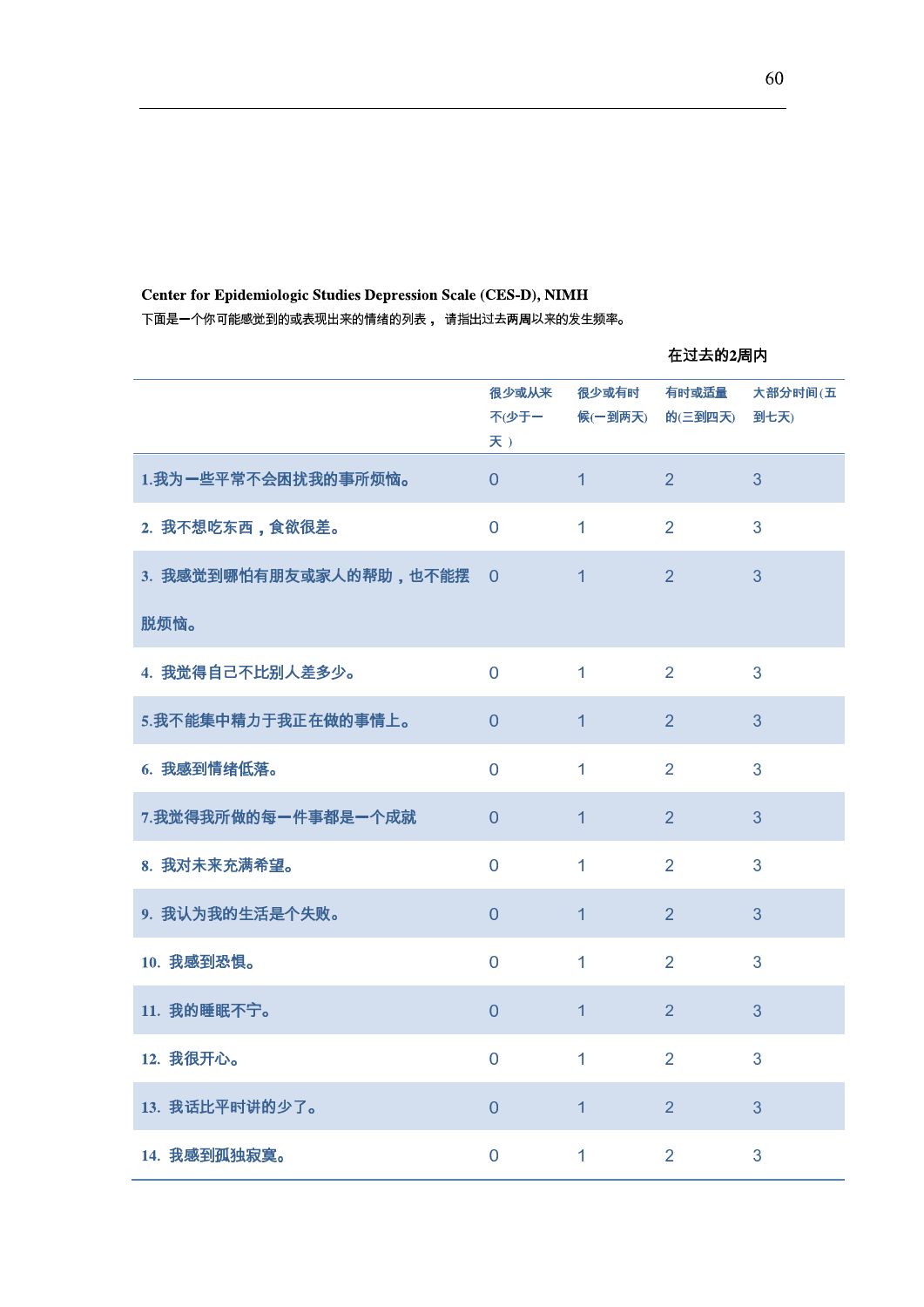| 15. 人们对我不友善。    | $\Omega$ | 1                    | $\overline{2}$ | 3 |
|-----------------|----------|----------------------|----------------|---|
| 16. 我很享受生活。     | $\Omega$ | 1                    | $\overline{2}$ | 3 |
| 17. 我的哭点很低。     | $\Omega$ | 1                    | $\overline{2}$ | 3 |
| 18. 我觉得悲伤。      | 0        | 1                    | $\mathcal{P}$  | 3 |
| 19. 我觉得别人不喜欢我。  | 0        | $\blacktriangleleft$ | $\overline{2}$ | 3 |
| 20. 我没办法"继续前进". |          |                      | 2              | 3 |

#### 应对策略

下面是一些当您生活中遇到压力时可能会用到的应对方式。请回想一个在过去2 到3个月中所遇到的压力大的情景。所谓压力大的情景是指任何使你感觉不安或 者担心的情境,这种情境可能与你的朋友,家人,学校,工作,两性关系,或者 其他的一些你认为在你生活中对你很重要的人或事有关,当你的脑海想着类似情 况的时候,请尝试用下列5分制量表指出当你遇到上述压力时,您用何种策略应 对压力

|                 | 2                             | 3    | 4    | 5             |               |                 |                |
|-----------------|-------------------------------|------|------|---------------|---------------|-----------------|----------------|
| 从未用过            | 很少使用                          | 中度使用 | 适度使用 | 经常使用          |               |                 |                |
| 1, 我跟朋友倾诉来寻求支援。 |                               |      |      | $2^{3}$       |               | $\overline{4}$  | $\overline{5}$ |
|                 | 2, 我接受有类似问题或麻烦的朋友所提供的的意见。     |      |      | $2^{\circ}$   | $\mathcal{R}$ | $\overline{4}$  | $\overline{5}$ |
|                 | 3、我告诫自己我可以客服/战胜麻烦             |      |      |               |               | $2 \t3 \t4 \t5$ |                |
|                 | 4, 我从不跟其他人表达我的麻烦处境,不想成为他人的负担。 |      |      | $\mathcal{D}$ | $\mathcal{R}$ | $\overline{4}$  | $\overline{5}$ |